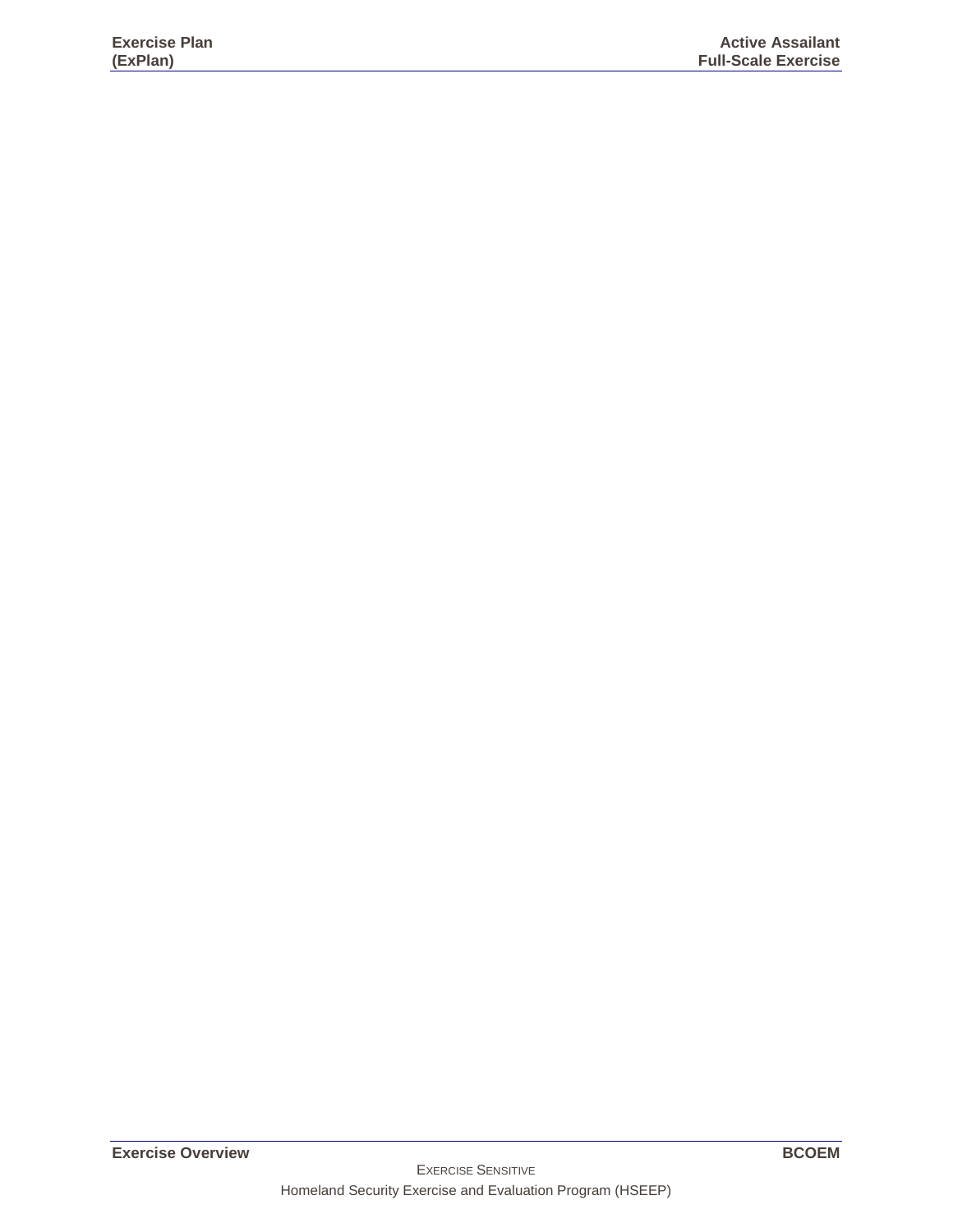### **EXERCISE OVERVIEW**

| <b>Exercise Name</b>        | Kirksville/Adair County Active Assailant Full-Scale Exercise                                                                                                                                                                                                                                                                                                       |  |
|-----------------------------|--------------------------------------------------------------------------------------------------------------------------------------------------------------------------------------------------------------------------------------------------------------------------------------------------------------------------------------------------------------------|--|
| <b>Exercise Dates</b>       | July 2, 2019                                                                                                                                                                                                                                                                                                                                                       |  |
|                             | This exercise is a full-scale exercise, planned for 8:00 a.m. (check-in) to<br>2:00 p.m., at Ray Miller Elementary School on the Campus of the<br>Kirksville RIII School District in Kirksville, Missouri. Exercise play is<br>limited to this location, and nearby satellite staging area(s), in accordance<br>with parameters specified in this document.        |  |
| <b>Scope</b>                | Although exercise play will involve law enforcement quickly resolving<br>the active threat, this exercise is designed to more fully assess<br>interagency collaboration/communication, school response, care of<br>the injured (including warm triage) and patient transport.                                                                                      |  |
|                             | If the Exercise Director determines that time allows, player assignments<br>will be shuffled and a narrowly focused second effort will assess<br>individual component(s) of the original exercise, as recommended by<br><b>Exercise Staff.</b>                                                                                                                     |  |
| <b>Mission Area(s)</b>      | Response                                                                                                                                                                                                                                                                                                                                                           |  |
| Core<br><b>Capabilities</b> | Operational Coordination; Operational Communication; Public Health and<br>Medical Services/Emergency Triage & Pre-Hospital Treatment (Public<br>Health and medical Services); Situational Assessment                                                                                                                                                               |  |
|                             | <b>Objective 1:</b> Evaluate adequacy of the current plans and preparedness of<br>all actively participating organizations.                                                                                                                                                                                                                                        |  |
|                             | <b>Objective 2:</b> Local agencies' (School District, Fire, Law Enforcement,<br>EMS, and a myriad of others as identified) will establish initial command<br>and coordinate on-site incident management operations, using the Unified<br>Command concept, during an active assailant incident.                                                                     |  |
| <b>Objectives</b>           | <b>Objective 3:</b> Local agencies' (School District, Fire, Law Enforcement,<br>EMS, and a myriad of others as identified) will establish multi-agency and<br>multi-jurisdictional communications and interoperability during an active<br>assailant incident. This will include a test of the City/County EOP and<br>NIMS familiarity of all active participants. |  |
|                             | <b>Objective 4:</b> Local agencies' (School District, Fire, Law Enforcement,<br>EMS, and a myriad of others as identified) will triage (including warm<br>zone), treat and transport all people in need within the affected area<br>during an active assailant incident.                                                                                           |  |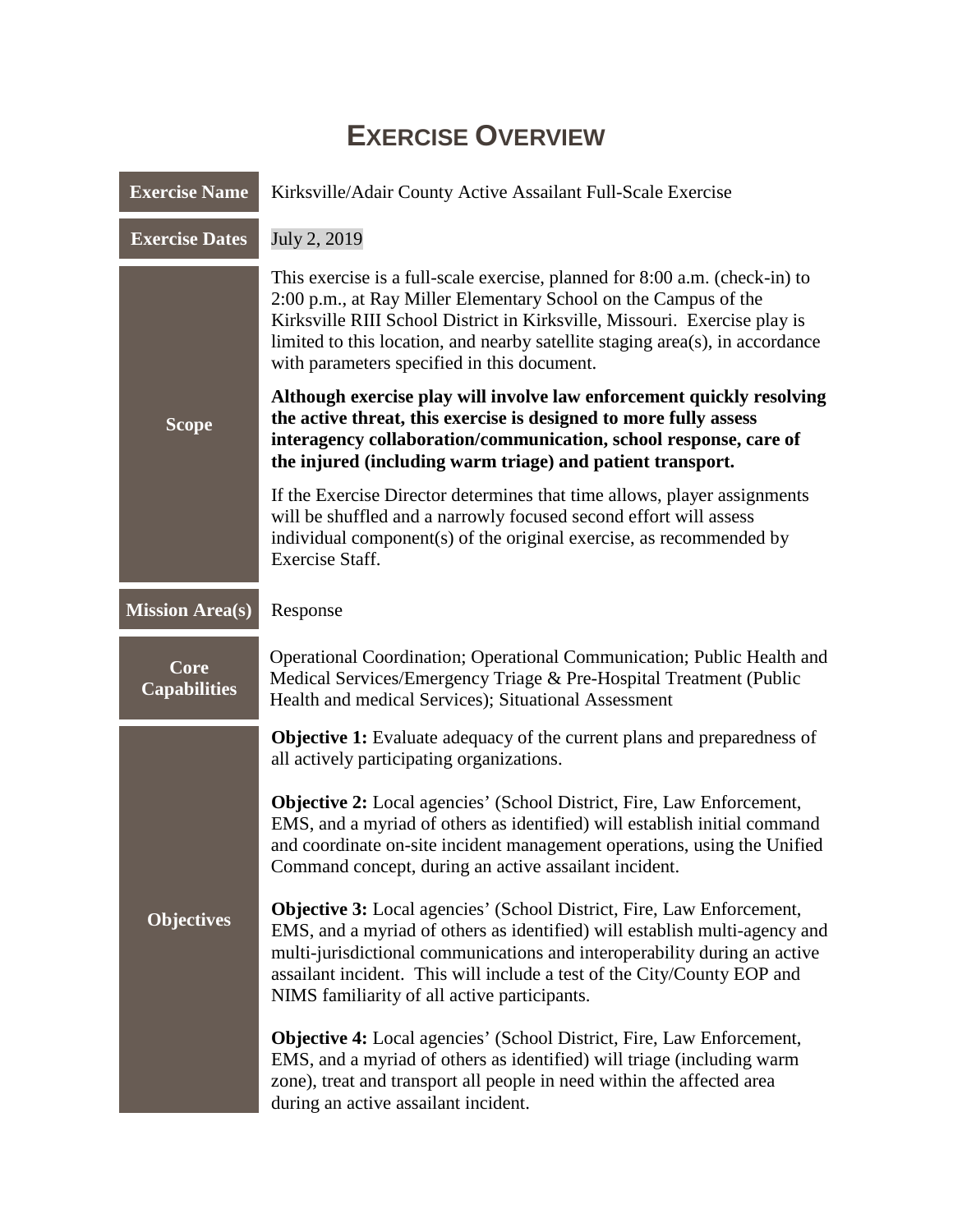and the control of the control of the control of the

| <b>Threat or</b><br><b>Hazard</b>            | Terrorism/Active Assailant                                                                                                                                                                                                   |  |
|----------------------------------------------|------------------------------------------------------------------------------------------------------------------------------------------------------------------------------------------------------------------------------|--|
| <b>Scenario</b>                              | With no prior warning, a single active assailant, armed with multiple<br>firearms, will enter Ray Miller Elementary School and inflict 35-40 total<br>casualties (approximately 10 dead and 30 injured requiring transport). |  |
| <b>Sponsor</b>                               | Adair County RIII School District and the City of Kirksville                                                                                                                                                                 |  |
| <b>Participating</b><br><b>Organizations</b> | See Appendix B                                                                                                                                                                                                               |  |
| Point of<br><b>Contact</b>                   | <b>Exercise Director/Facilitator</b><br><b>Jim Hughes</b><br>Police/Fire Chief/EMD<br>City or Kirksville<br>401 N. Franklin<br>Kirksville, Mo. 63501                                                                         |  |
|                                              | 660-665-3734<br>jhughes@kirksvillecity.com                                                                                                                                                                                   |  |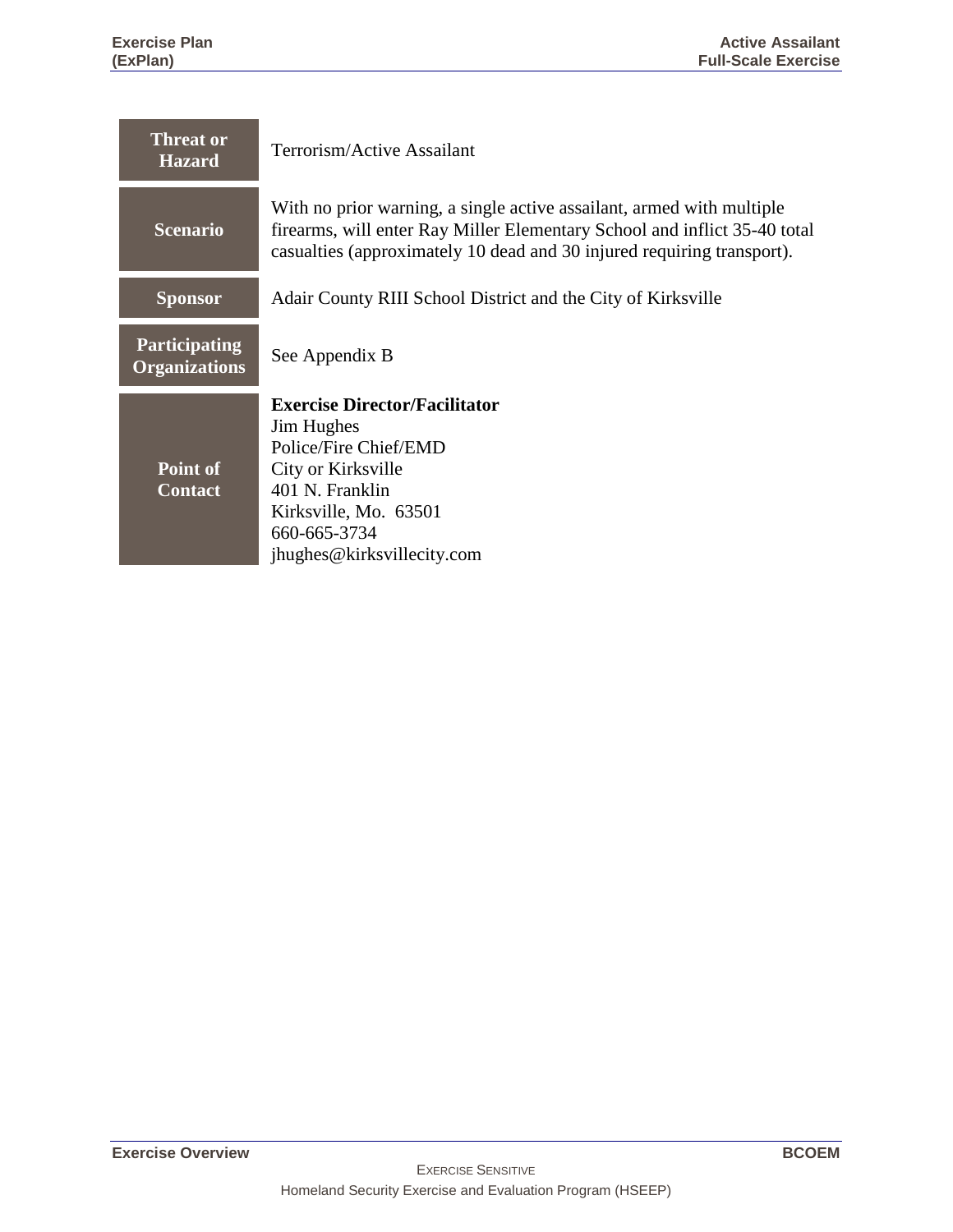### **TABLE OF CONTENTS**

#### **General Information**

#### **Exercise Logistics**

#### **Post-Exercise and Evaluation Activities**

#### **Participant Information and Guidance**

#### **Controller Information and Guidance**

#### **Evaluator Information and Guidance**

#### **Appendices**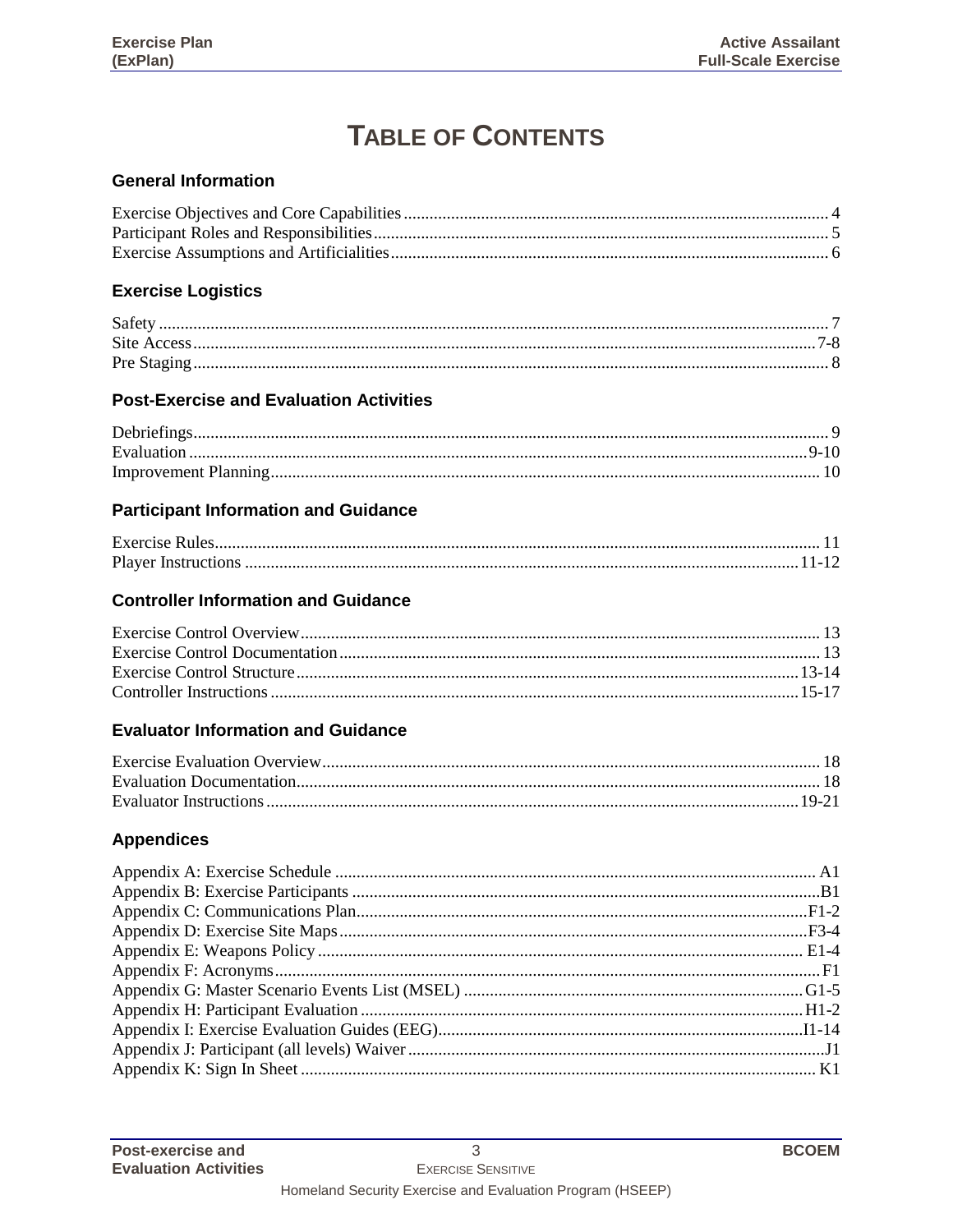### **GENERAL INFORMATION**

#### **Exercise Objectives and Core Capabilities**

The following exercise objectives in Table 1 describe the expected outcomes for the exercise. The objectives are linked to core capabilities, which are distinct critical elements necessary to achieve the specific mission area(s). The objectives and aligned core capabilities are guided by elected and appointed officials and selected by the Exercise Planning Team.

| <b>Exercise Objective</b>                                                                                                                                                                                                                                                                                                                               | <b>Core Capability</b>                                                                       |
|---------------------------------------------------------------------------------------------------------------------------------------------------------------------------------------------------------------------------------------------------------------------------------------------------------------------------------------------------------|----------------------------------------------------------------------------------------------|
| Local agencies' (School District, Fire, Law<br>Enforcement, EMS, and a myriad of others as<br>identified) will establish initial command and<br>coordinate on-site incident management<br>operations, using the Unified Command<br>concept, during an active assailant incident.                                                                        | <b>Operational Coordination</b>                                                              |
| Local agencies' (School District, Fire, Law<br>Enforcement, EMS, and a myriad of others as<br>identified) will establish multi-agency and<br>multi-jurisdictional communications and<br>interoperability during an active assailant<br>incident. This will include a test of the<br>City/County EOP and NIMS familiarity of all<br>active participants. | <b>Operational Communication</b>                                                             |
| Local agencies' (School District, Fire, Law<br>Enforcement, EMS, and a myriad of others as<br>identified) will triage (including warm zone),<br>treat and transport all people in need within<br>the affected area during an active assailant<br>incident.                                                                                              | <b>Emergency Triage &amp; Pre-Hospital Treatment</b><br>(Public Health and medical Services) |
| Evaluate adequacy of the current plans and<br>preparedness of all actively participating<br>organizations.                                                                                                                                                                                                                                              | <b>Situational Assessment</b>                                                                |

#### **Table 1. Exercise Objectives and Associated Core Capabilities**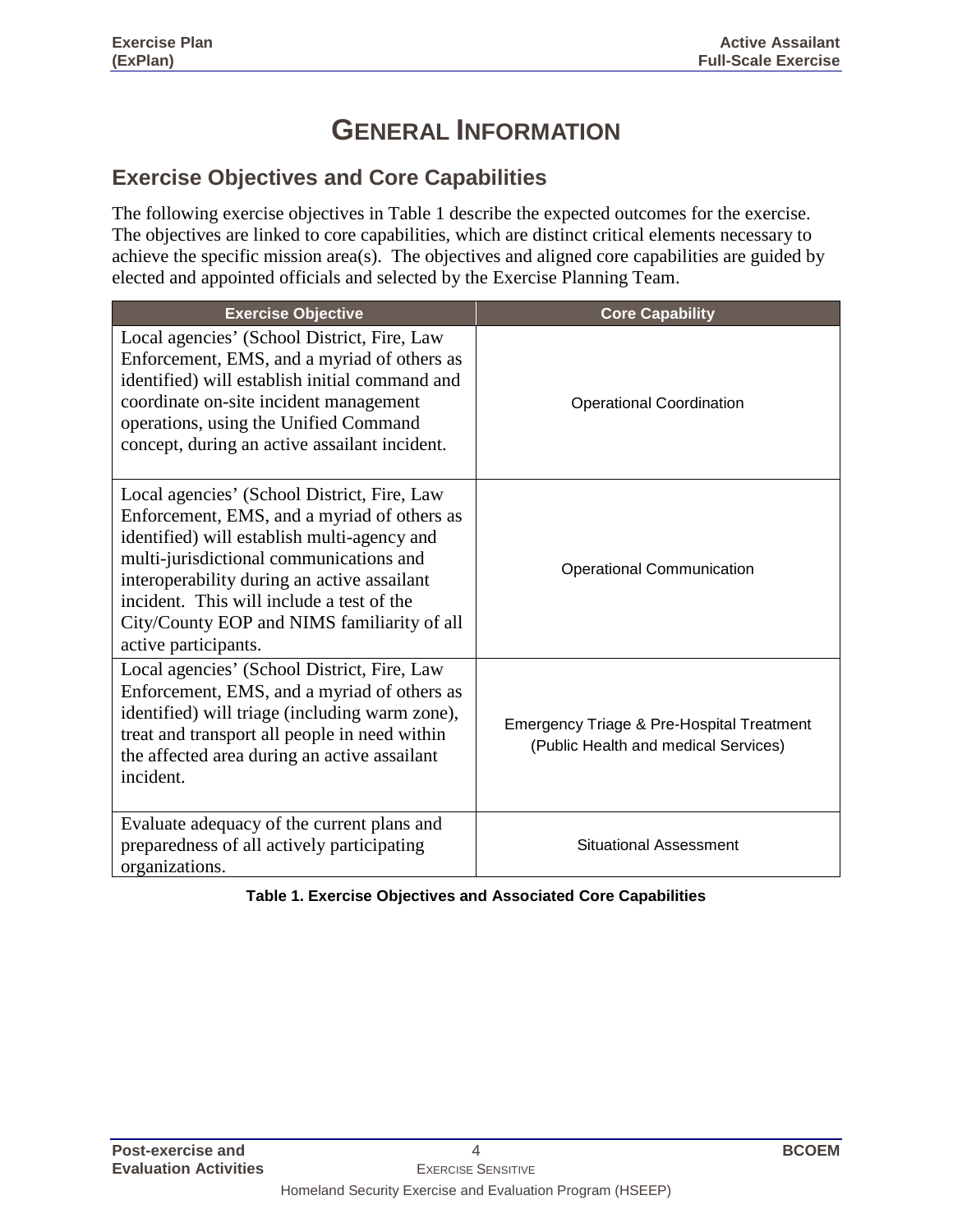#### **Participant Roles and Responsibilities**

The term *participant* encompasses many groups of people, not just those playing in the exercise. Groups of participants involved in the exercise, and their respective roles and responsibilities, are as follows:

- **Players.** Players are personnel who have an active role in discussing or performing their regular roles and responsibilities during the exercise. Players discuss or initiate actions in response to the simulated emergency.
- **Controllers.** Controllers plan and manage exercise play, set up and operate the exercise site, and act in the roles of organizations or individuals that are not playing in the exercise. Controllers direct the pace of the exercise, provide key data to players, and may prompt or initiate certain player actions to ensure exercise continuity. In addition, they issue exercise material to players as required, monitor the exercise timeline, and supervise the safety of all exercise participants.
- **Safety Officers.** Safety Officers ensure exercise participant safety under the direction of the Safety Controller. Safety officers will conduct weapons checks prior to the exercise and observe exercise play to ensure a safe environment is perpetuated for the duration of the exercise. Safety concerns must be immediately reported to the Safety Controller. The Safety Controller and Exercise Director will determine if a real-world emergency warrants a pause in exercise play and when exercise play can be resumed.
- **Evaluators.** Evaluators evaluate and provide feedback on a designated functional area of the exercise. Evaluators observe and document performance against established capability targets and critical tasks, in accordance with the Exercise Evaluation Guides (EEGs).
- **Actors.** Actors simulate specific roles during exercise play, typically victims or other bystanders.
- **Observers.** Observers visit or view selected segments of the exercise. Observers do not play in the exercise, nor do they perform any control or evaluation functions. This exercise will involve two levels of observers: 1) First level observers will view the exercise from a designated observation area and must remain within the observation area during the exercise. This will include Very Important Persons (VIPs). 2) Second level observers will have unlimited access to the exercise. So as not to disrupt the exercise this will necessitate that the number be limited. These observers will be clearly identified by orange safety vests. Based on requests the Exercise Team will decide on those authorized to participate at level two.
- **Support Staff.** The exercise support staff includes individuals who perform administrative and logistical support tasks during the exercise (e.g., registration, catering).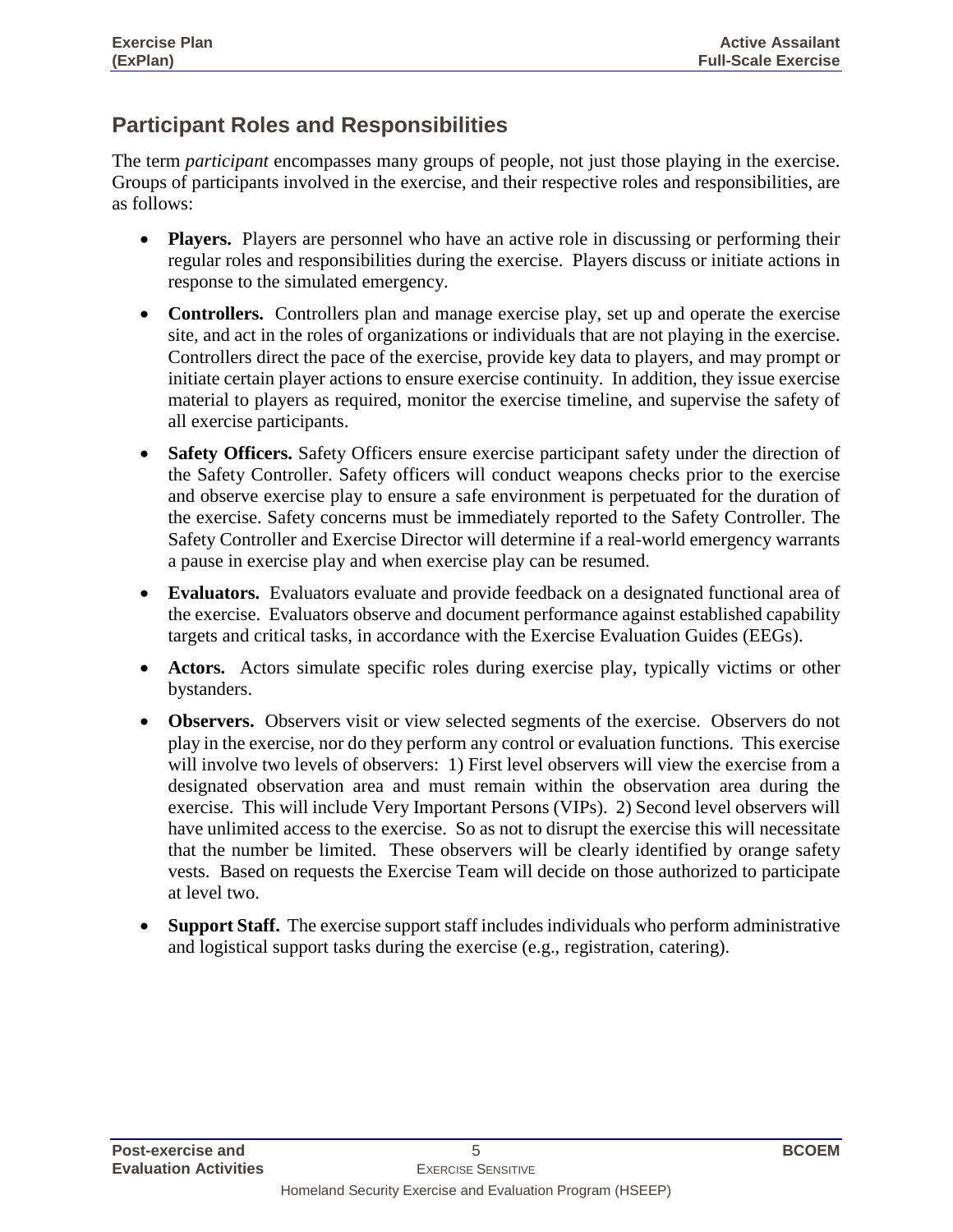#### **Exercise Assumptions and Artificialities**

In any exercise, assumptions and artificialities may be necessary to complete play in the time allotted and/or account for logistical limitations. Exercise participants should accept that assumptions and artificialities are inherent in any exercise, and should not allow these considerations to negatively impact their participation.

#### **Assumptions**

Assumptions constitute the implied factual foundation for the exercise and, as such, are assumed to be present before the exercise starts. The following assumptions apply to the exercise:

- Planning and broad-based exercise are critical to emergency management.
- The exercise is conducted in a no-fault learning environment wherein capabilities, plans, systems, and processes will be evaluated.
- The exercise will foster safe/open conversation/discussion (with all input and views encouraged).
- The exercise scenario is plausible, and events occur as they are presented.
- Exercise simulation contains sufficient detail to allow players to react to information and situations as they are presented as if the simulated incident were real.
- Participating agencies may need to balance exercise play with real-world emergencies. Real-world emergencies take priority.

#### **Artificialities**

During this exercise, the following artificialities apply:

- The Kirksville/Adair County 911 Center will be operating normally for the duration of this exercise; for this reason, normal communication channels will not be used for exercise play. Alternate communications as outlined in Appendix C will be used for the duration of the exercise.
- There will be a non-dispatcher (with an assistant) acting in the role of dispatch for this exercise. They will be housed in the Kirksville/Adair County Incident Command Vehicle. All participants/players will contact dispatch, on their assigned channel(s), as they normally would.
- If participants are going to mark doors during this exercise (for tracking or any other purpose), instead of marking doors, each door will have a red 8" x 11" piece of red paper taped on it to be used for such purpose.
- The eastern one third of Ray Miller elementary will not be in play during this exercise. It will be clearly identified with barrier tape.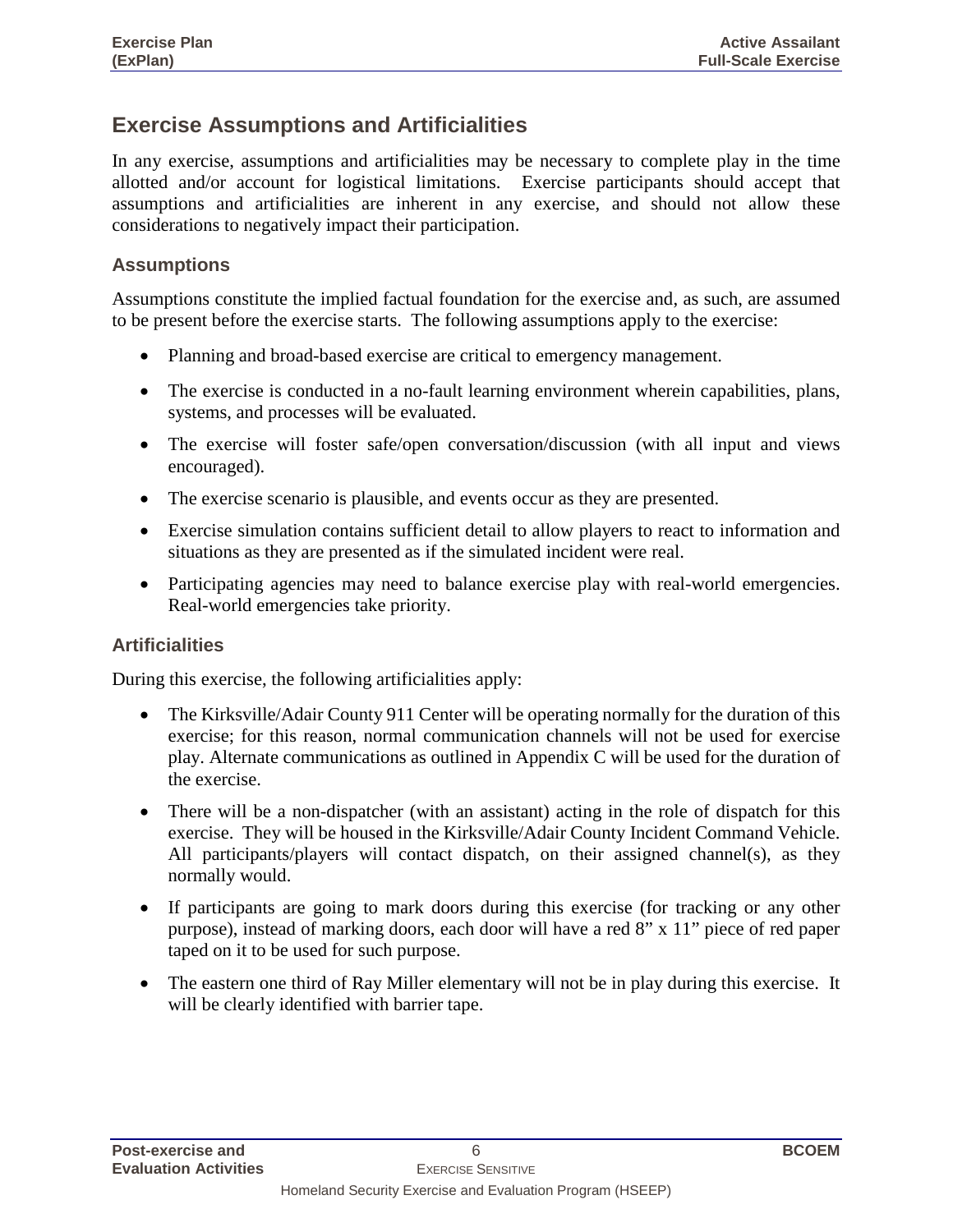#### **Audio/video recording**

- There will be a limited number of authorized videographers in use during this exercise. They will be identified by a yellow arm band. No one can record any portion of this exercise without the specific authorization from the Exercise Director.
- Many Law Enforcement Officers participating in this exercise will be wearing Body Worn Cameras (BWC). All agencies using BWC's will make copies of such recordings available to the Exercise Director (if requested).

### **EXERCISE LOGISTICS**

#### **Safety**

Exercise participant safety takes priority over exercise events. The following general requirements apply to the exercise:

- A Safety Controller is responsible for participant safety; any safety concerns must be immediately reported to the Safety Controller. The Safety Controller and Exercise Director will determine if a real-world emergency warrants a pause in exercise play and when exercise play can be resumed.
- For an emergency that requires assistance, use the phrase **"Elvis Presley real-world emergency."** The following procedures should be used in case of a real emergency during the exercise:
	- − Anyone who observes a participant who is seriously ill or injured will immediately notify emergency services and the closest controller, and, within reason and training, render aid.
	- The controller aware of a real emergency will initiate the "Elvis Presley real-world **emergency"** broadcast and provide the Safety Controller, Senior Controller, and Exercise Director with the location of the emergency and resources needed, if any. The Senior Controller will notify all exercise participants as soon as possible if a real emergency occurs.

#### **Fire Safety**

Standard fire and safety regulations relevant to the jurisdiction, venue, or organization will be followed during the exercise.

#### **Emergency Medical Services**

The sponsor organization will coordinate with local emergency medical services in the event of a real-world emergency.

#### **Weather Safety**

This exercise is scheduled for the first week of July. Weather is a consideration for all participants; especially temperature. Participants need to make certain they stay hydrated.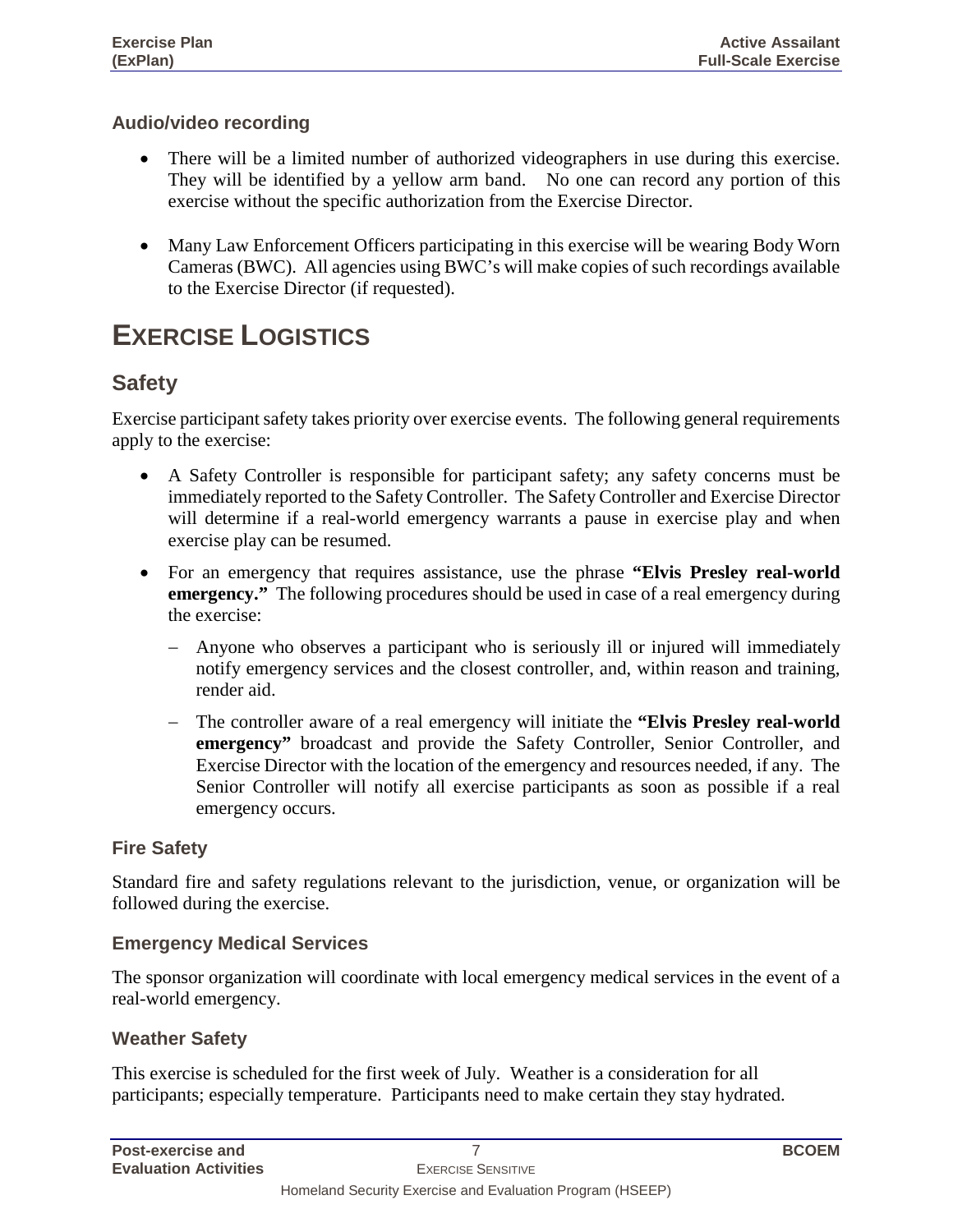Water will be available on scene (restrooms will be available at MACC and Ray Miller). If

participants are unable to finish the exercise, or otherwise feel ill, **they are to stop** 

### **their participation immediately and notify a nearby medical**

**responder** (there will be plenty there). An outdoor cooling/misting station will be established. In addition, the library at Ray Miller will be out of play. It has been designated as an indoor cooling station.

If the outdoor triage/transport area becomes unusable due to weather, medical will be moved to the Cafeteria inside Ray Miller.

Everyone needs to keep an eye on each other and notify medical personnel if you suspect someone is suffering from the temperature.

There will be three small (approximately 20 passenger) air conditioned school buses used as a shuttle service. These buses can also be used for cooling purposes.

#### **Weapons Policy**

All participants will follow the relevant weapons policy for the exercising organization or exercise venue. Please see Appendix F for a detailed description of the weapons policy.

#### **Participant Waiver (all levels)**

Participating in a full scale exercise is not like participating in a table-top exercise. As a result, all participants (including roll players/actors, controllers, evaluators, observers, exercise staff, and others) must complete a waiver form (see Appendix J).

#### **Site Access**

#### **Security**

To prevent interruption of the exercise, access to exercise sites is limited to exercise participants, or authorized observers. Players should advise their venue's controller or evaluator of any unauthorized persons.

#### **Media/Observer Coordination**

Organizations with media personnel and/or observers attending the event should coordinate with the sponsor organization for access to the exercise site. Unless otherwise approved by the PIO Controller media/observers are escorted to designated areas and accompanied by an exercise controller at all times. Sponsor organization representatives and/or the Observer Controller may be present to explain exercise conduct and answer questions. Exercise participants should be advised of media and/or observer presence.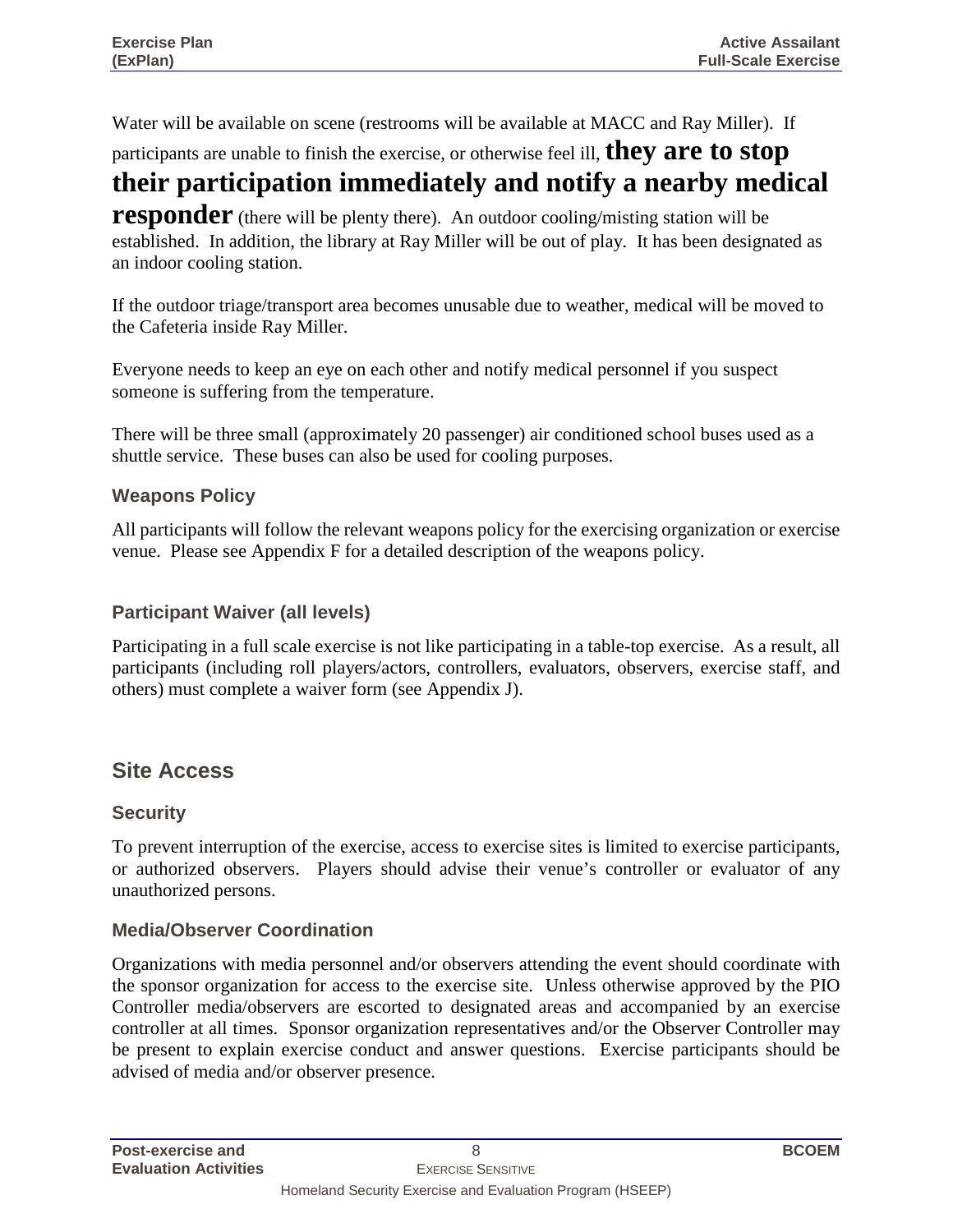#### **Exercise Identification**

**Exercise staff and controllers** will be identified by red vests that clearly display exercise roles; additionally, uniform clothing will show agency affiliation of the exercise participants.

**Evaluators** will be identified by red vests.

Authorized **observers** will be identified by orange arm bands.

**Registration staff (and greeters)** will be identified by blue vests.

### **\*\*\*\*PRE-STAGING/STAGING OFFICER\*\*\*\***

This will be a real-time event.

In order to ensure a realistic response, while taking steps to lessen risk to participants and the public, all resources to be used in the exercise will be pre-staged.

Staging will occur at: **Primary Staging Area** (Passenger or similar size vehicles)

Jesus Christ of Latter-Day Saints 2000 East Normal Kirksville, Missouri

#### **Firetruck/Ambulance Staging Area**

2000-2100 Block of Normal (on street) Kirksville, Missouri

#### **Back-up/Overflow Staging Area** Moberly Area Community College (west half of lot) 2105 E. Normal Kirksville, Missouri

The Staging Officer, who will wear a red vest, will start a stop-watch when the first 911 call is dispatched.

The Staging Officer will follow the Master Scenario Events List (MSEL) listed in Appendix G.

The Staging Officer for this event will be: Ray Jagger (KPD)

### **POST-EXERCISE AND EVALUATION ACTIVITIES**

#### **Debriefings**

Post-exercise debriefings aim to collect sufficient relevant data to support effective evaluation and improvement planning.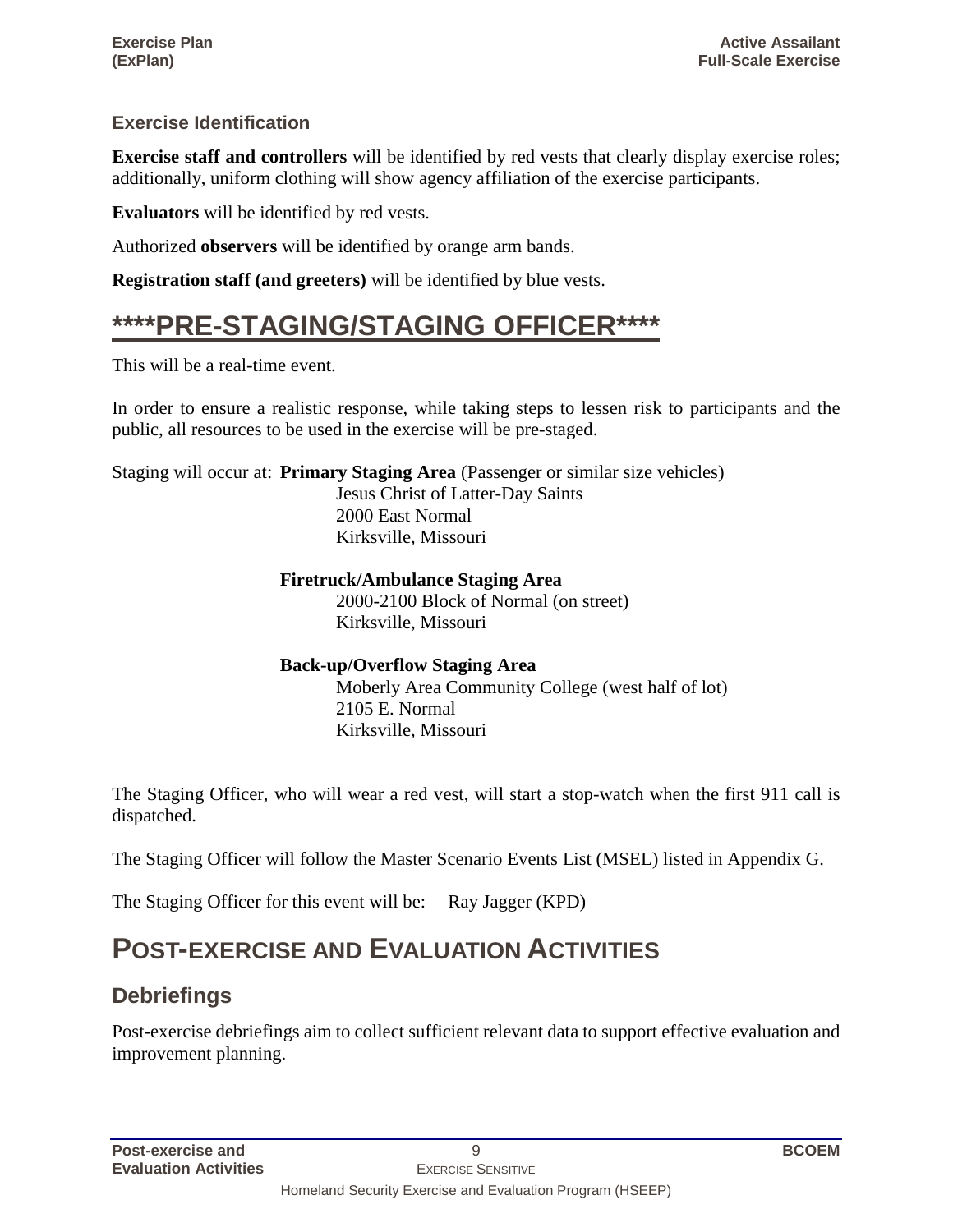#### **Hot Wash**

A facilitated Hot Wash to discuss strengths and areas for improvement will be conducted at the conclusion of the event. The Hot Wash will be conducted at the William Matthew Middle School Auditorium (on the same campus as the exercise). All participants, observers, controllers, exercise planning team members and evaluators are welcome and encouraged to attend.

#### **Participant Feedback Form/Registration**

In addition to a hard copy of the Participant Feedback Form being included in the SitMan, an electronic copy will be available to participants on line at [www.academs.us/2019activeshooterdrill.](http://www.academs.us/2019activeshooterdrill) The Participant Feedback Form will provide players with the opportunity to comment candidly on exercise activities and exercise design.

#### **Evaluation**

#### **Exercise Evaluation Guides**

EEGs assist evaluators in collecting relevant exercise observations. EEGs document exercise objectives and aligned core capabilities, capability targets, and critical tasks. Each EEG provides evaluators with information on what they should expect to see demonstrated in their functional area. The EEGs, coupled with Participant Feedback Forms and Hot Wash notes, are used to evaluate the exercise, and compile the After-Action Report (AAR).

#### **After-Action Report**

The AAR summarizes key information related to evaluation. The AAR primarily focuses on the analysis of core capabilities, including capability performance, strengths, and areas for improvement. AARs also include basic exercise information, including the exercise name, type of exercise, dates, location, participating organizations, mission area(s), specific threat or hazard, a brief scenario description, and the name of the exercise sponsor and POC.

#### **Improvement Planning**

Improvement planning is the process by which the observations recorded in the AAR are resolved through development of concrete corrective actions, which are prioritized and tracked as a part of a continuous corrective action program.

#### **After-Action Meeting**

The After-Action Meeting (AAM) is a meeting held among decision- and policy-makers from the exercising organizations, as well as the Lead Evaluator and members of the Exercise Planning Team, to debrief the exercise and to review and refine the draft AAR and Improvement Plan (IP). The AAM should be an interactive session, providing attendees the opportunity to discuss and validate the observations and corrective actions in the draft AAR/IP.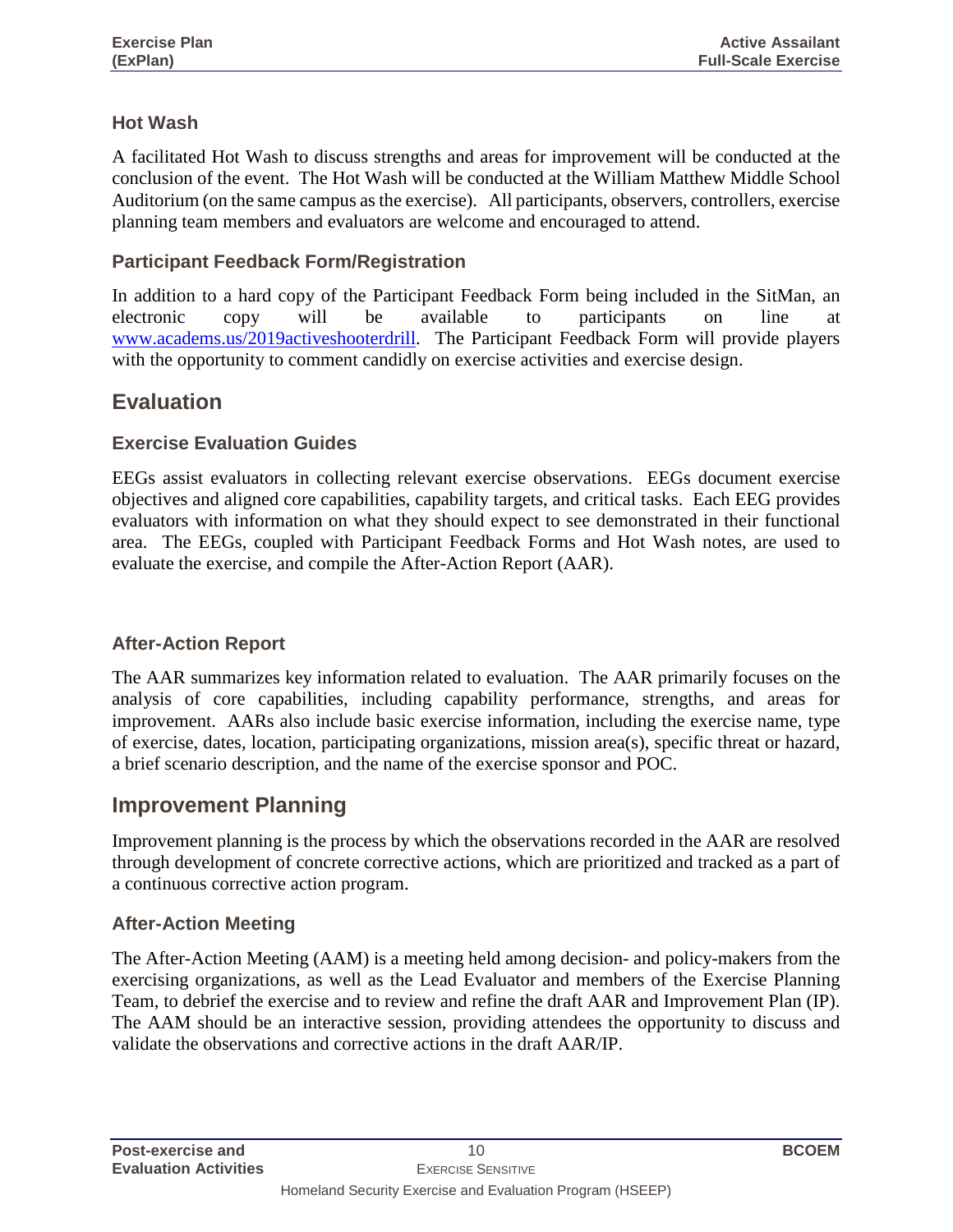#### **Improvement Plan**

The IP identifies specific improvement actions, assigns them to responsible parties, and establishes target dates for their completion.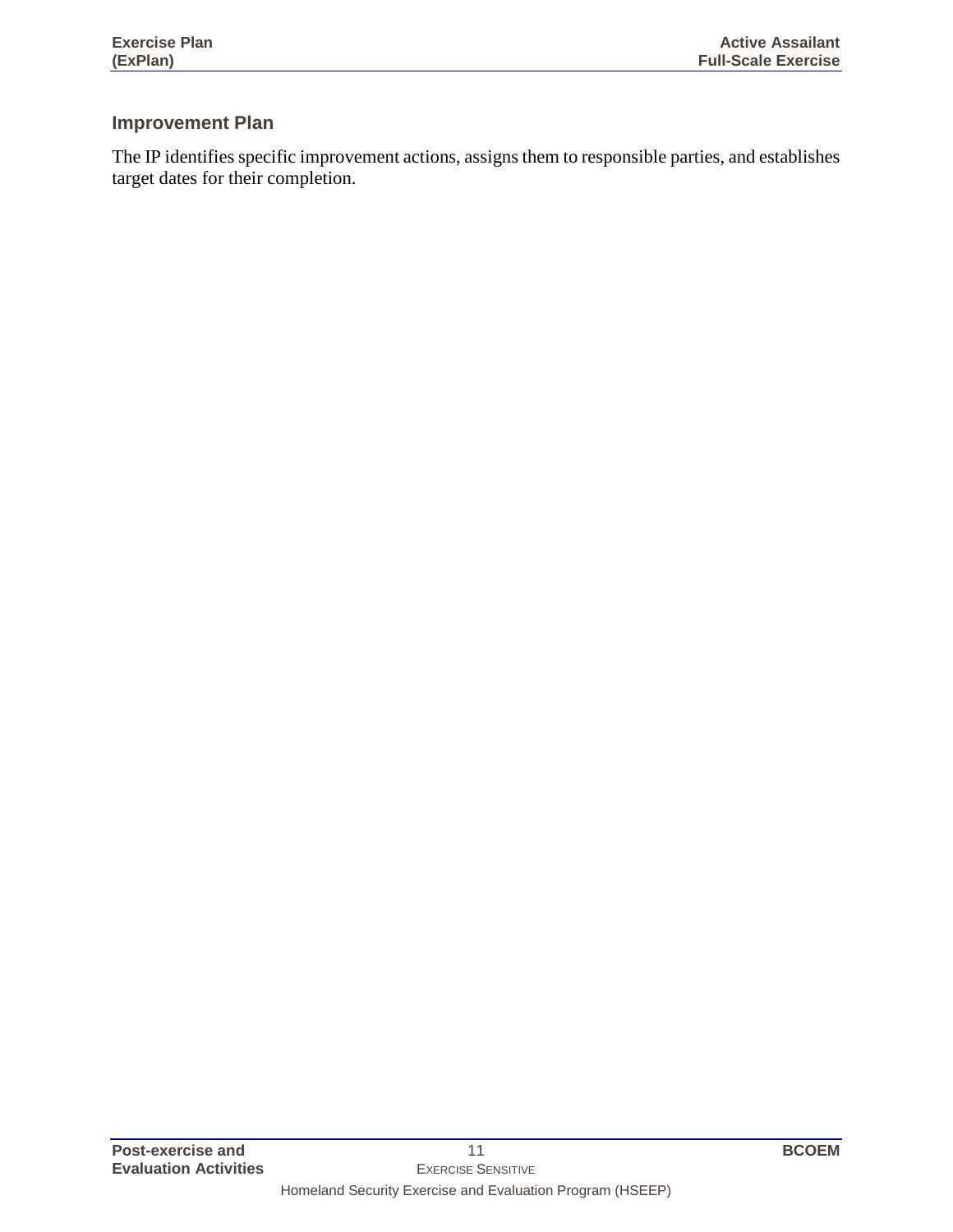### **PARTICIPANT INFORMATION AND GUIDANCE**

#### **Exercise Rules**

The following general rules govern exercise play:

- Real-world emergency actions take priority over exercise actions.
- Exercise players will comply with real-world emergency procedures, unless otherwise directed by the control staff.
- All communications (including written, radio, telephone, and e-mail) during the exercise will begin and end with the statement **"This is an exercise."**
- **Safe word** If any participant becomes involved in a real emergency, or requires immediate assistance unrelated to the exercise scenario, they should begin their radio transmission with the identified safe word. The safe word is "**ELVIS PRESLEY**."

#### **Players Instructions**

Players should follow certain guidelines before, during, and after the exercise to ensure a safe and effective exercise.

#### **Before the Exercise**

- Review appropriate organizational plans, procedures, and exercise support documents.
- Be staged at the appropriate site at least 30 minutes before the exercise starts. Wear the appropriate uniform and/or identification item(s).
- Sign in when you arrive. **Pre-registration is offered and encouraged**. You can preregister at [www.academs.us/2019activeshooterdrill.](http://www.academs.us/2019activeshooterdrill) If you gain knowledge of critical unreleased details of the scenario before the exercise, notify a controller so that appropriate actions can be taken to ensure a valid evaluation.
- If you have a previously issued **Elliot Identification Card** bring that to the exercise.

#### **During the Exercise**

- Respond to exercise events and information as if the emergency were real, unless otherwise directed by an exercise controller.
- Controllers will give you only information they are specifically directed to disseminate. You are expected to obtain other necessary information through existing emergency information channels.
- Do not engage in personal conversations with controllers, evaluators, observers, or media personnel. If you are asked an exercise-related question, give a short, concise answer. If you are busy and cannot immediately respond, indicate that, but report back with an answer as soon as possible.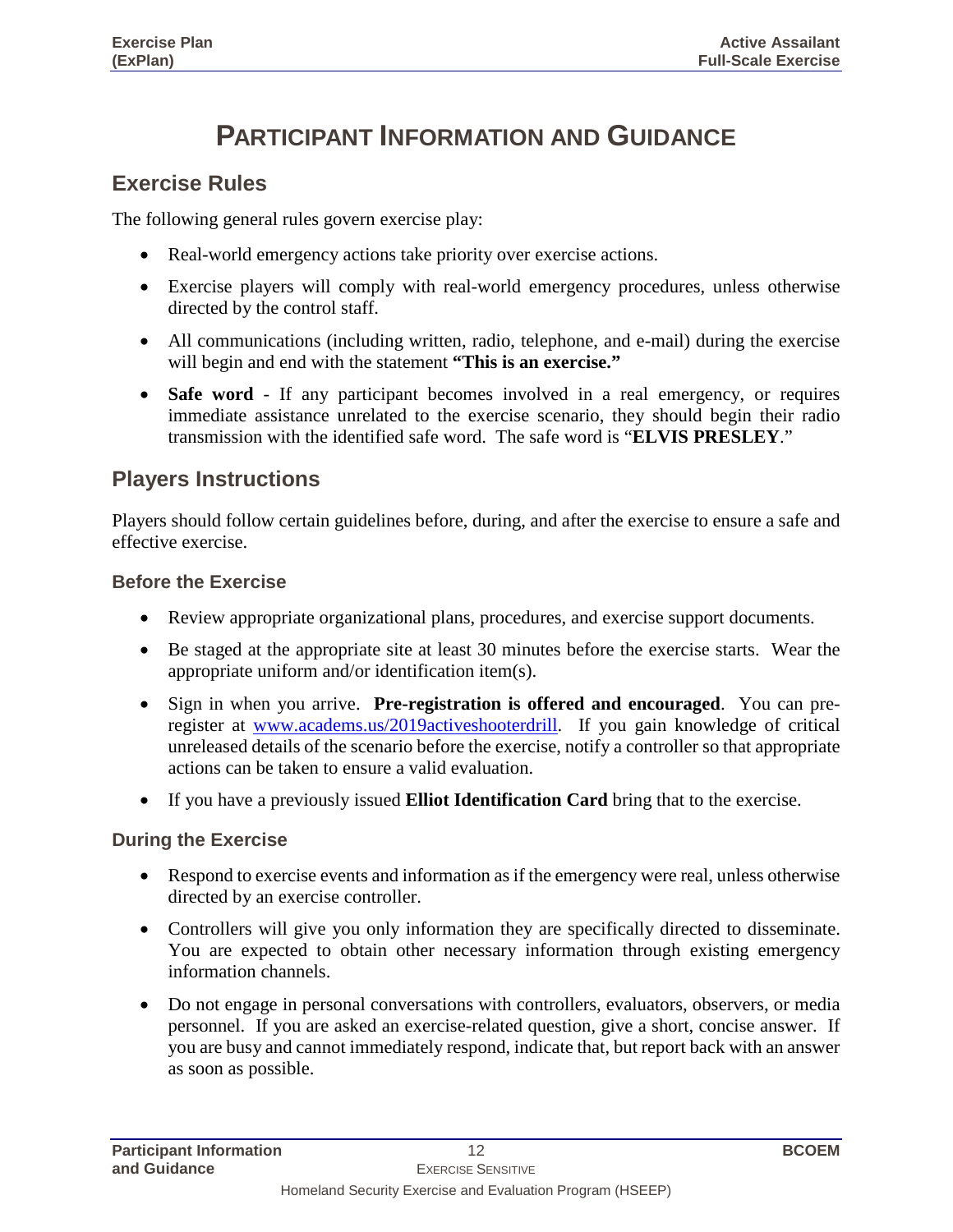- If you do not understand the scope of the exercise, or if you are uncertain about an organization's participation in an exercise, ask a controller.
- Parts of the scenario may seem implausible. Recognize that the exercise has objectives to satisfy and may require incorporation of unrealistic aspects. The exercise's trusted agents have made every effort to balance realism with safety and to create an effective learning and evaluation environment.
- All exercise communications will begin and end with the statement **"This is an exercise."** This precaution is taken so that anyone who overhears the conversation will not mistake exercise play for a real-world emergency.
- Speak when you take an action. This procedure will ensure that evaluators are aware of critical actions as they occur.
- You may want to maintain a log of your activities. Many times, this log may include documentation of activities that were missed by a controller or evaluator.

#### **After the Exercise**

- Follow instructions provided by the exercise staff, controllers, or evaluators.
- Complete the electronic Participant Feedback Form. This form allows you to comment candidly on emergency response activities and exercise effectiveness. Provide the completed form to a controller or evaluator.
- Provide any notes or materials generated from the exercise to your controller or evaluator for review and inclusion in the AAR.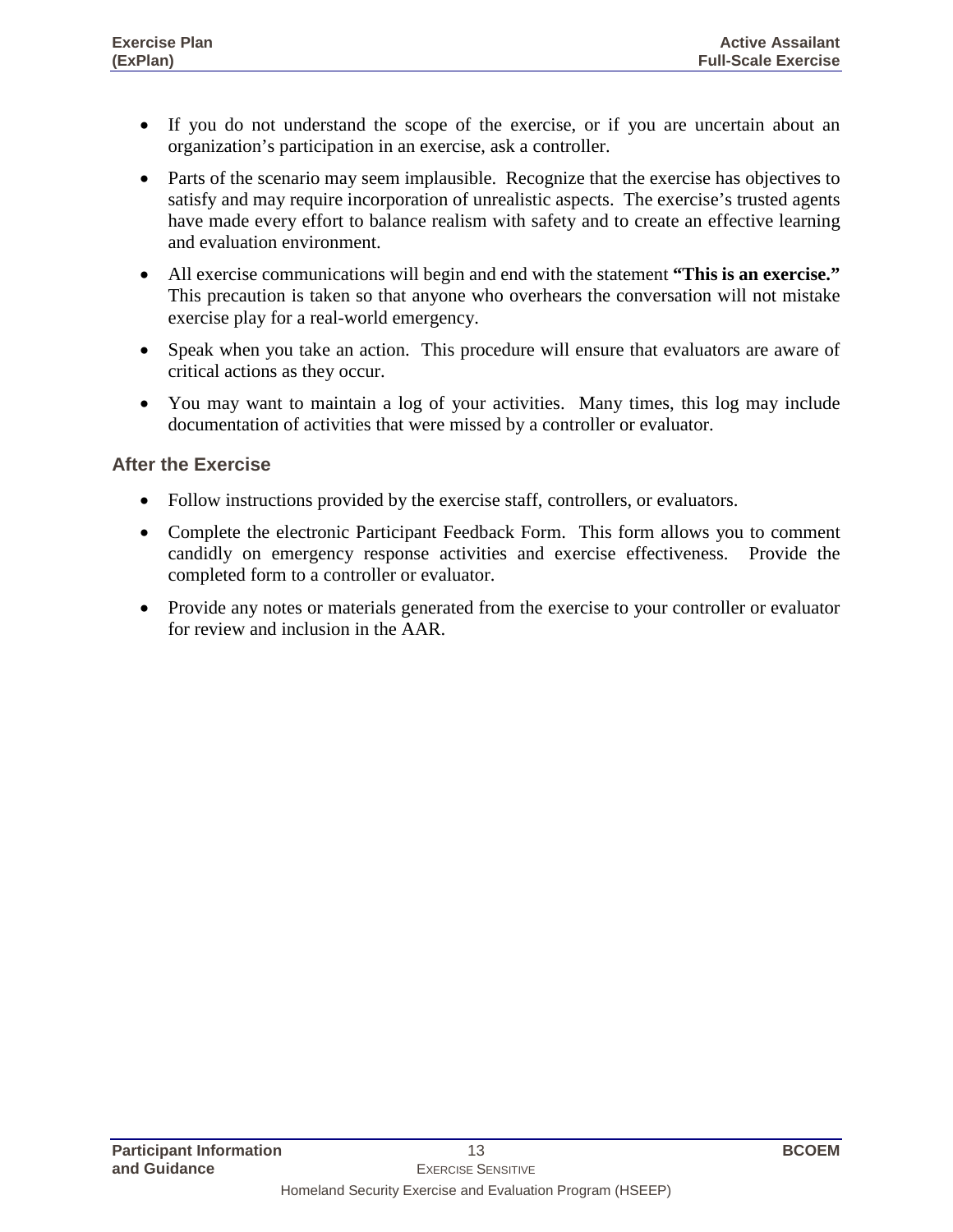### **CONTROLLER INFORMATION AND GUIDANCE**

#### **Exercise Control Overview**

Exercise control maintains exercise scope, pace, and integrity during exercise conduct. The control structure in a well-developed exercise ensures that exercise play assesses objectives in a coordinated fashion at all levels and at all locations for the duration of the exercise.

#### **Exercise Control Documentation**

#### **Controller Package**

The controller package consists of this Exercise Plan and other exercise tools (e.g., MSEL) as necessary. Controllers must bring their packages and any additional professional materials specific to their assigned exercise activities.

#### **Incident Simulation**

Because the exercise is of limited duration and scope, certain details will be simulated. Venue controllers are responsible for providing players with the physical description of what would fully occur at the incident sites and surrounding areas.

#### **Scenario Tools**

The MSEL outlines benchmarks and injects (if any) that drive exercise play. It also details realistic input to exercise players, as well as information expected to emanate from simulated organizations (i.e., nonparticipating organizations or individuals who usually would respond to the situation). This exercise will be in real-time. As a result, the MSEL will consist of just one part:

**Timeline.** This is a list of key exercise events, including scheduled injects and expected player actions. The timeline is used to track exercise events relative to desired response activities.

#### **Exercise Control Structure**

Control of the exercise is accomplished through an exercise control structure. The control structure is the framework that allows controllers to communicate and coordinate with other controllers to deliver and track exercise information. The control structure for this exercise is shown on the next page.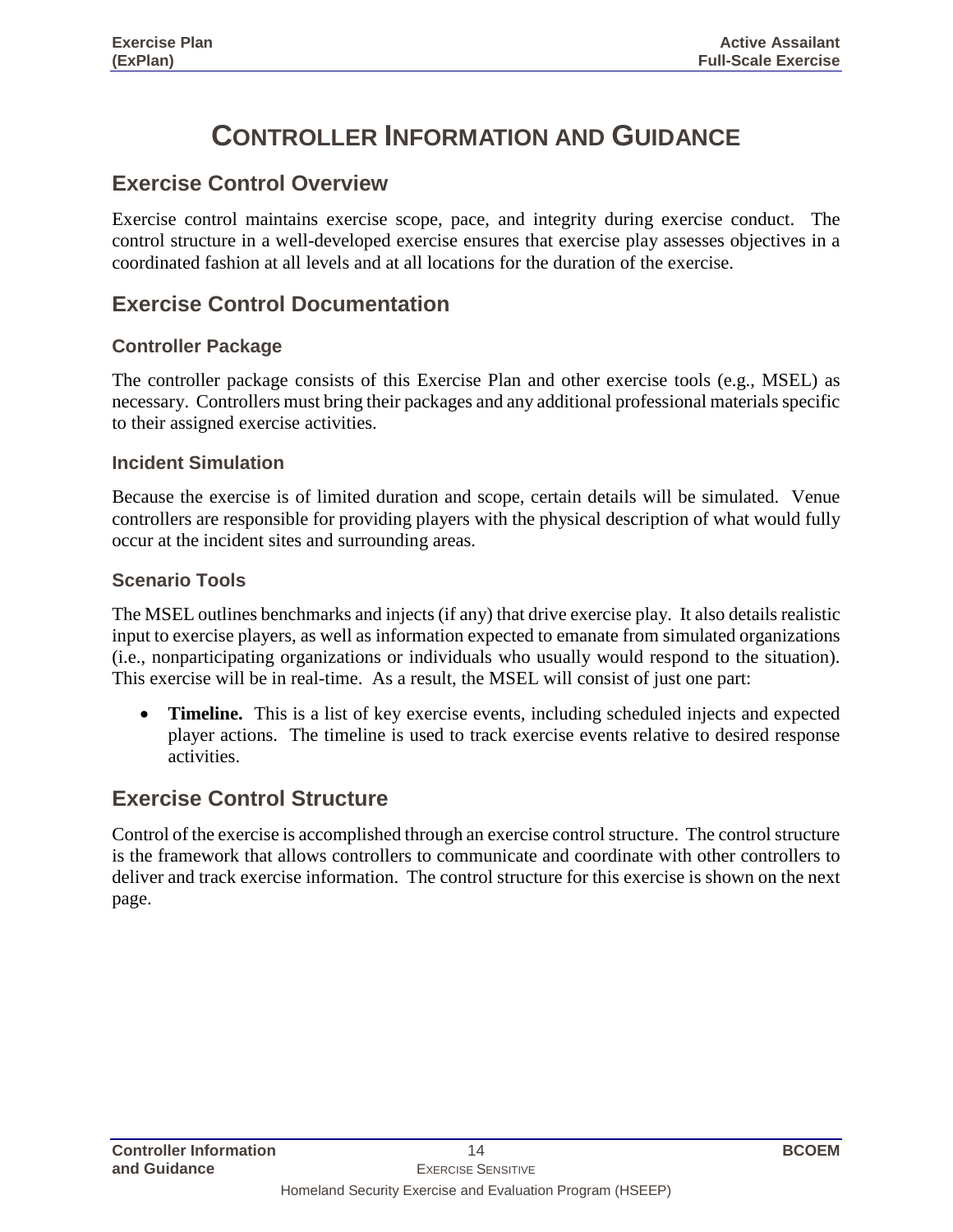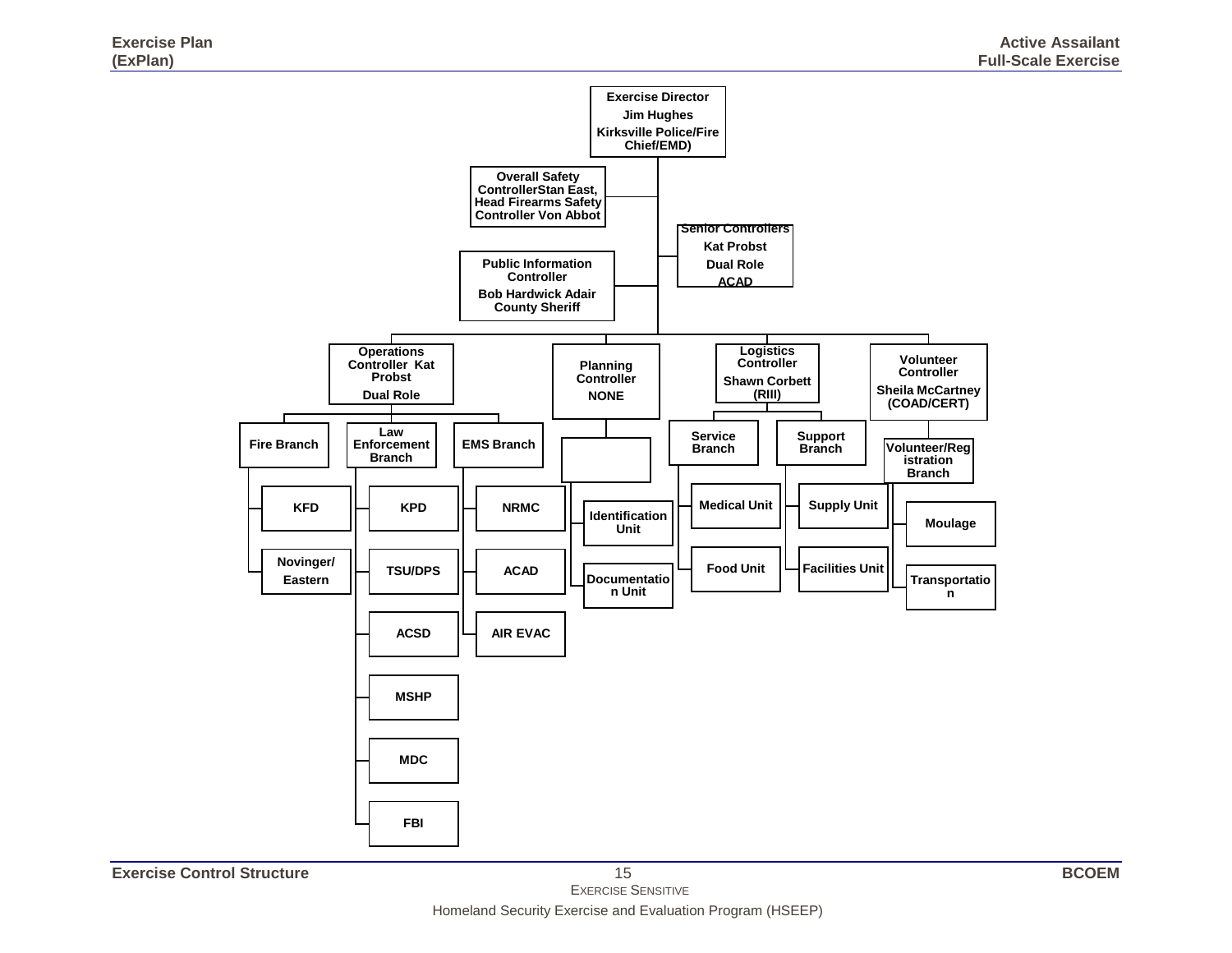#### **Controller Instructions**

#### **Before the Exercise**

- Review appropriate emergency plans, procedures, and protocols.
- Review appropriate exercise package materials, including the objectives, scenario, injects, safety and security plans, and controller instructions.
- Attend required briefings.
- Report to the exercise check-in location at the time designated in the exercise schedule, meet with the exercise staff, and present the Player Briefing.
- Be at the appropriate location at least 15 minutes before the exercise starts.
- Obtain, locate and test necessary communications equipment.

#### **During the Exercise**

- Wear controller identification items (red vest).
- Avoid personal conversations with exercise players.
- If you have been given injects, deliver them to appropriate players at the time indicated in the MSEL (or as directed by the Exercise Director). **Note:** If the information depends on some action to be taken by the player, do not deliver the inject until the player has earned the information by successfully accomplishing the required action.
- When you deliver an inject, notify the Senior Controller or Exercise Director and note the time that you delivered the inject and player actions.
- Receive and record exercise information from players that would be directed to nonparticipating organizations.
- Observe and record exercise artificialities that interfere with exercise realism. If exercise artificialities interfere with exercise play, report it to the Exercise Director.
- Begin and end all exercise communications with the statement, **"This is an exercise."**
- Do not prompt players regarding what a specific response should be, unless an inject directs you to do so. Clarify information but do not provide coaching.
- Ensure that all observers and media personnel stay out of the exercise activity area. If you need assistance, notify the Exercise Director.
- Do not give information to players about scenario event progress or other participants' methods of problem resolution. Players are expected to obtain information through their own resources.

#### **After the Exercise**

• Complete your electronic Participant Feedback Form at the link provided below: [www.academs.us/2019activeshooterdrill.](http://www.academs.us/2019activeshooterdrill)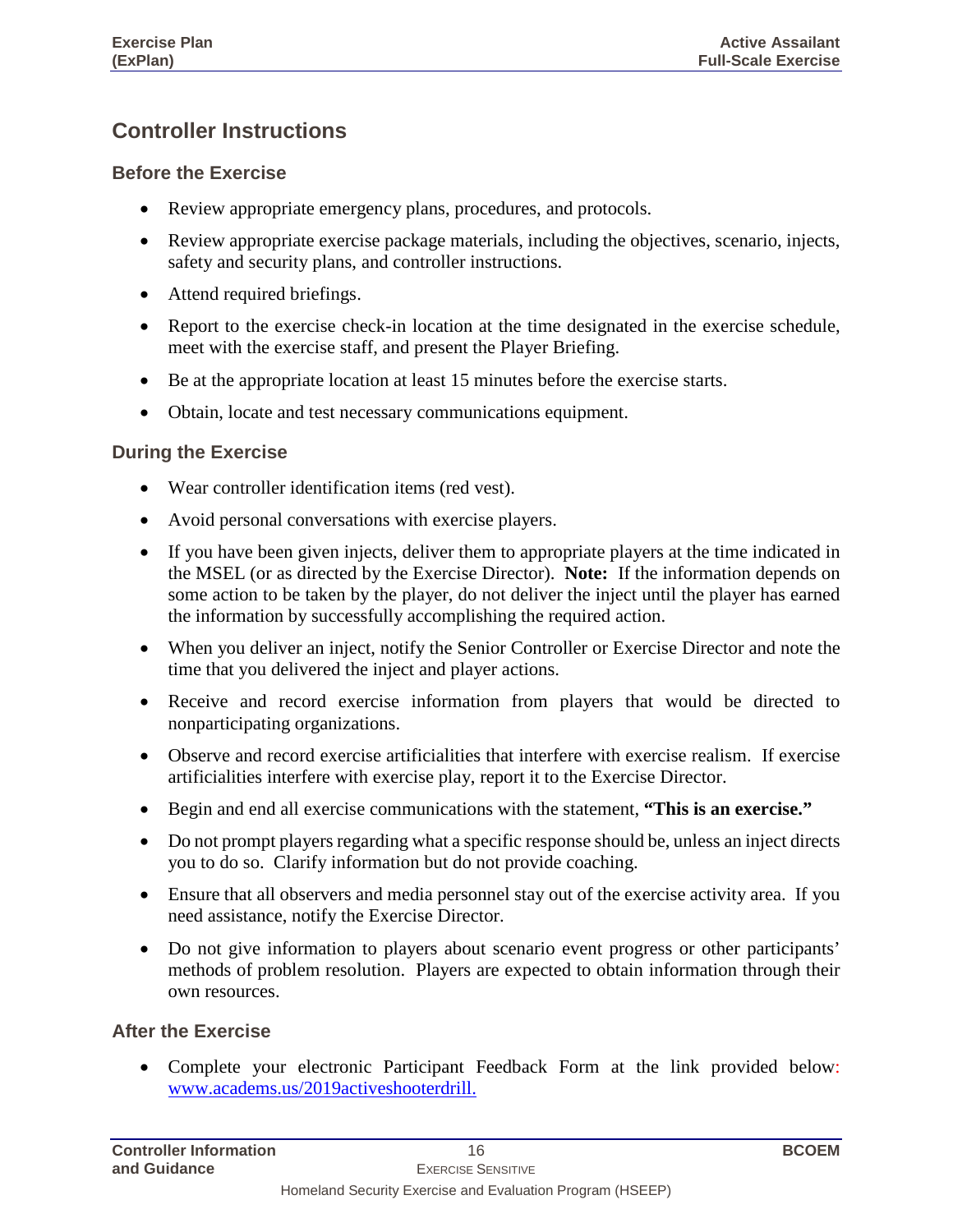- All controllers are expected to attend the Hot Wash immediately after the conclusion of the exercise. Be sure to bring your notes to the Hot Wash to discuss.
- At exercise termination, summarize your notes from the exercise. Have your summary ready for the Exercise Director.

#### **Controller Responsibilities**

The following table details controller responsibilities. For controller assignment details, see Appendix F.

|                                                                      | <b>Controller Responsibilities</b>                                                            |  |
|----------------------------------------------------------------------|-----------------------------------------------------------------------------------------------|--|
| 1.                                                                   | Incident Commander/Exercise Director - Jim Hughes                                             |  |
| 2.                                                                   | Oversees all exercise functions                                                               |  |
| 3.                                                                   | Oversees and remains in contact with controllers and evaluators                               |  |
| 4.                                                                   | Oversees setup and cleanup of exercise, and positioning of controllers and evaluators         |  |
| 5.                                                                   | Coordinates decisions regarding deviations or significant changes to the scenario             |  |
| 6.                                                                   | Oversees setup and takedown of the exercise                                                   |  |
| $\bullet$                                                            | Monitors exercise progress                                                                    |  |
| $\bullet$                                                            | Monitors controller actions and ensures implementation of designed or modified actions at the |  |
|                                                                      | appropriate time                                                                              |  |
|                                                                      | Debriefs controllers and evaluators after the exercise                                        |  |
|                                                                      | <b>Safety Controller - Stan East</b>                                                          |  |
| $\bullet$                                                            | Monitors exercise safety during exercise setup, conduct, and cleanup                          |  |
|                                                                      | Serves as safety officer for the entire exercise location.                                    |  |
|                                                                      | Oversees other exercise personnel acting as Safety Officers.                                  |  |
|                                                                      | Receives any reports of safety concerns from other controllers or participants                |  |
|                                                                      | <b>Public Information Controller - Bob Hardwick</b>                                           |  |
| $\bullet$                                                            | Provides escort for observers                                                                 |  |
| $\bullet$                                                            | Provides direction to videographer(s)                                                         |  |
| Provides narration and explanation during exercise events, as needed |                                                                                               |  |
| Performs pre-exercise and post-exercise public affairs duties        |                                                                                               |  |
| May act as media briefer and escort at exercise site                 |                                                                                               |  |
|                                                                      | Serves as safety officer for his/her area                                                     |  |
|                                                                      | <b>Operations Controller - Kat Probst</b>                                                     |  |
| $\bullet$                                                            | Oversees exercise staging area                                                                |  |
|                                                                      | Monitors exercise timeline                                                                    |  |
|                                                                      | Provides input to players (i.e. injects) as described in the MSEL                             |  |
|                                                                      | Serves as safety officer for his/her area                                                     |  |
| <b>Fire Branch</b>                                                   |                                                                                               |  |
|                                                                      |                                                                                               |  |
|                                                                      | <b>Kirksville Fire Department</b>                                                             |  |
|                                                                      | <b>Adair County Fire Department</b>                                                           |  |
|                                                                      |                                                                                               |  |
| <b>Law Enforcement Branch</b>                                        |                                                                                               |  |
|                                                                      |                                                                                               |  |
| <b>Kirksville Police Department</b>                                  |                                                                                               |  |
| <b>Adair County Sheriff's Office</b>                                 |                                                                                               |  |
| <b>Truman State University Department of Public Safety</b>           |                                                                                               |  |
| <b>Missouri State Highway Patrol</b>                                 |                                                                                               |  |
|                                                                      |                                                                                               |  |
| <b>FBI</b>                                                           |                                                                                               |  |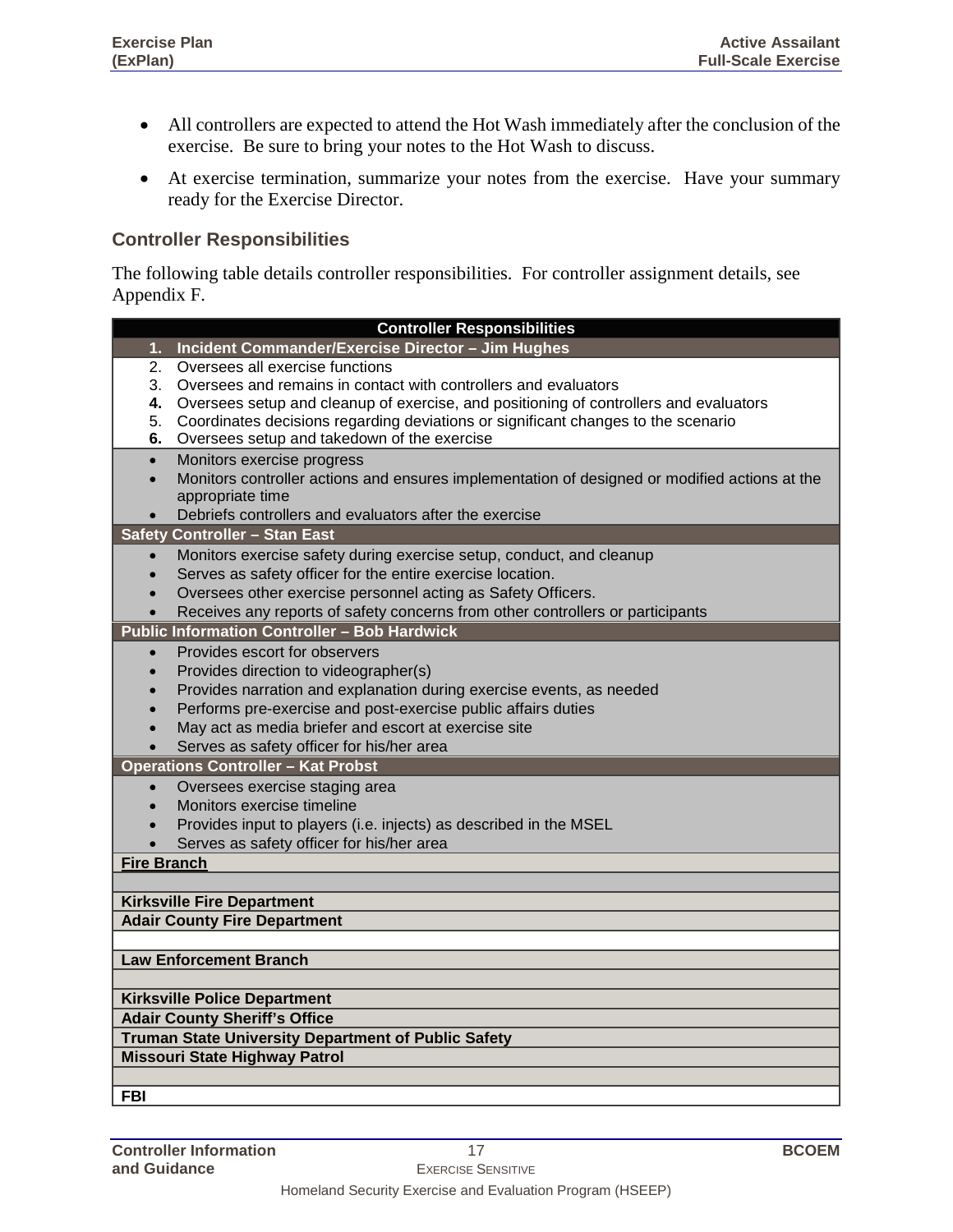#### **Missouri Department of Conservation**

#### **EMS Branch**

#### **Adair County Ambulance District**

#### **Northeast Regional Hospital**

**Air Evac.**

#### **Volunteer Controller – Sheila McCartney**

- Oversees exercise volunteer and actor staging and Moulage
- Monitors exercise timeline
- Provides input to players (i.e. injects) as described in the MSEL
- Serves as safety officer for his/her site

#### **Volunteers Branch**

**Moulage Unit**

**Participant Registration**

**Transportation Unit**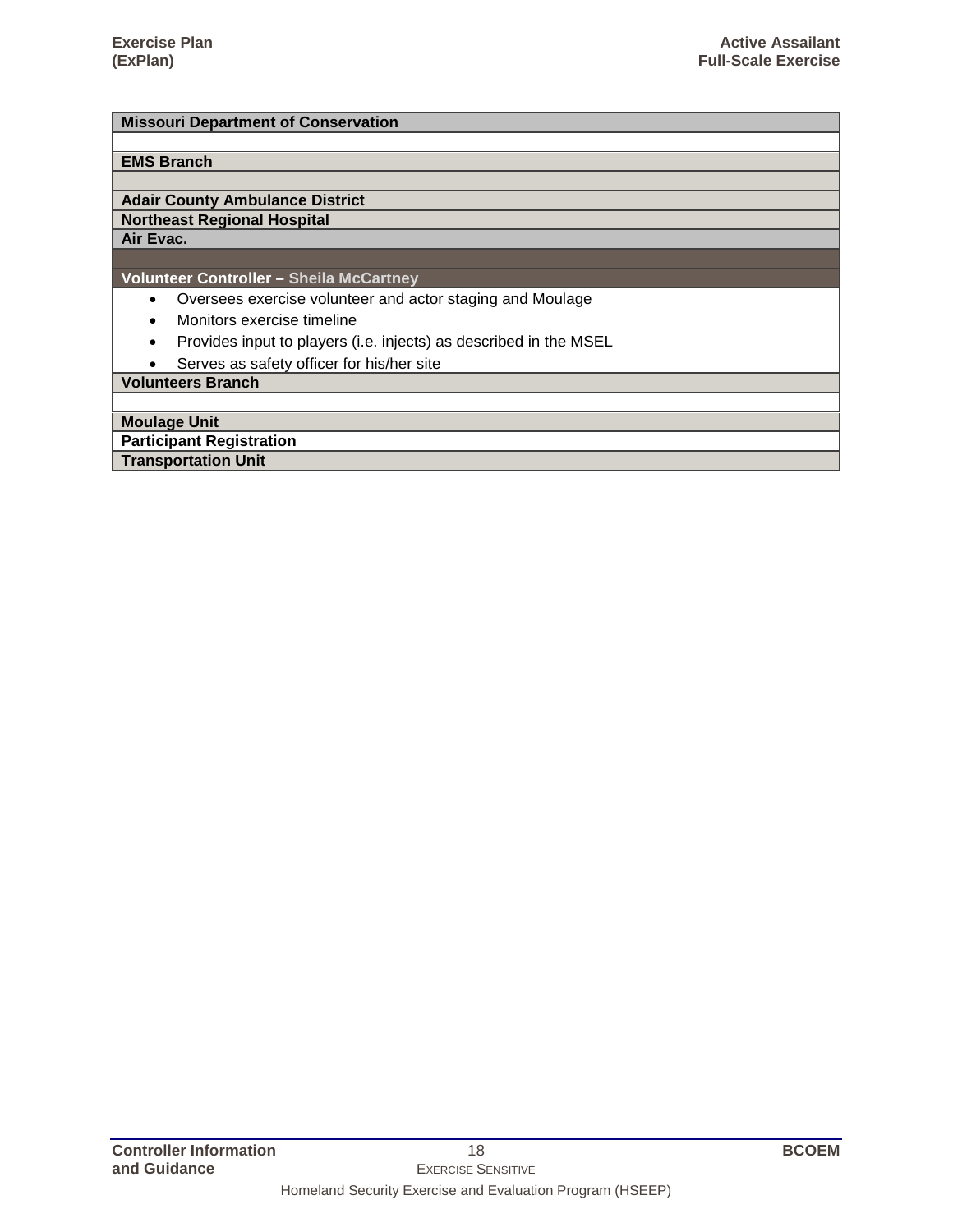### **EVALUATOR INFORMATION AND GUIDANCE**

#### **Exercise Evaluation Overview**

Exercise evaluation assesses an organization's capabilities to accomplish a mission, function, or objective. Evaluation provides an opportunity to assess performance of critical tasks to capability target levels. Evaluation is accomplished by the following means:

- Observing the event and collecting supporting data;
- Completion of the Exercise Evaluation Guide (EEG);
- Participation in the Hot Wash.

#### **Exercise Evaluators**

| • Law Enforcement | Troy Link (Moberly Police Department) |
|-------------------|---------------------------------------|
|                   |                                       |

- Fire Department John Wise (Northern/Novinger FD Retired)
- Task Force Operations/EMS John Clemens (Marion Co. Ambulance Dist.)<br>• Patient Management John Clemens (Marion Co. Ambulance Dist.)
- John Clemens (Marion Co. Ambulance Dist.)
- School Response Pat Williams (Bruce Normile Juvenile Center)
- Command Post Chris Blomgren (Fire Chief/EMD Clark County)

#### **Evaluation Documentation**

#### **Evaluator Package**

The evaluator package contains this Situation Manual and other items as necessary. Evaluators should bring the package to the exercise. They may reorganize the material so information that is critical to their specific assignment is readily accessible. Evaluators may bring additional professional materials specific to their assigned activities.

#### **Exercise Evaluation Guides**

EEGs provide a consistent tool to guide exercise observation and data collection. EEGs are aligned to exercise objectives and core capabilities, and critical tasks. Data collected in EEGs by each evaluator will be used to develop the analysis of capabilities in the AAR.

Each evaluator is provided with an EEG for each capability that he/she is assigned to evaluate. Evaluators should complete all assigned EEGs and submit to the Exercise Director at the conclusion of the exercise. The Exercise Director and Senior Controller compile all evaluator submissions into the first working draft of the AAR.

#### **After Action Report/Improvement Plan**

The main focus of the AAR is the analysis of core capabilities. For each core capability exercised, the AAR includes a rating of how the exercise participants performed, as well as strengths and areas for improvement.

Following completion of the draft AAR, identified officials confirm observations identified in the AAR, and determine which areas for improvement require further action. As part of the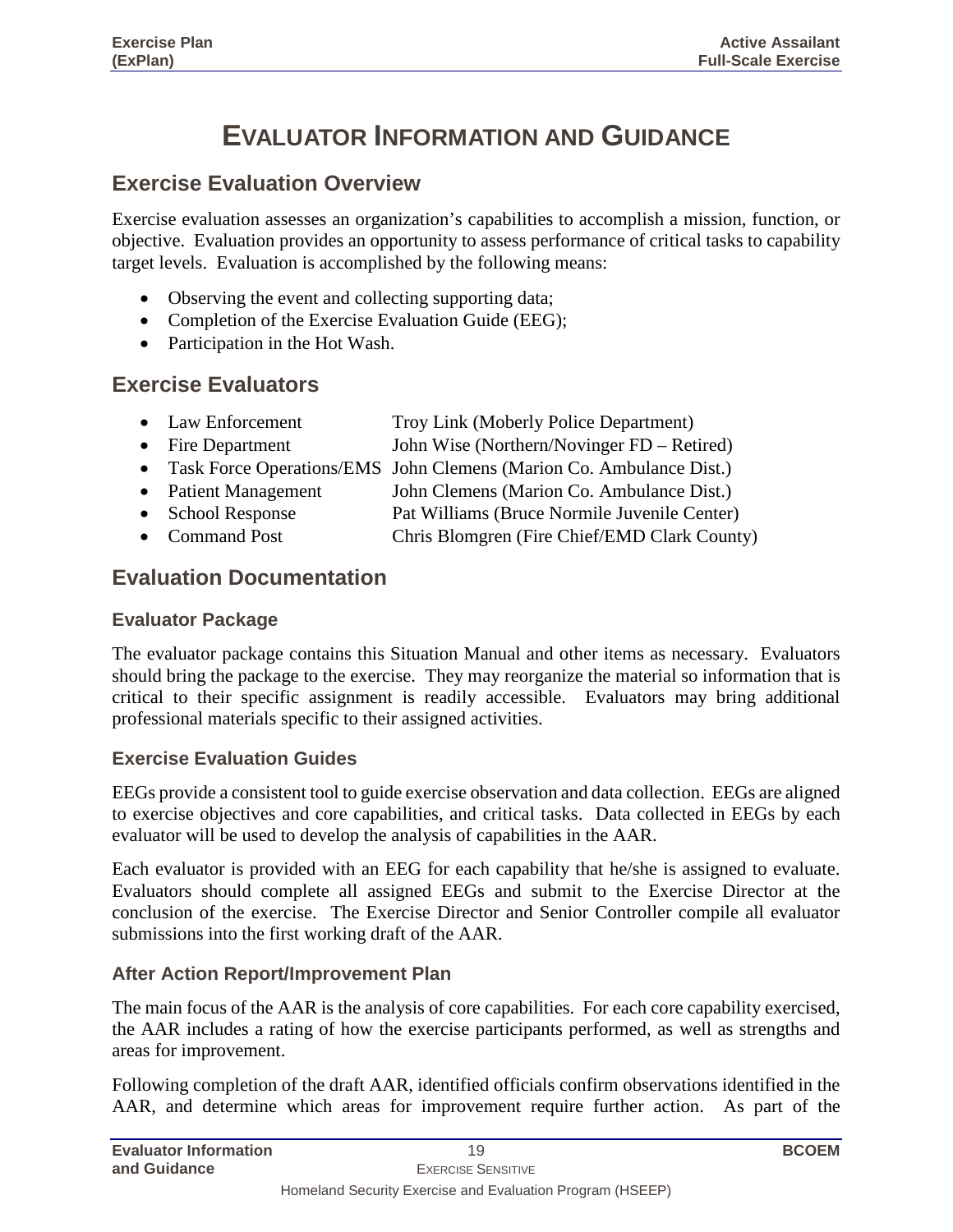improvement planning process, identified officials identify corrective actions to bring areas for improvement to resolution and determine the appropriate organization with responsibility for those actions. Corrective actions are consolidated in the IP, which is included as an appendix to the AAR.

#### **Evaluator Instructions**

#### **General**

- Avoid personal conversations with players.
- Do not give information to players about event progress or other participants' methods of problem resolution. Players are expected to obtain information through their own resources.

#### **Before the Exercise**

- Review appropriate plans, procedures, and protocols.
- Attend required evaluator training and other briefings.
- Review appropriate exercise materials, including the exercise schedule and evaluator instructions.
- Review the EEGs and other supporting materials for your area of responsibility to ensure that you have a thorough understanding of the core capabilities, capability targets, and critical tasks you are assigned to evaluate.
- Report to the exercise check-in location at the time designated in the exercise schedule, and meet with the exercise staff.
- Obtain or locate necessary communications equipment, and test it to ensure that you can communicate with other evaluators and the Exercise Director.

#### **During the Exercise**

- Wear evaluator identification items (red vests).
- Stay in proximity to player decision-makers.
- Use EEGs to document performance relative to exercise objectives, core capabilities, capability targets, and critical tasks.
- Focus on critical tasks, as specified in the EEGs.
- Your primary duty is to document performance of core capabilities. After the exercise, that information will be used to determine whether the exercise capability targets were effectively met and to identify strengths and areas for improvement.

#### **After the Exercise**

• After the exercise, complete all EEGs, summarize your notes, and return to the Exercise Director within one week of the exercise date.

| <b>Evaluator Information</b> | 20                                                        | <b>BCOEM</b> |
|------------------------------|-----------------------------------------------------------|--------------|
| and Guidance                 | EXERCISE SENSITIVE                                        |              |
|                              | Homeland Security Exercise and Evaluation Program (HSEEP) |              |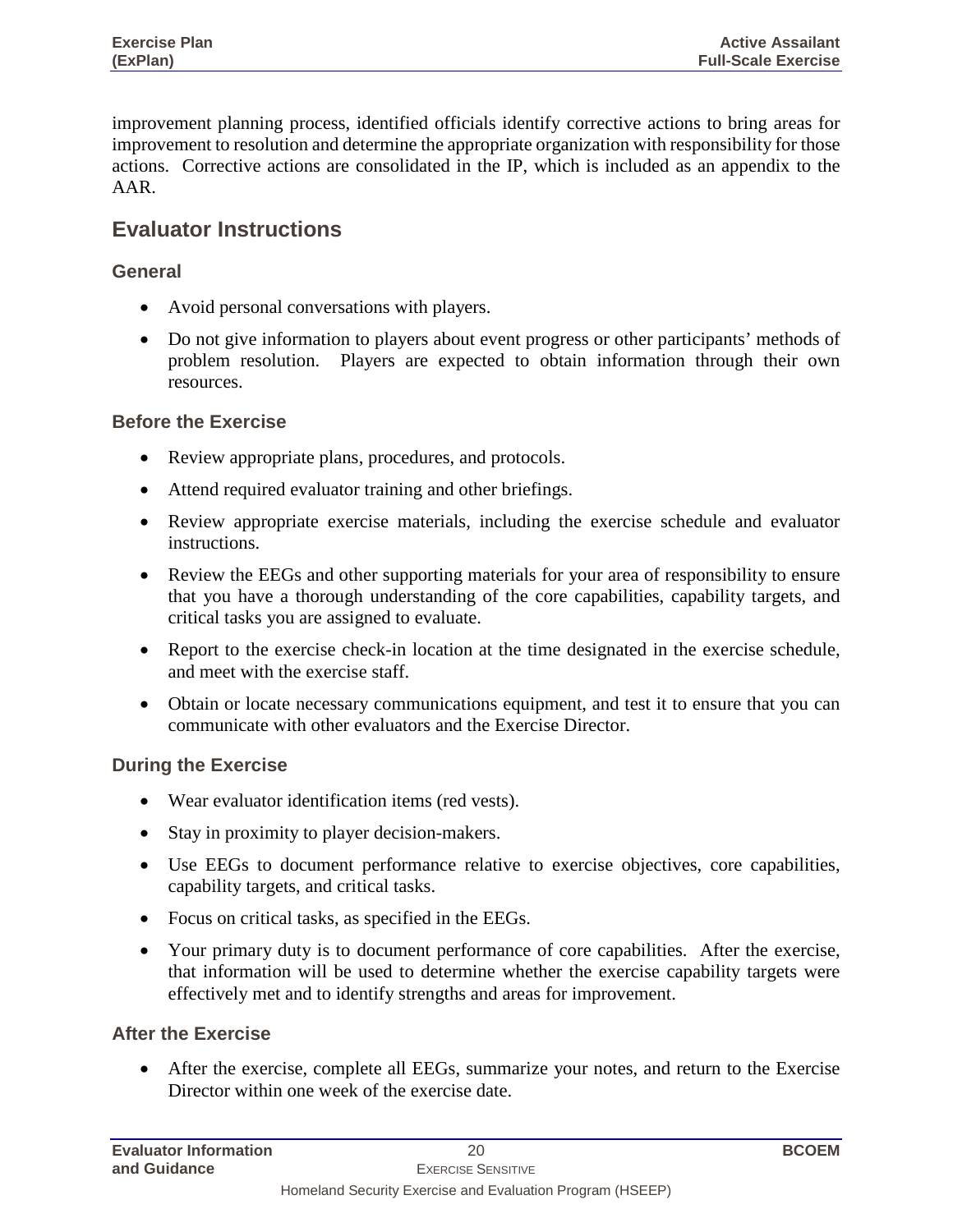• Complete your electronic Participant Feedback Form at the link provided below:

[www.academs.us/2019activeshooterdrill](http://www.academs.us/2019activeshooterdrill)

• All evaluators are expected to attend the Hot Wash immediately after the conclusion of the exercise. Be sure to bring your notes to the Hot Wash to discuss.

#### **Using Exercise Evaluation Guides**

#### **Terminology**

The EEGs are structured to capture information specifically related to the evaluation requirements developed by the Exercise Planning Team. The following evaluation requirements are documented in each EEG:

- **Core capabilities:** The distinct critical elements necessary to achieve a specific mission area (e.g., prevention).
- **Critical tasks:** The distinct elements required to perform a core capability; they describe *how* the capability target will be met. Critical tasks generally include the activities, resources, and responsibilities required to fulfill capability targets. Critical tasks are based on operational plans, policies, and procedures to be exercised and tested during the exercise.
- **Performance ratings:** The summary description of performance against target levels. Documenting Observations

#### Documenting Observations

For each EEG, evaluators provide a target rating, observation notes and an explanation of the target rating, and a final core capability rating. In order to efficiently complete these sections of the EEG, evaluators should focus their observations on the capability targets and critical tasks listed in the EEG.

Observation notes should include *if* and *how* quantitative or qualitative targets were met. For example, a capability target might state, "*Within 4 hours of the incident…."* Notes on that target should include the actual time required for exercise players to complete the critical tasks. Additionally, observations should include:

- How the target was or was not met;
- Pertinent decisions made and information gathered to make decisions;
- Requests made and how requests were handled;
- Resources utilized:
- Plans, policies, procedures, or legislative authorities used or implemented; and
- Any other factors contributed to the results.

Evaluators should also note if an obvious cause or underlying reason resulted in players not meeting a capability target or critical task. However, the evaluators should not include recommendations in the EEGs. As part of the after-action and improvement planning processes,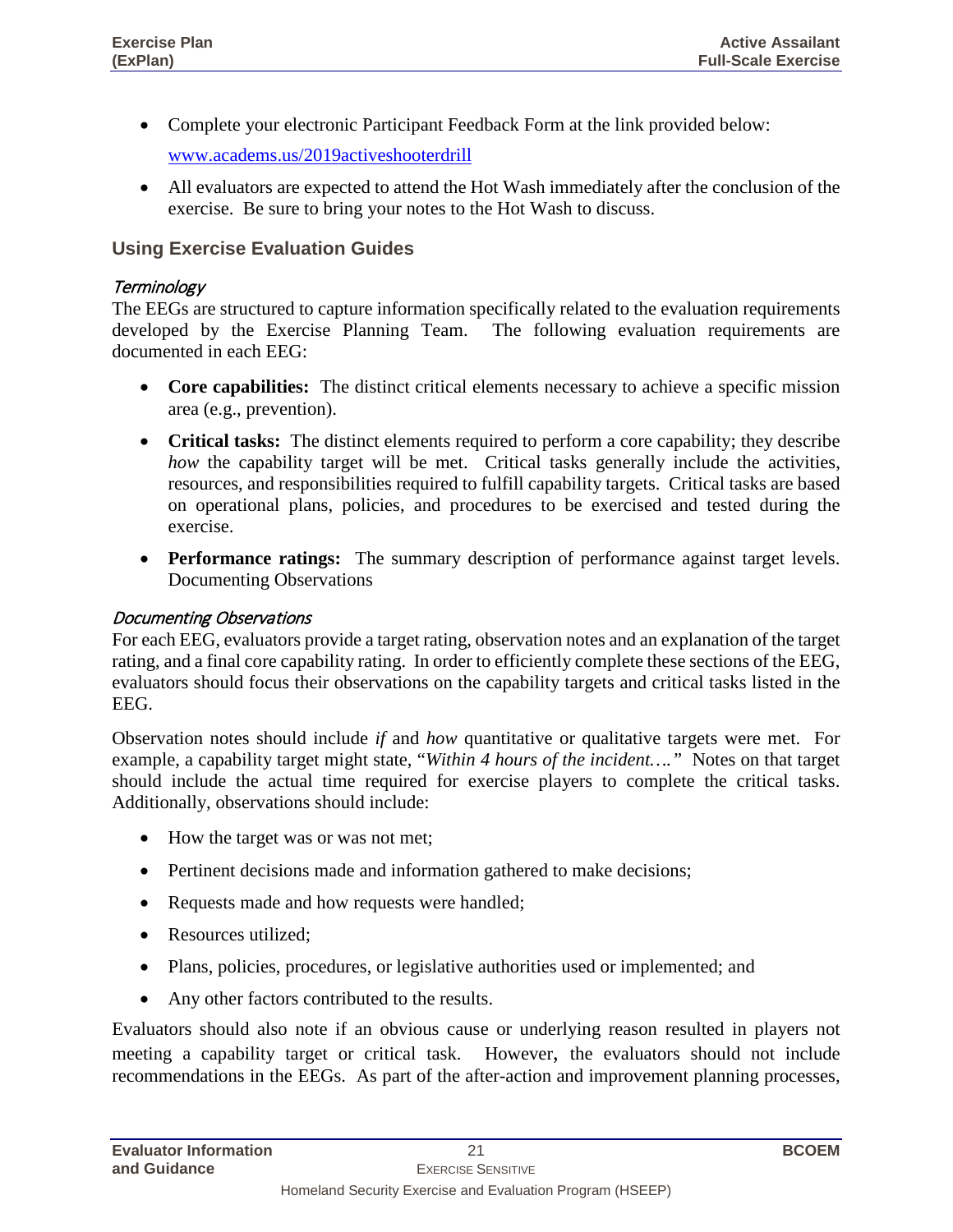elected and appointed officials will review and confirm observations documented in the AAR and determine areas for improvement requiring further action.

*Note:* Observation notes for discussion based exercises will focus on *discussion* of the how critical tasks would be completed, rather than actual actions taken.

#### Assigning Ratings

Based on their observations, evaluators assign a target rating for each capability target listed on the EEG*.* Evaluators then consider all target ratings for the core capability and assign an overall core capability rating. The rating scale includes four ratings:

- Performed without Challenge (P)
- Performed with Some Challenges (S)
- Performed with Major Challenges (M)
- Unable to be Performed (U)

#### **Placement and Monitoring**

Evaluators should be located so they can observe player actions and hear conversations without interfering with those activities. In certain conditions, more than one evaluator may be needed in a particular setting or area. Specific evaluator assignments will be designated during the Evaluator Briefing.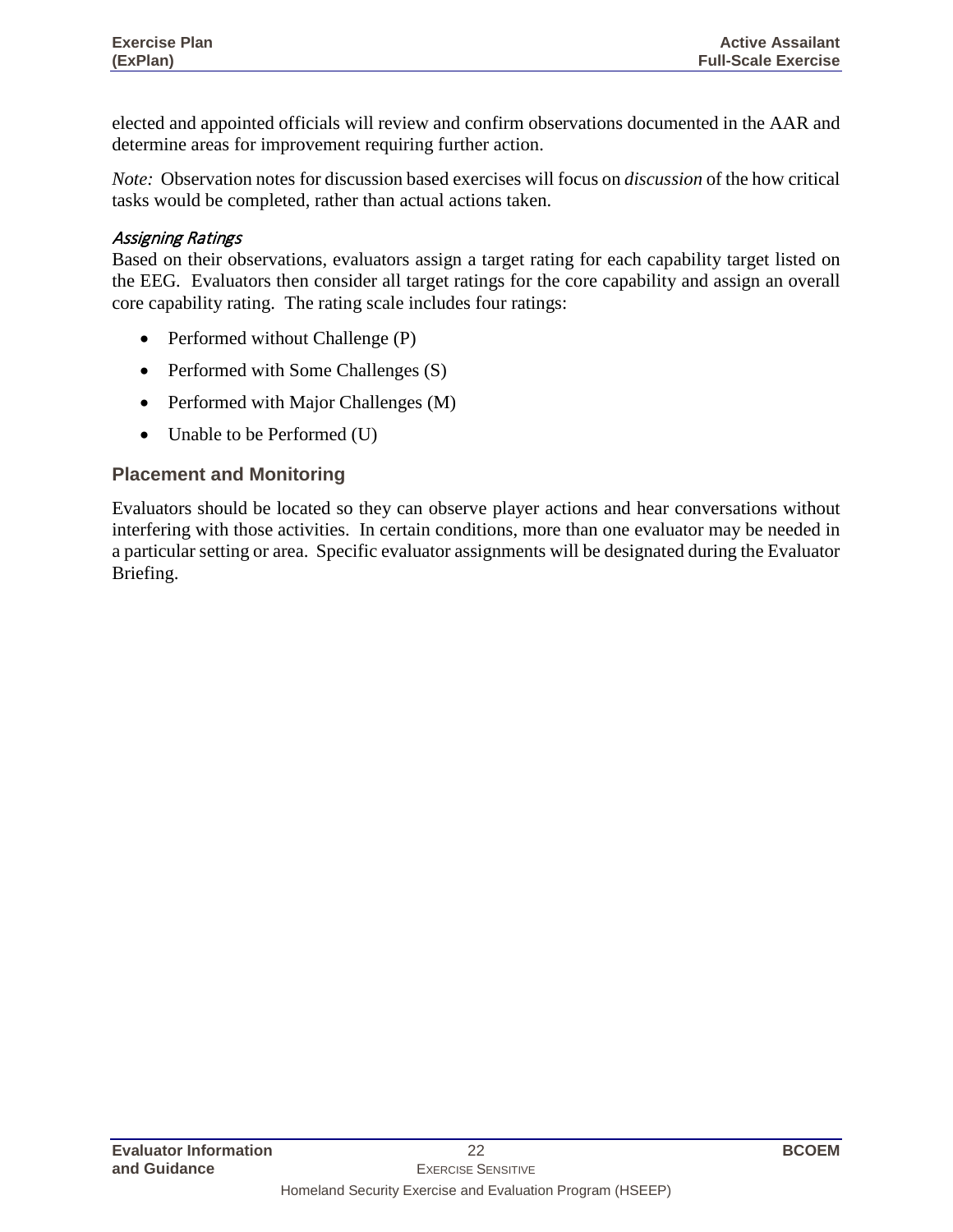### **APPENDIX A: EXERCISE SCHEDULE**

| <b>Time</b>                                                 | <b>Personnel</b>                                                                                                                   | <b>Location</b>                                                                                                                              |                                                        |  |  |  |  |  |
|-------------------------------------------------------------|------------------------------------------------------------------------------------------------------------------------------------|----------------------------------------------------------------------------------------------------------------------------------------------|--------------------------------------------------------|--|--|--|--|--|
| <b>July 2, 2019</b>                                         |                                                                                                                                    |                                                                                                                                              |                                                        |  |  |  |  |  |
| 0700                                                        | Exercise<br>management team,<br>initial greeters, sign-<br>in staff, staging<br>personnel and other<br>identified support<br>staff | Greeters and identified staff arrive<br>and set-up sign in tables.<br>Exercise staff arrive, sign in and<br>check in with Exercise Director. | <b>William Matthew</b><br>Middle School                |  |  |  |  |  |
| 0700                                                        | Patients/actors/roll<br>players                                                                                                    | Patients/actors/roll players arrive and<br>sign in                                                                                           | Ray Miller Elementary                                  |  |  |  |  |  |
| 0730                                                        | All controllers, safety<br>officers, evaluators<br>and other critical<br>identified support<br>staff                               | Registration/check in/instructions to<br>identified staff.<br>Exercise set-up.                                                               | <b>William Matthew</b><br>Middle School                |  |  |  |  |  |
| 0730                                                        | Patients/actors/roll<br>players                                                                                                    | Receive briefing from Senior<br>Controller, and begin their<br>preparation                                                                   | Ray Miller Elementary                                  |  |  |  |  |  |
| All other participants<br>0800-0845<br>(including observers |                                                                                                                                    | Check in of all other participants<br>(including observers) and initial<br>weapons check                                                     | <b>William Matthew</b><br>Middle School                |  |  |  |  |  |
|                                                             |                                                                                                                                    | Pre-staging of equipment                                                                                                                     | Jesus Christ of Latter-<br>Day Saints                  |  |  |  |  |  |
| 0900-0945                                                   | All                                                                                                                                | Common briefing for everyone<br>involved                                                                                                     | <b>William Matthew</b><br>Middle School                |  |  |  |  |  |
| 0945-1000                                                   | All                                                                                                                                | Final positioning of all participants,<br>including actors, controllers and<br>evaluators.<br>Second weapons safety check.                   | Ray Miller Elementary.<br>Identified staging<br>areas. |  |  |  |  |  |
| 1000                                                        | All                                                                                                                                | Exercise begins                                                                                                                              | Ray Miller Elementary                                  |  |  |  |  |  |
| 1000-1200                                                   | All                                                                                                                                | Phased deployment of previously<br>staged responders/equipment and<br>final weapons safety check (prior to<br>actual deployment)             | Ray Miller Elementary.<br>Identified staging<br>areas. |  |  |  |  |  |
| 1200-1300                                                   | All                                                                                                                                | Lunch and initial scene exercise<br>clean-up                                                                                                 | <b>William Matthew</b><br>Middle school                |  |  |  |  |  |
| 1300-1430                                                   | All                                                                                                                                | Hot wash and sign-out                                                                                                                        | <b>William Matthew</b><br>Middle School                |  |  |  |  |  |
| <b>Post Event</b>                                           |                                                                                                                                    |                                                                                                                                              |                                                        |  |  |  |  |  |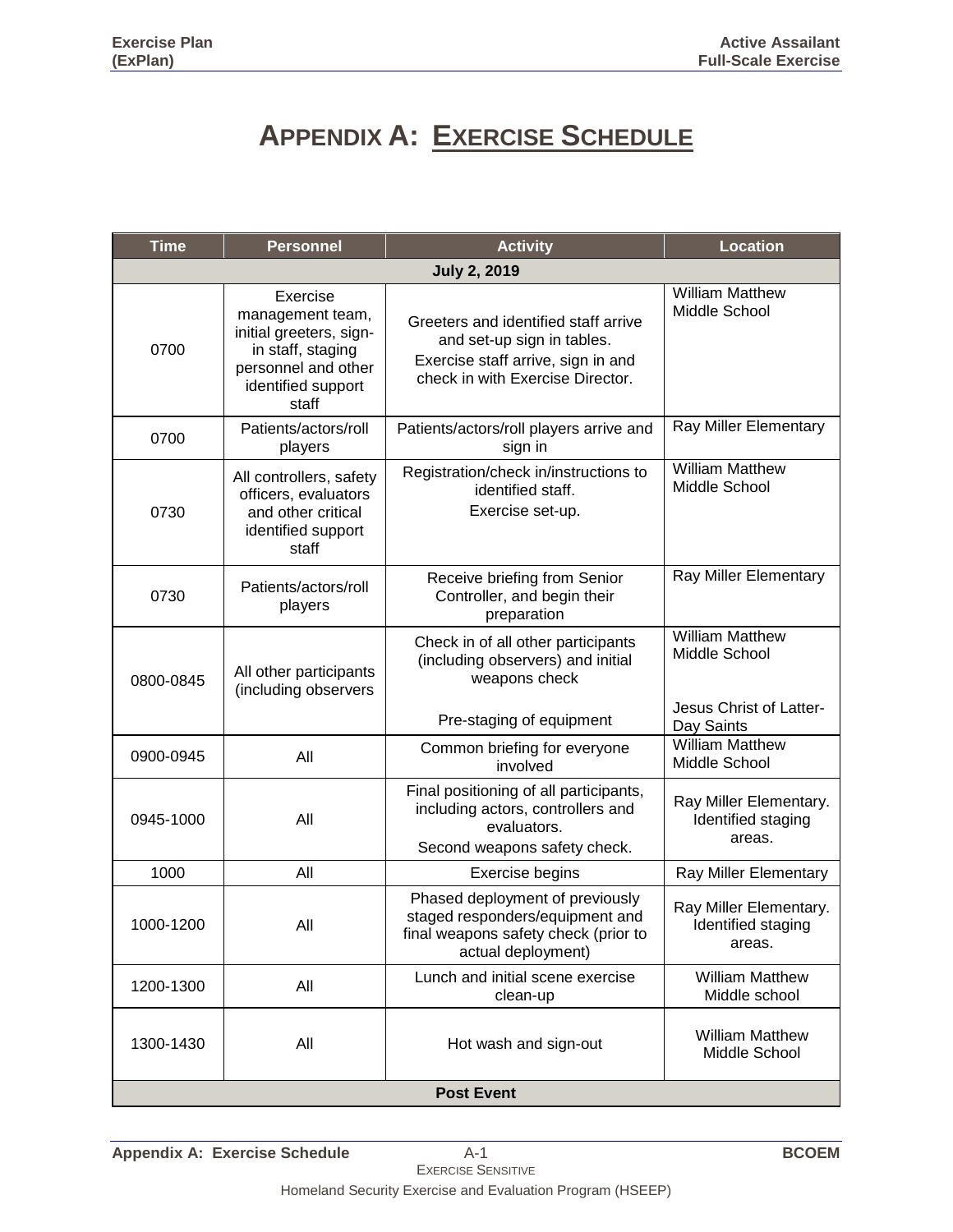| Time      | <b>Personnel</b>                        | <b>Activity</b> | Location      |
|-----------|-----------------------------------------|-----------------|---------------|
| 1430-1600 | Identified exercise<br>staff/volunteers | Scene clean-up  | Exercise area |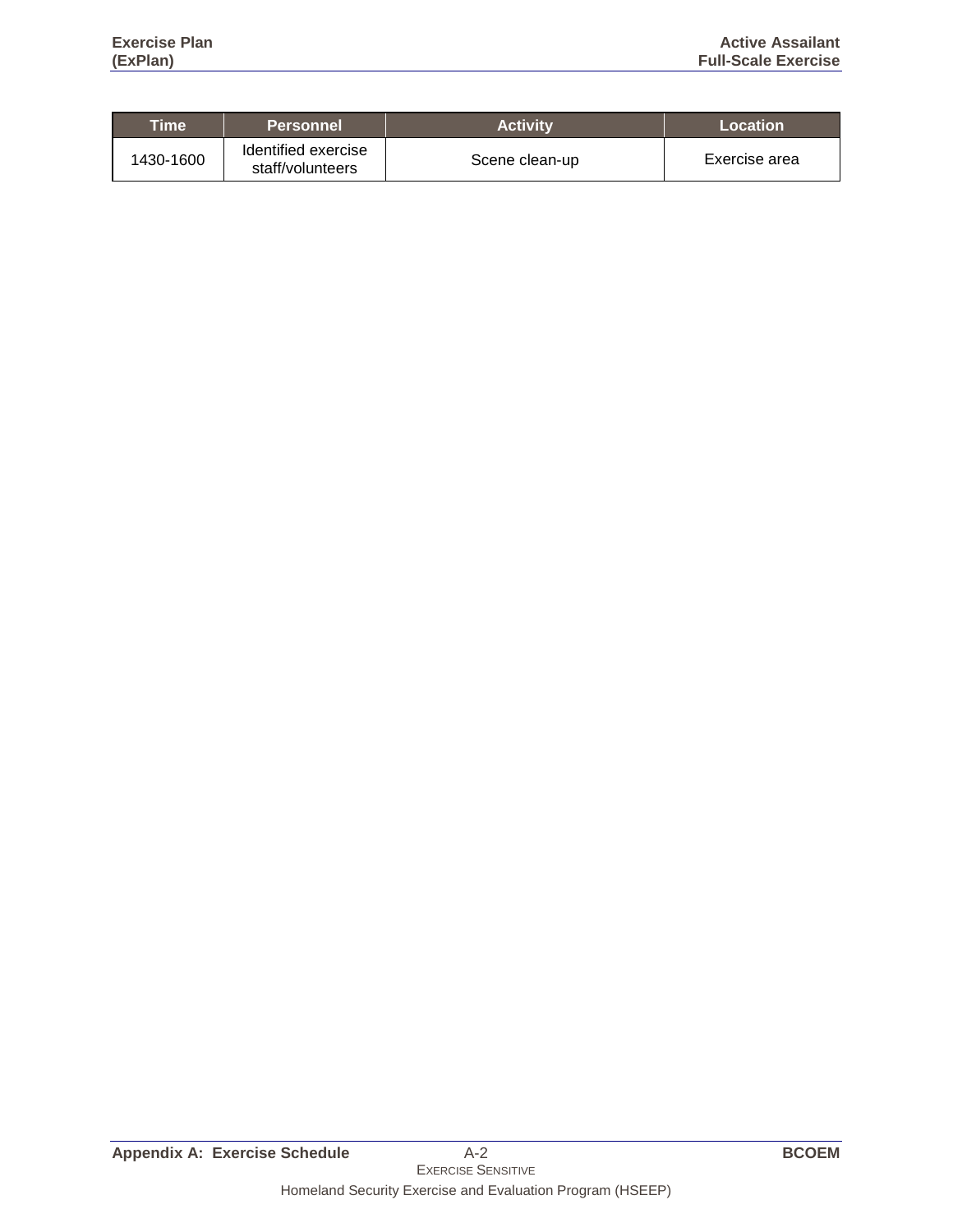### **APPENDIX B: EXERCISE PARTICIPANTS**

| <b>Participating Organizations</b>                            |
|---------------------------------------------------------------|
| <b>Federal</b>                                                |
| Federal Bureau of Investigation (FBI)                         |
| <b>State</b>                                                  |
| Missouri State Highway Patrol (MSHP)                          |
| Truman State University Department of Public Safety (TSU/DPS) |
| Missouri Department of Conservation (MDC)                     |
| Missouri Department of Transportation (MDOT)                  |
| State Emergency Management Agency (SEMA)                      |
| Adair County Health Department                                |
| Local                                                         |
| Kirksville Police Department (KPD)                            |
| Adair County Sheriff's Office (ACSD)                          |
| Kirksville/Adair County 911 Center (911)                      |
| Kirksville Fire Department (KFD)                              |
| <b>Adair County Fire Department</b>                           |
| Kirksville Public Works Department                            |
| Kirksville RIII School District (RIII)                        |
| <b>Adair County Ambulance District</b>                        |
| <b>Non-Governmental Organizations (NGOs)</b>                  |
| Northeast Regional Medical Center (NERMC)                     |
| Air Evac                                                      |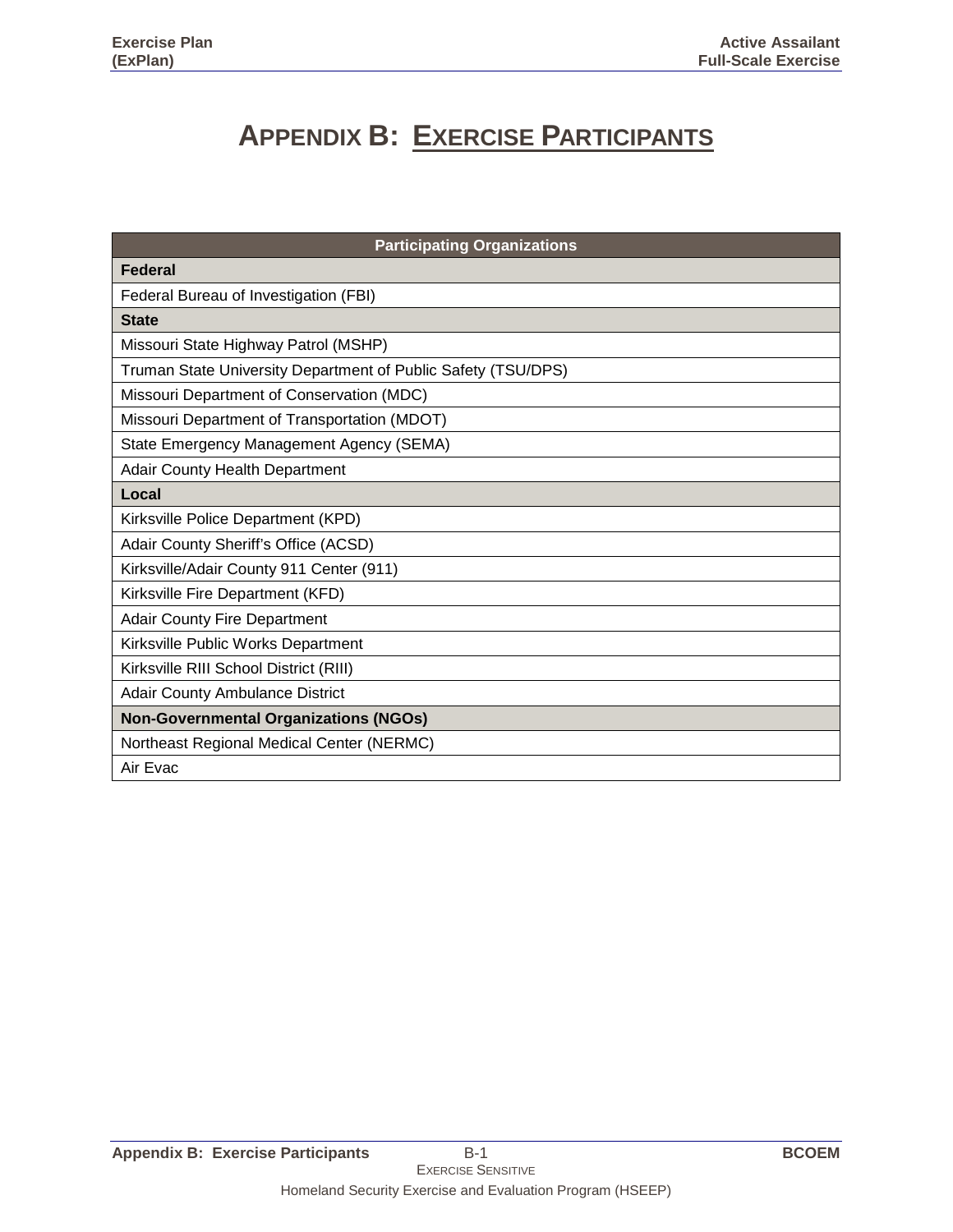### **APPENDIX C: COMMUNICATIONS PLAN**

#### **All spoken and written communications will start and end with the statement "THIS IS AN EXERCISE."**

#### **Player Communications**

**Exercise communications do not interfere with real-world emergency communications.**  Players use routine organization communications systems. Additional communication assets may be made available as the exercise progresses. Each venue or organization coordinates its internal communication networks and channels.

#### **Controller Communications**

The principal method of information transfer for Controllers during the exercise is:

| <b>Common Name</b> | <b>Fire Department</b><br><b>Color Designator</b> | <b>TX Frequency</b> | <b>RX Frequency</b> | <b>CTCSS/PL</b> |
|--------------------|---------------------------------------------------|---------------------|---------------------|-----------------|
| VTAC <sub>11</sub> | N/A                                               | 151.1375 MHz        | 151.1375 MHz        | CSQ             |

The controller communications network allows the Exercise Director or Senior Controller to make and announce universal changes in exercise documentation, such as changes to the Master Scenario Events List (MSEL).

The primary means of communication among the Controllers, and Players:

| <b>Assignment</b>     | Common<br><b>Name</b>       | <b>Fire</b><br><b>Department</b><br><b>Color</b><br><b>Designator</b> | <b>TX Frequency</b> | <b>RX Frequency</b> | <b>CTCSS/PL</b> |
|-----------------------|-----------------------------|-----------------------------------------------------------------------|---------------------|---------------------|-----------------|
| Dispatch              | TAC1(KFD<br>TAC)            | N/A                                                                   | 154.145MHz          | 154.145MHz          | 141.3           |
|                       |                             |                                                                       |                     |                     |                 |
| Law Tactical          | Law Mutual<br>Aid<br>VLAW31 | N/A                                                                   | 155.4750 MHz        | 155.4750 MHz        | CSQ             |
| <b>Exercise Staff</b> |                             |                                                                       |                     |                     |                 |
| <b>Fire Tactical</b>  | VFIRE23                     | N/A                                                                   | 154.280 MHz         |                     | <b>CSQ</b>      |
| Available Law         | VTAC <sub>12</sub>          | N/A                                                                   | 154.4525 MHz        | 154.4525 MHz        | <b>CSQ</b>      |
| <b>Available Fire</b> | VFIRE22                     | N/A                                                                   | 154.265 MHz         | 154.265 MHz         | <b>CSQ</b>      |
| Available<br>Fire/EMS | VFIRE25                     | N/A                                                                   | 154.2875 MHz        | 154.2875 MHz        | CSQ             |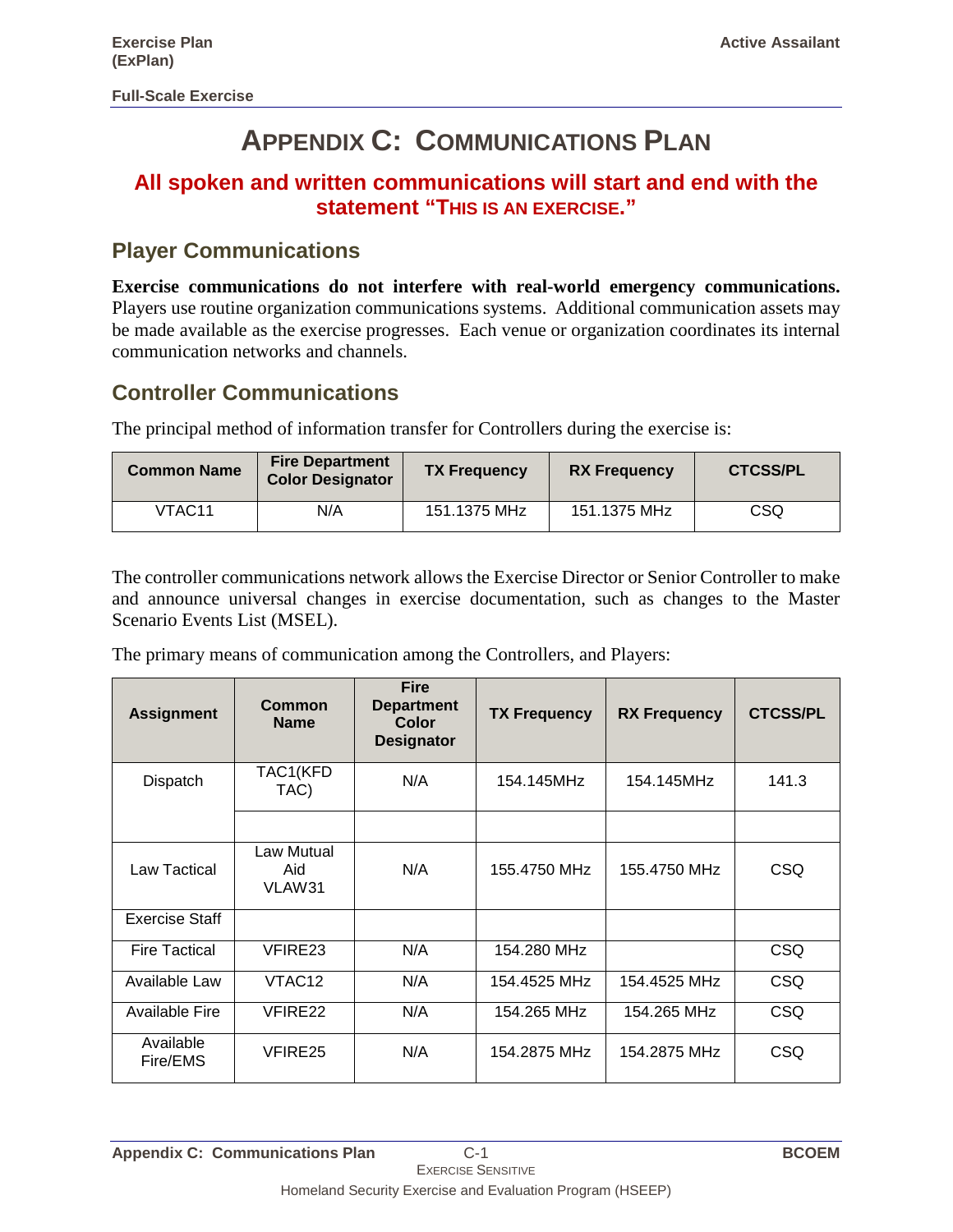#### **Communications Check**

Before the exercise, the Exercise Director will cause a communications check to be completed, with all interfacing communications nodes to evaluate redundancy and uninterrupted flow of control information.

**If during this exercise communications do not work as intended, players/participants will just have to make do, as they would in a real incident.**

#### **Player Briefing**

Controllers may be required to provide scenario details to participants to begin exercise play. Technical handouts or other materials also may be provided to orient players with the exercise.

#### **Public Affairs**

The sponsor organization and participating organizations are responsible for coordinating and disseminating public information before the exercise. Each venue should follow internal procedures.

#### **All spoken and written communications will start and end with the statement "THIS IS AN EXERCISE."**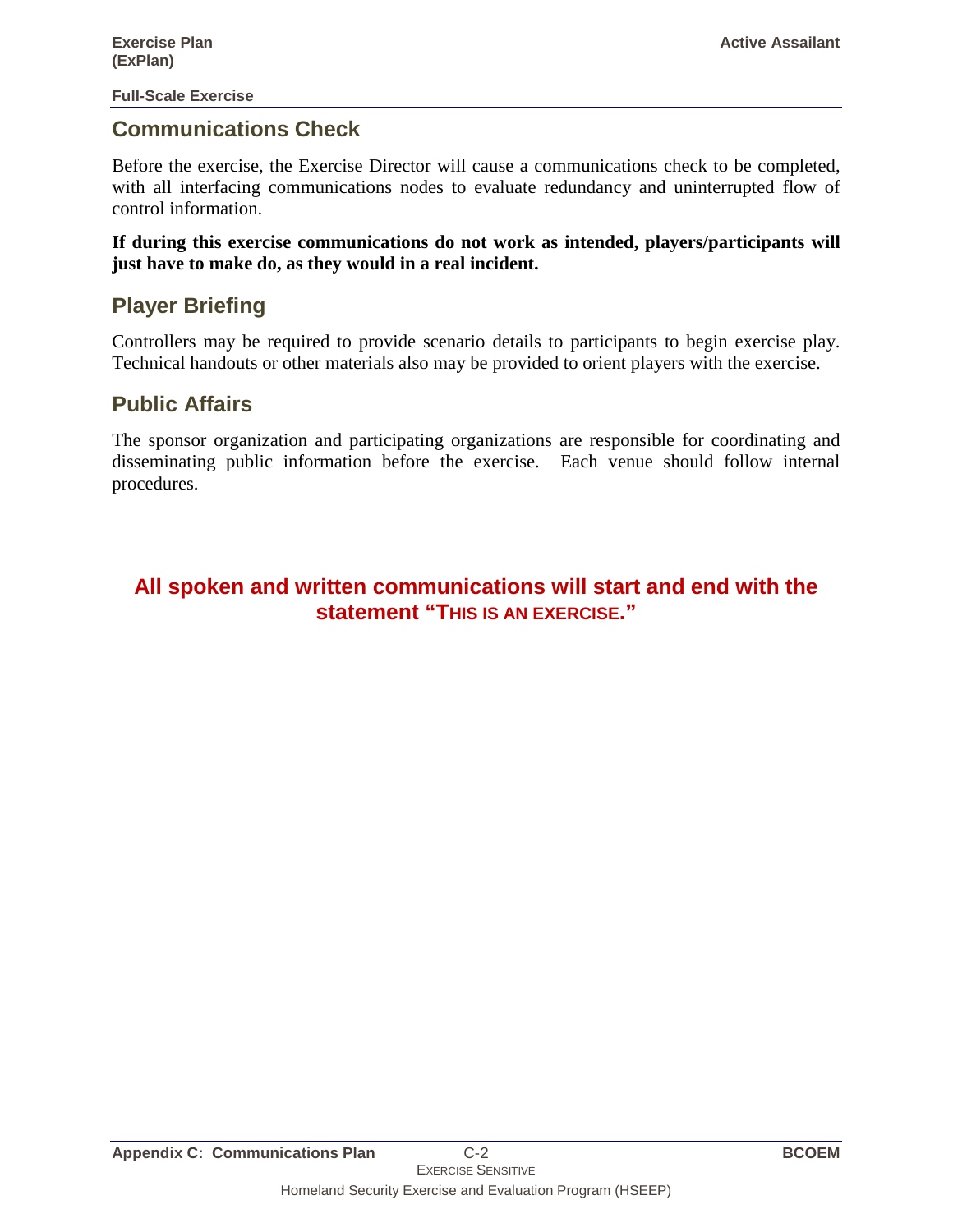



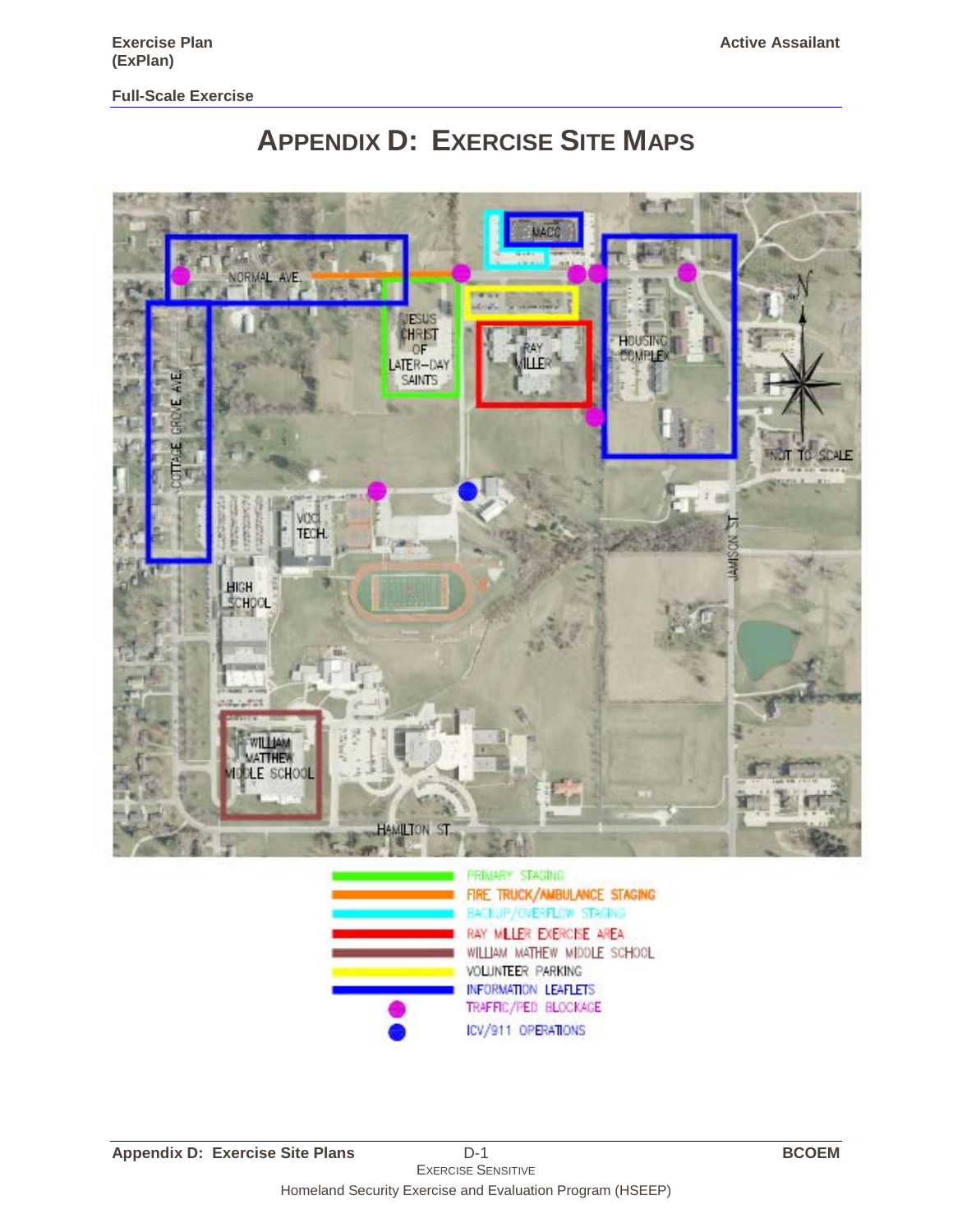

Homeland Security Exercise and Evaluation Program (HSEEP)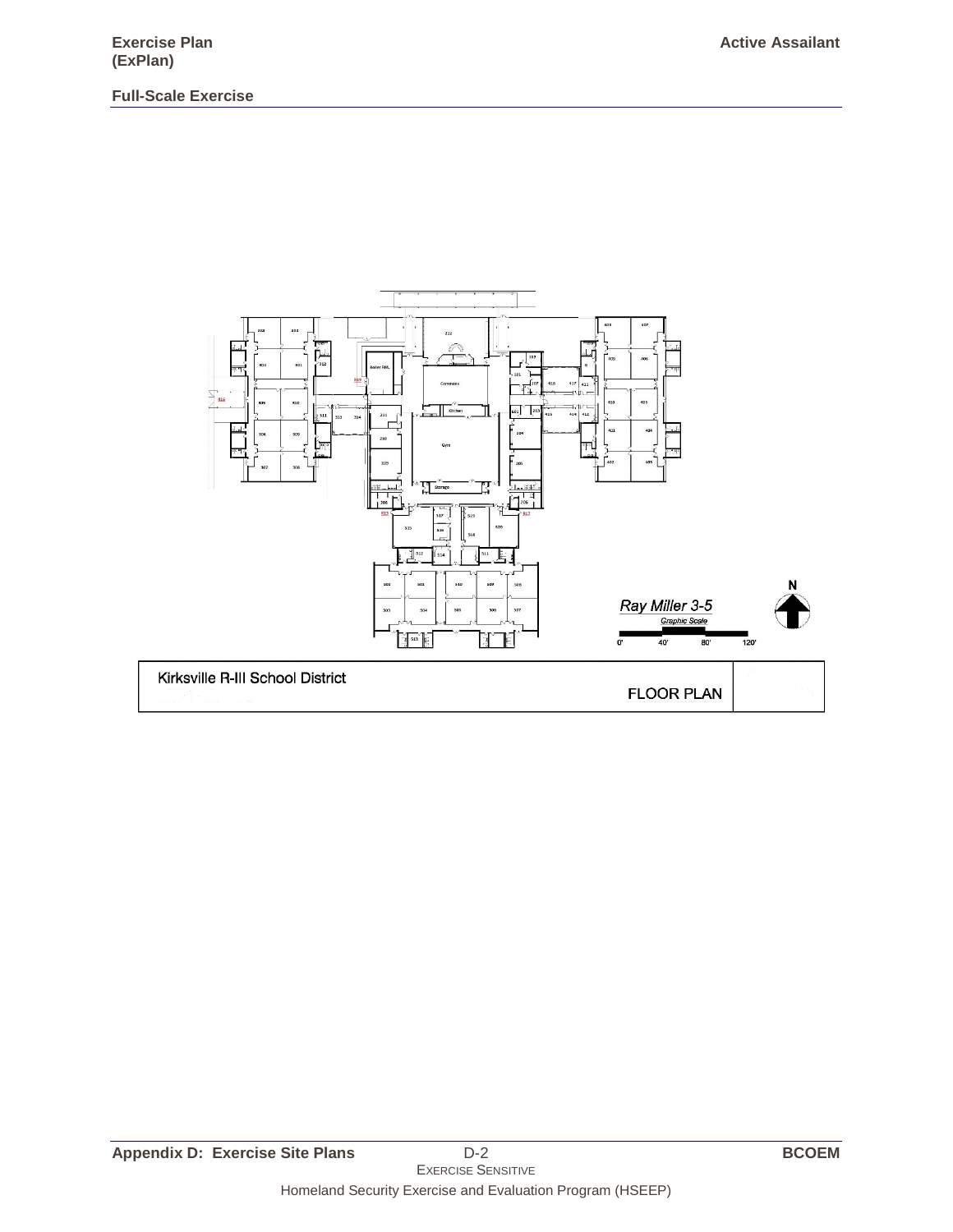### **APPENDIX E: WEAPONS POLICY**

It is the policy of the U.S. Department of Homeland Security (DHS)/Federal Emergency Management Agency (FEMA) National Preparedness Directorate to ensure that every effort is made to provide a safe and secure environment during National Preparedness Directoratesponsored exercises for its participants, observers/VIPs, control and evaluation staff members, volunteers, and the general public. The Exercise Director will uphold and enforce this policy as outlined in the sections below. Those participating in the exercise in any capacity not adhering to the stated safety or weapons policies in this document will be removed from the exercise location.

#### **Weapons**

Federal and contractor exercise planners and controllers plan for and promulgate control measures regarding weapons, whether introduced as a simulated device during exercise play or used by law enforcement officers in their normal scope of duties. For the purpose of this policy, a weapon includes all firearms (and live ammunition); knives; less-than-lethal weapons, tools, and devices; and any other object capable of causing bodily harm.

Qualified personnel who have legal authority to carry weapons (e.g., law enforcement, security, military) and who have an assigned exercise role (e.g., responder, tactical team) with the potential for interaction with other exercise participants (i.e. volunteers, role-players), will NOT carry ANY weapon within the confines of the exercise play area. Officers involved in this exercise, will be using "rubber training weapons and/or air soft products made safe and designated safe/checked with color tape" ONLY. Officers should store any weapon (and ammunition) they have, inside their vehicle, or other safe location, not within exercise area. There will be two armed uniformed officers outside the exercise area for scene security.

All other personnel with no legal authority to carry weapons will not bring, introduce, or have in their possession any weapon of any type in any area associated with the exercise. All exercise participants will be provided with a safety briefing that specifies provisions and policies regarding weapons before the exercise starts. Fire and EMS personnel are not expected to be in possession of any weapons, and will be inspected by Safety Officers prior to responding to the exercise scenario.

#### **Safety Officers**

All exercise Safety Officers will be required to wear a red safety vest. The designated Safety Officers for this exercise are as follows:

Lead Safety Controller Stan East – Kirksville Codes Dept.<br>
Lead Firearms Safety Officer Stan East – Kirksville Codes Dept.<br>
Von Abbot Firearms Inst (TSU/DPS Retired) Von Abbot Firearms Inst (TSU/DPS Retired) Firearms Safety Officer Craig Crouse (KPD Retired)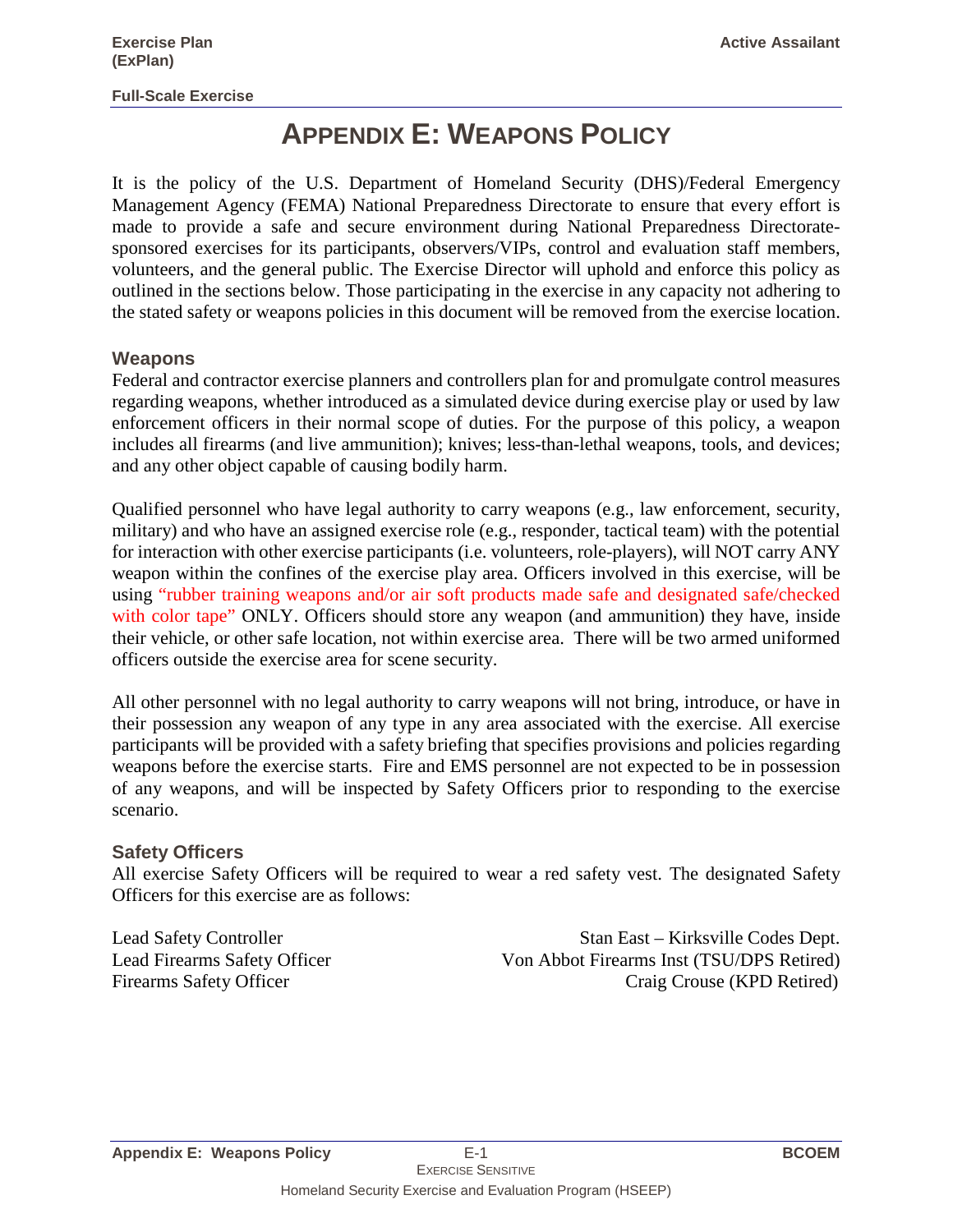#### **Exercise Simulation**

Prior to the beginning of the exercise, all Safety Officers will be involved in the search of each participant and role player (including the assailant), for any weapons, ammunition, or any other object that could be used to cause harm to anyone involved in the scenario. This search will be done at the William Matthews Middle School, at sign in.

A second search of all law enforcement participants, and the assailant, will be conducted at the staging area prior to officers being released for deployment. This search will be conducted by Von Abbot the lead Firearms Safety Officer.

There will be ONLY one authorized entrance into Ray Miller Elementary. At least one Firearms Safety Officer will be posted at this entrance. A third quick cursory search will be conducted by Firearms Safety Officer Crouse, before responding officers will be allowed into Ray Miller Elementary School.

#### **Explosives and Pyrotechnics**

Simulated explosive devices will not be used in the building. This does not mean that other simulated hazardous materials may not be used during the exercise.

#### **Aggressive Behavior**

Aggressive behavior will not be tolerated during exercise conduct, except in matters of selfdefense. Examples of aggressive behavior may include excessive speeding; uncontrolled animals (e.g., K-9s, horses); use of defense products (e.g., mace, pepper spray, stun guns, Tasers, batons); and forceful use of operational response equipment or tools (e.g., pike poles, hose lines used at full stream on victims).

#### **Exercise Notification**

If you see anyone not adhering to the above outlined weapons and safety policies specified in this document, please notify any exercise personnel such as the Exercise Director, Senior Controller, Exercise Controllers, and/or Safety Officers IMMEDIATELY.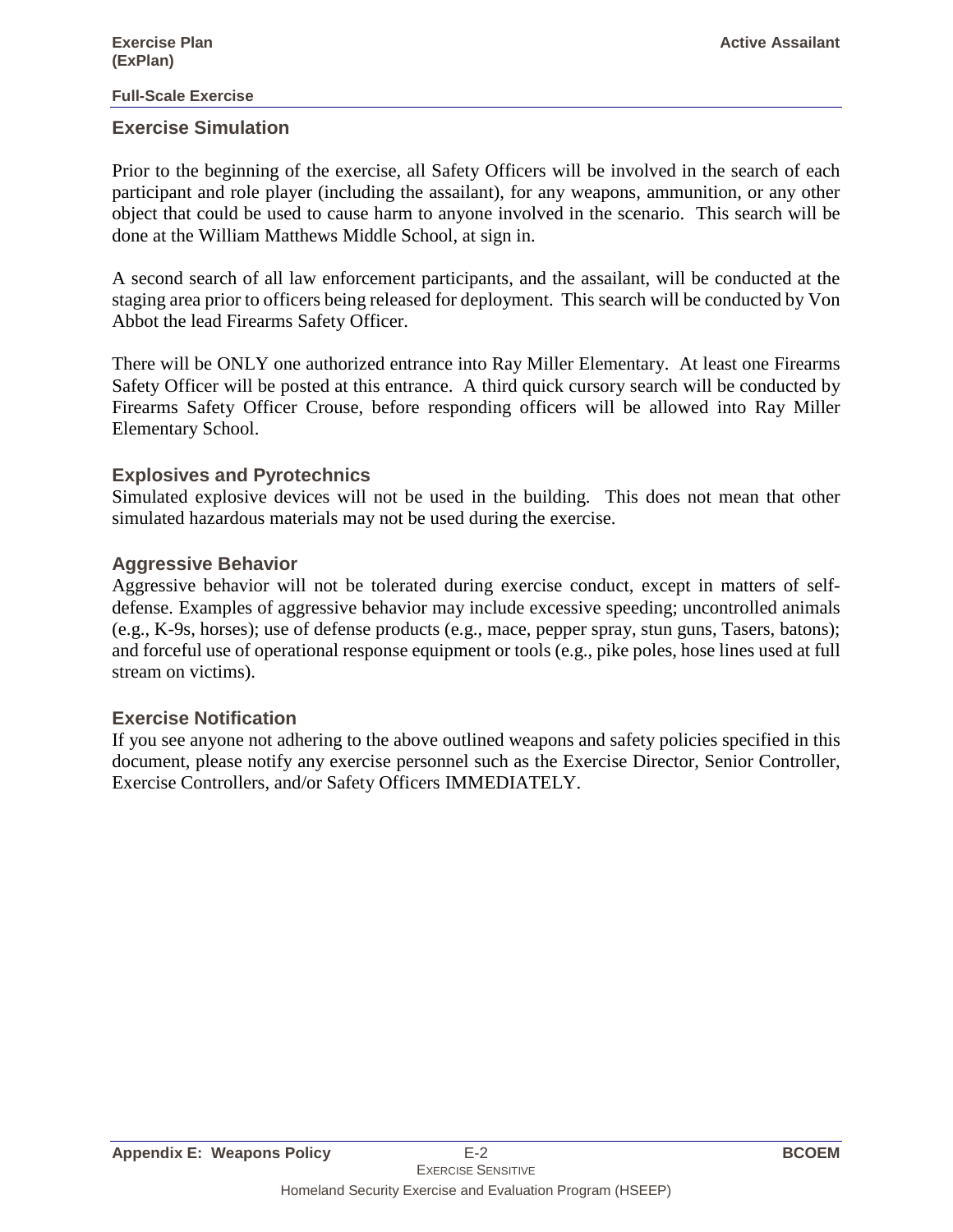### **APPENDIX F: ACRONYMS**

| <b>Acronym</b> | <b>Term</b>                                         |
|----------------|-----------------------------------------------------|
| 911            | Kirksville/Adair Regional 911 Center                |
| AAR            | After Action Review/Report                          |
| <b>ACAD</b>    | <b>Adair County Ambulance District</b>              |
| <b>ACSO</b>    | <b>Adair County Sheriff's Office</b>                |
| C&E            | <b>Controller and Evaluator Handbook</b>            |
| <b>EEG</b>     | <b>Exercise Evaluation Guide</b>                    |
| <b>EOC</b>     | <b>Emergency Operations Center</b>                  |
| <b>ExEnd</b>   | <b>Exercise End</b>                                 |
| ExPlan         | <b>Exercise Plan</b>                                |
| <b>ExStart</b> | <b>Exercise Start</b>                               |
| <b>FBI</b>     | Federal Bureau of Investigation                     |
| <b>HSEEP</b>   | Homeland Security Exercise and Evaluation Program   |
| <b>ICS</b>     | Incident Command System                             |
| <b>ICV</b>     | <b>Incident Command Vehicle</b>                     |
| IP             | Improvement Plan                                    |
| <b>JIC</b>     | <b>Joint Information Center</b>                     |
| <b>KFD</b>     | Kirksville Fire Department                          |
| <b>KPD</b>     | Kirksville Police Department                        |
| LE             | Law Enforcement                                     |
| <b>MDC</b>     | Missouri Department of Conservation                 |
| <b>MDOT</b>    | Missouri Department of Transportation               |
| <b>MSEL</b>    | <b>Master Scenario Events List</b>                  |
| <b>MSHP</b>    | Missouri State Highway Patrol                       |
| <b>NGO</b>     | Non-governmental Organization                       |
| <b>NIMS</b>    | National Incident Management System                 |
| <b>NRMC</b>    | Northeast Regional Medical Center                   |
| <b>SEMA</b>    | <b>State Emergency Management Agency</b>            |
| <b>SME</b>     | <b>Subject Matter Expert</b>                        |
| <b>TSU/DPS</b> | Truman State University Department of Public Safety |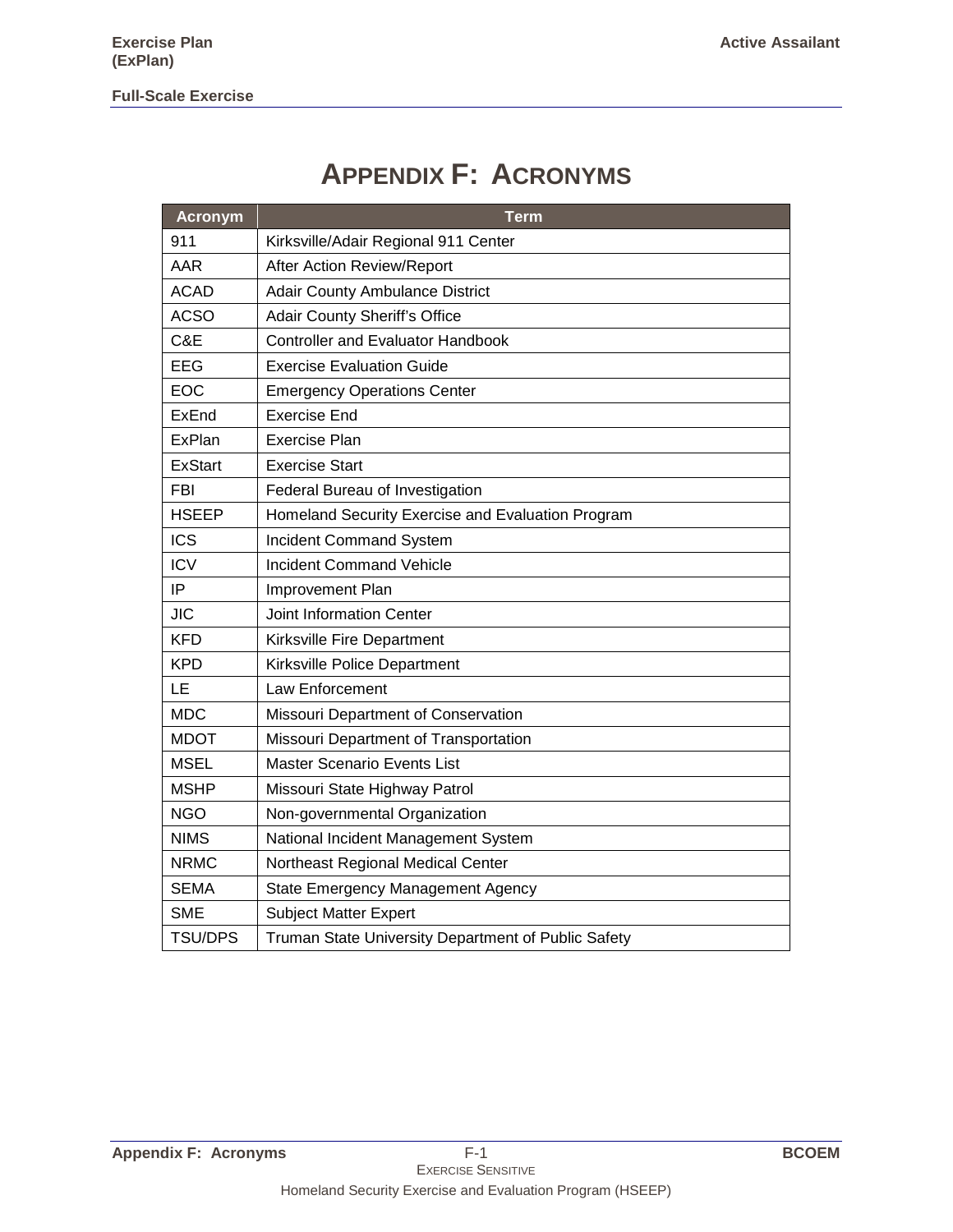### **APPENDIX G: MASTER SCENARIO EVENTS LIST (MSEL)**

| <b>T-Time</b><br>$(+/-)$ | <b>Event Description</b>                                                                       | <b>Responsible</b><br>Person/<br><b>Assign</b><br>ment | Comm.<br><b>Channel</b>                       | <b>Recipients</b><br>(Players)                                                      | <b>Expected Outcomes</b>                                                                          |
|--------------------------|------------------------------------------------------------------------------------------------|--------------------------------------------------------|-----------------------------------------------|-------------------------------------------------------------------------------------|---------------------------------------------------------------------------------------------------|
| 6/28/19                  | <b>Exercise Notifications</b>                                                                  | <b>JIC Supervisor</b>                                  | All Media<br>Channels                         |                                                                                     | • Notifications sent to senior officials<br>• Press release sent to local media outlets           |
| 6/28/19                  | <b>Neighborhood Exercise Notifications</b>                                                     | Shawn Corbett                                          | Door<br>hangers on<br>identified<br>locations |                                                                                     | • See map                                                                                         |
| $T-180$<br>min.          | Arrival of exercise staff and other<br>identified support positions                            | Exercise<br><b>Director</b>                            | Phone                                         | Identified<br>exercise staff                                                        | • Set up exercise infrastructure                                                                  |
| $T-150$<br>min.          | Public Works drops off<br>cones/barricades for closures                                        | Exercise<br><b>Director</b>                            | Phone                                         |                                                                                     | • Public Works drops off cones/barricades<br>for closures                                         |
| $T - 150$<br>min.        | Arrival of controllers, safety officers,<br>evaluators, actors and other identified<br>support | Exercise<br><b>Director</b>                            | Phone                                         | All controllers/<br>safety<br>officers,<br>evaluators,<br>actors and<br>other staff | • Brief exercise/critical staff                                                                   |
| $T-150$<br>min.          | <b>Weather Evaluation</b>                                                                      | Lt. Wellman<br>(KPD)                                   | Phone                                         | Exercise<br>Director                                                                | • Confirm weather                                                                                 |
| $T-150$<br>min           | Staging Officer at pre-staging area(s)                                                         | Officer Ray<br>Jagger<br>(KPD)                         | Phone                                         | Exercise<br><b>Director</b>                                                         | • Prepare for pre-staging                                                                         |
| $T-135$<br>min.          | Radio check/controller & final<br>evaluator briefing                                           | Exercise<br>Director                                   | VTAC11                                        | All controllers<br>and exercise<br>staff                                            | Controllers/staff confirm working<br>communications<br>Controllers/staff receive task assignments |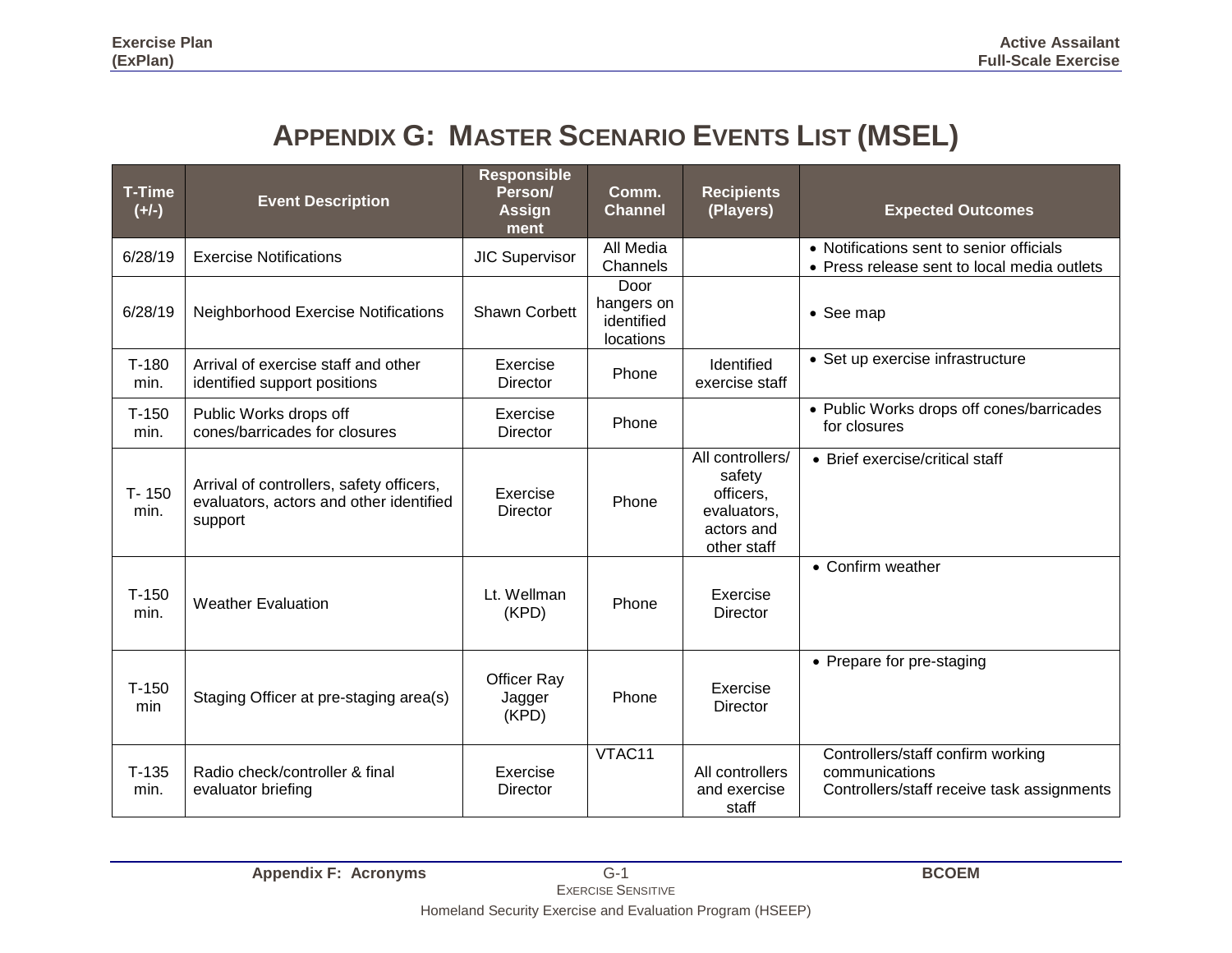| <b>T-Time</b><br>$(+/-)$ | <b>Event Description</b>                                                | <b>Responsible</b><br>Person/<br><b>Assign</b><br>ment                    | Comm.<br><b>Channel</b>                    | <b>Recipients</b><br>(Players)                | <b>Expected Outcomes</b>                                                  |
|--------------------------|-------------------------------------------------------------------------|---------------------------------------------------------------------------|--------------------------------------------|-----------------------------------------------|---------------------------------------------------------------------------|
| $T-135$<br>min.          | Pre stage mobile EOC with 911<br>operators                              | 911 Director                                                              | VTAC11                                     |                                               | • On scene 911 services                                                   |
| $T-120$<br>min.          | Check-in begins/staging of<br>equipment/first weapons check             | Staging<br>Officer/Vol.<br>controller                                     |                                            | All other<br>participants                     | Check-in begins/staging of equipment/first<br>weapons check               |
| $T-120$<br>min.          | Walk through                                                            | Exercise<br><b>Director</b>                                               | VTAC11                                     | All controllers<br>and staff                  | Confirm logistical requirements are met                                   |
| $T-120$<br>min           | Have ICV brought to designated<br>location                              | Exercise<br><b>Director</b>                                               |                                            |                                               | ICV on scene to be used by 911 personnel                                  |
| $T-90$<br>min.           | Begin moulage & instructions for<br>volunteers                          | Volunteer<br>Controller                                                   |                                            | All medical<br>volunteers                     | • Begin moulage & instructions for<br>volunteers                          |
| $T-60$<br>min.           | Notify KV Public Works to close<br>streets                              | Exercise<br>Director                                                      | Notify via<br>911 on<br>normal<br>channels |                                               | • Ensure Streets are closed to non-<br>involved traffic                   |
| $T-60$<br>min            | Notify School District to block<br>pedestrian path east of school       | Exercise<br><b>Director</b>                                               |                                            |                                               | • Block pedestrian path near school                                       |
| $T-60$<br>min.           | Briefing, instructions, safety briefings                                | Exercise<br>Director,<br>Senior<br>Controller and<br>Safety<br>Controller |                                            | All, not<br>previously<br>excused/<br>briefed | • Briefing, instructions, safety briefings                                |
| $T-60$<br>min.           | Traffic blockages in place                                              | Exercise<br>Director                                                      | VTAC11                                     |                                               | • See exercise map                                                        |
| $T-30$<br>min.           | Controllers, evaluators and other<br>identified staff in final position | Senior<br>Controller                                                      | VTAC11                                     |                                               | • Controllers, evaluators and other<br>identified staff in final position |
| $T-30$<br>min.           | All volunteers in place                                                 | Volunteer<br>Controller                                                   | VTAC11                                     |                                               | • All volunteers in place                                                 |
| $T-15$<br>Min            | All Safety Officers in place                                            | Safety<br>Controller                                                      | VTAC11                                     |                                               | • All Safety Officers in place                                            |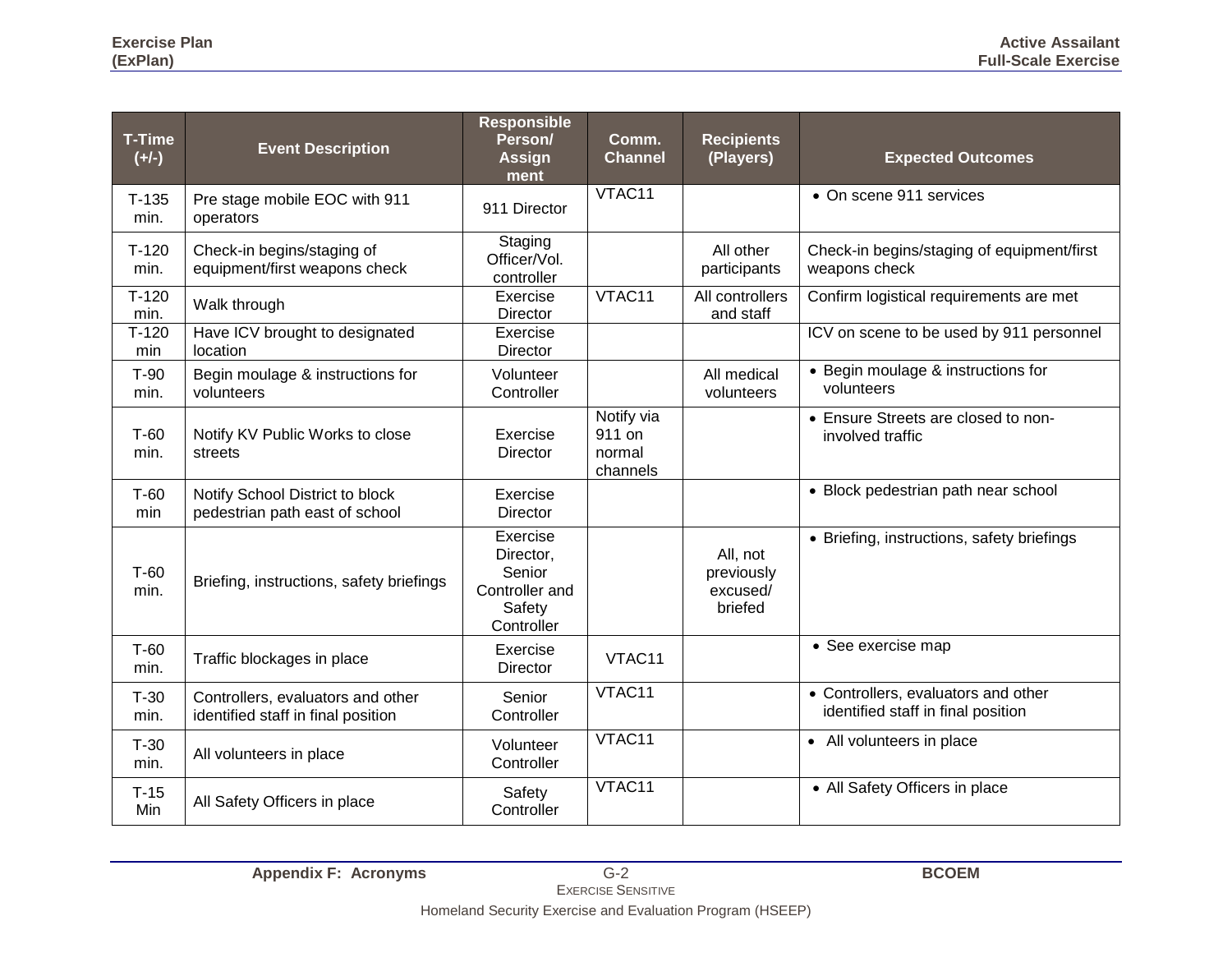| <b>T-Time</b><br>$(+/-)$ | <b>Event Description</b>                                                                              | <b>Responsible</b><br>Person/<br><b>Assign</b><br>ment | Comm.<br><b>Channel</b>       | <b>Recipients</b><br>(Players)           | <b>Expected Outcomes</b>                                                |
|--------------------------|-------------------------------------------------------------------------------------------------------|--------------------------------------------------------|-------------------------------|------------------------------------------|-------------------------------------------------------------------------|
| $T-15$<br>Min            | All evaluators in place                                                                               | Senior<br>Controller                                   | VTAC11                        |                                          | All evaluators in place                                                 |
|                          |                                                                                                       |                                                        |                               |                                          | $\bullet$                                                               |
| 1000                     | <b>Exercise Start -</b>                                                                               | <b>All Controllers</b>                                 | <b>All</b><br><b>Channels</b> | All<br><b>Participants</b>               | <b>Assailant enters school</b>                                          |
| Clock(C)0                | First 911 call received &<br>dispatched (clock starts)                                                | Senior<br>Controller                                   | TAC1(KFD<br>Tac)              | All<br>Participants                      | • Call dispatched to Police/Fire/EMS                                    |
| $C+60$<br>sec            | SRO released from staging to<br>respond. Upon arrival immediate<br>entry to engage assailant          | Operations<br>Controller                               | VTAC11                        | <b>KPD</b>                               | Engagement/Isolation of Assailant(s)                                    |
| $C+120$<br>sec           | First 2 KPD Officers released from<br>staging to respond                                              | <b>Staging Officer</b>                                 | VTAC11                        | <b>KPD</b>                               | Engagement/Isolation of Assailant(s)                                    |
| $C+150$<br>sec           | Three officers released from staging<br>to respond (KPD/ACSD/TSU)                                     | <b>Staging Officer</b>                                 | VTAC11                        | <b>KPD</b><br><b>ACSD</b><br><b>TSU</b>  | Engagement/Isolation of Assailant(s)                                    |
| $C + 210$<br>sec         | Three officers released from staging<br>to respond (KPD/ACSD/MSHP)                                    | <b>Staging Officer</b>                                 | VTAC11                        | <b>KPD</b><br><b>ACSD</b><br><b>MSHP</b> | Engagement/Isolation of Assailant(s)                                    |
| $C + 240$<br>sec         | Three officers released from staging<br>to respond (KPD/ACSD/MSHP)                                    | <b>Staging Officer</b>                                 | VTAC11                        | <b>KPD</b><br><b>ACSD</b><br><b>MSHP</b> | Engagement/Isolation of Assailant(s)                                    |
| $C + 240$<br>sec         | First KFD Fire apparatus released<br>from staging to respond (3 FF's).<br>Establish incident command. | <b>Staging Officer</b>                                 | VTAC11                        | <b>KFD</b>                               | • Assist with Incident Command and<br>medical assistance                |
| $C + 300$<br>sec         | Three officers released from staging<br>to respond (KPD/ACSD/TSU)                                     | <b>Staging Officer</b>                                 | VTAC11                        | <b>KPD</b><br><b>ACSD</b><br><b>TSU</b>  | • Engagement/Isolation of Assailant(s),<br>establishment of perimeters, |
| $C + 360$<br>sec         | Second KFD Fire apparatus released<br>from staging to respond (2 FF's)                                | <b>Staging Officer</b>                                 | VTAC11                        | <b>KFD</b>                               | • Assist with Incident Command and<br>medical assistance                |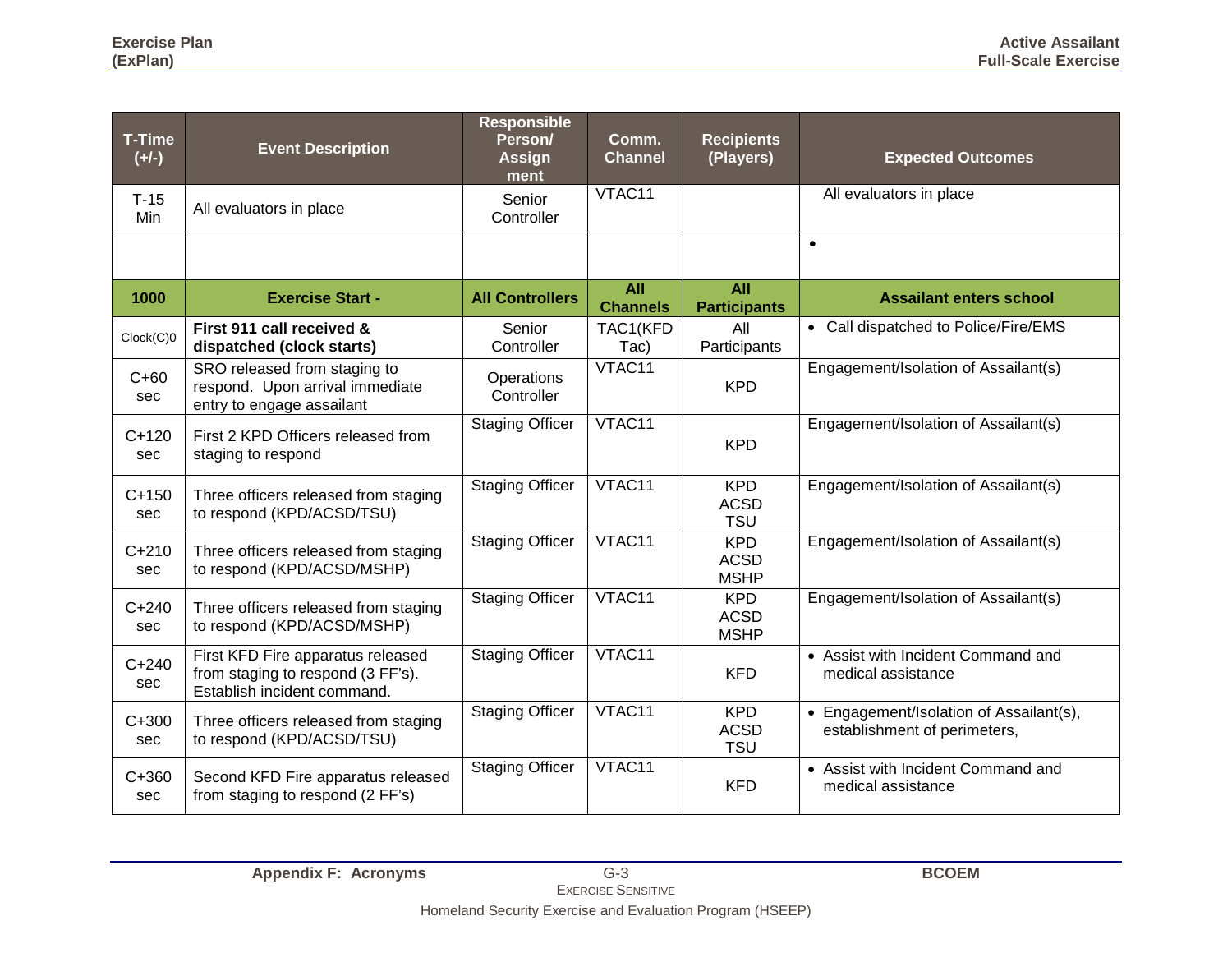| <b>T-Time</b><br>$(+/-)$ | <b>Event Description</b>                                                                                                               | <b>Responsible</b><br>Person/<br>Assign<br>ment | Comm.<br><b>Channel</b> | <b>Recipients</b><br>(Players) | <b>Expected Outcomes</b>                                                                                                         |
|--------------------------|----------------------------------------------------------------------------------------------------------------------------------------|-------------------------------------------------|-------------------------|--------------------------------|----------------------------------------------------------------------------------------------------------------------------------|
| $C + 360$<br>Sec         | Release 2 additional officers (if<br>available)                                                                                        | <b>Staging Officer</b>                          | VTAC11                  | All LE                         | • Engagement/Isolation of Assailant(s),<br>building sweeps/searches                                                              |
| $C + 360$<br>sec         | Release first two ambulances from<br>staging to respond                                                                                | <b>Staging Officer</b>                          | VTAC11                  |                                | • Medical                                                                                                                        |
| $C + 480$<br>sec         | Release 2 additional officers (if<br>available)                                                                                        | <b>Staging Officer</b>                          | VTAC11                  | All LE                         | • Engagement/Isolation of Assailant(s),<br>building sweeps/searches, assist with<br>Rescue Teams/Task forces                     |
| $C + 480$<br>sec         | Release third Ambulance                                                                                                                | <b>Staging Officer</b>                          | VTAC11                  |                                | • Medical                                                                                                                        |
| $C + 600$<br>sec         | Begin releasing individual officers at<br>one minute intervals                                                                         | <b>Staging Officer</b>                          | VTAC11                  | All LE                         | • Engagement/Isolation of Assailant(s),<br>building sweeps/searches, assist with<br>Rescue Teams/Task forces                     |
| $C + 630$<br>sec         | Release 4 <sup>th</sup> ambulance                                                                                                      | <b>Staging Officer</b>                          | VTAC11                  |                                | • Medical                                                                                                                        |
| $C + 630$<br>sec         | Release ACAD administrative<br>personnel                                                                                               | <b>Staging Officer</b>                          | VTAC11                  |                                | • Medical                                                                                                                        |
| $C+$<br>15 min           | Begin releasing additional ACAD staff<br>at one minute intervals                                                                       |                                                 |                         |                                | $\bullet$                                                                                                                        |
| $C+$<br>19.5<br>min      | Release third KFD apparatus (3 FF's)                                                                                                   | <b>Staging Officer</b>                          | VTAC11                  | <b>KFD</b>                     | • Assist with Incident Command and<br>medical assistance                                                                         |
| $C+$<br>19.5<br>min      | Begin/continue to release additional<br>resources in 60 second intervals (if/as<br>available) at discretion of staging<br>officer      | <b>Staging Officer</b>                          | VTAC11                  | All<br>LE/FIRE/EMS             | • Begin/continue to release additional<br>resources in 60 second intervals (if/as<br>available) at discretion of staging officer |
| C+<br>19.5<br>min        | Although already pre-staged, the MCI<br>Trailer will be available. WILL NOT<br><b>BE RELEASED UNLESS</b><br><b>FORMALLY REQUESTED.</b> | <b>Staging Officer</b>                          | <b>VTAC</b>             | Medical                        | • Provide additional equipment and other<br>resources.                                                                           |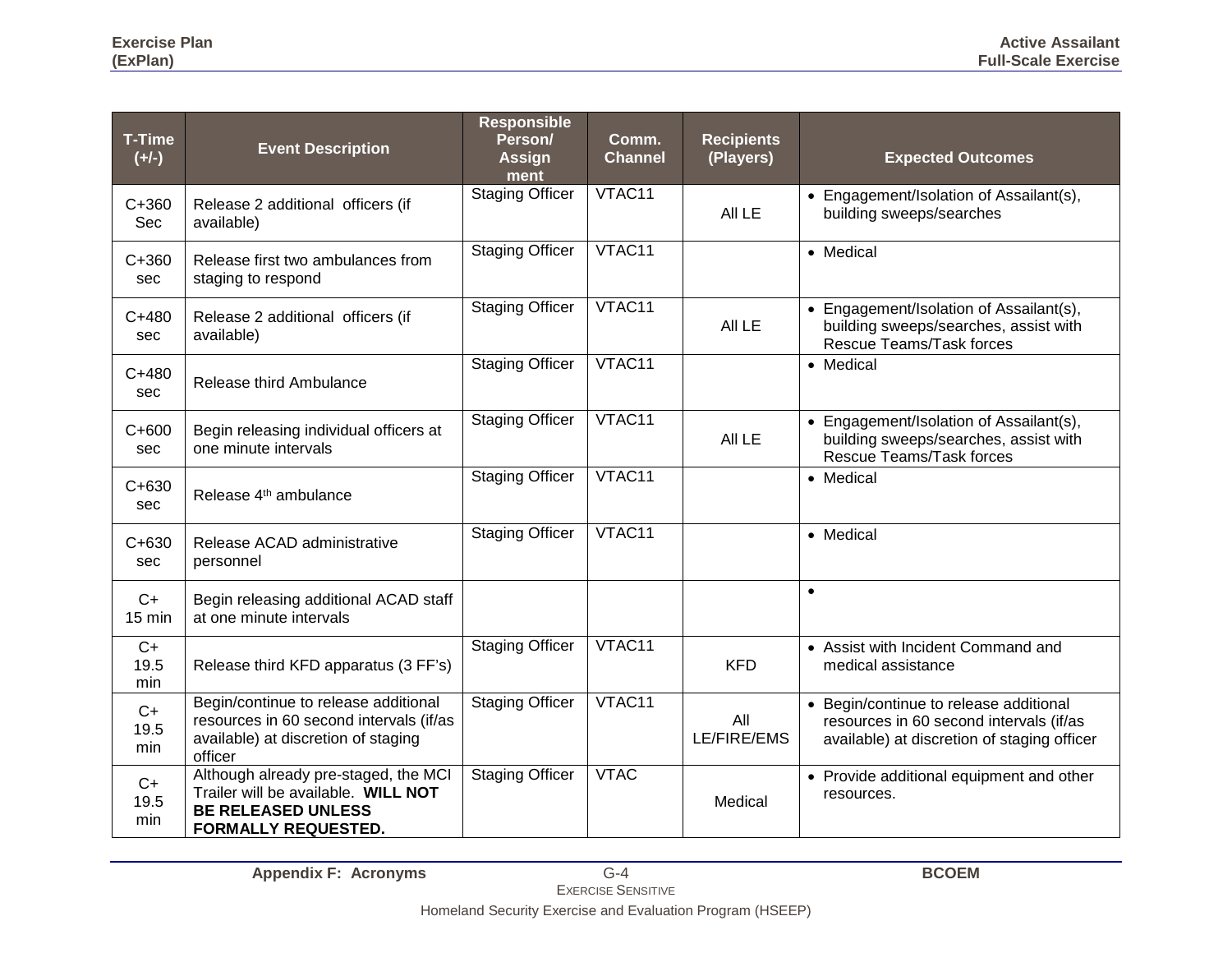| <b>T-Time</b><br>$(+/-)$ | <b>Event Description</b>                                                         | <b>Responsible</b><br>Person/<br><b>Assign</b><br>ment | Comm.<br><b>Channel</b>         | <b>Recipients</b><br>(Players) | <b>Expected Outcomes</b>                                |
|--------------------------|----------------------------------------------------------------------------------|--------------------------------------------------------|---------------------------------|--------------------------------|---------------------------------------------------------|
| $C+$<br>19.5<br>min      | Incident unfolds                                                                 |                                                        | Various<br>tactical<br>channels |                                | • Manage incident per directions of on<br>scene command |
| $C+$<br>20<br>min        | Media arrives                                                                    | <b>Staging Officer</b>                                 |                                 |                                | • Direct media to media location                        |
| $C+$<br>45<br>Min        | Release and/or simulated release of<br>Macon County Ambulance(s)                 | <b>Staging Officer</b>                                 | VTAC11                          | Medical                        | $\bullet$                                               |
| $C+$<br>60<br>min        | Release and/or simulated release of<br>Knox County Ambulance                     | <b>Staging Officer</b>                                 | VTAC <sub>11</sub>              | Medical                        | $\bullet$                                               |
| $C+$<br>75<br>min        | Release and/or simulated release of<br>Sullivan and Putnam County<br>Ambulances. | <b>Staging Officer</b>                                 | VTAC11                          | Medical                        | $\bullet$                                               |
| $C+$<br>2 <sub>hr</sub>  | Turn scene over to LE crime scene                                                |                                                        |                                 |                                | End of rescue phase                                     |
| $C+$<br>2 <sub>hr</sub>  | Unified Command ensures all<br>objectives are met                                |                                                        | VTAC11                          |                                | • Unified Command ensures all objectives<br>are met     |
| $C+$<br>2 <sub>hr</sub>  | Lunch (provided)                                                                 | Sr. Controller                                         | All<br>channels                 | all                            | • On scene lunch                                        |
| $C+$<br>3r               | Hot wash/Debriefing                                                              |                                                        |                                 | All                            | • All participant hot wash/debrief                      |
| $C+$<br>4.5hr            | Exercise end                                                                     | All controllers                                        | All<br>channels                 | All                            | • Mic drop                                              |
|                          |                                                                                  |                                                        |                                 |                                |                                                         |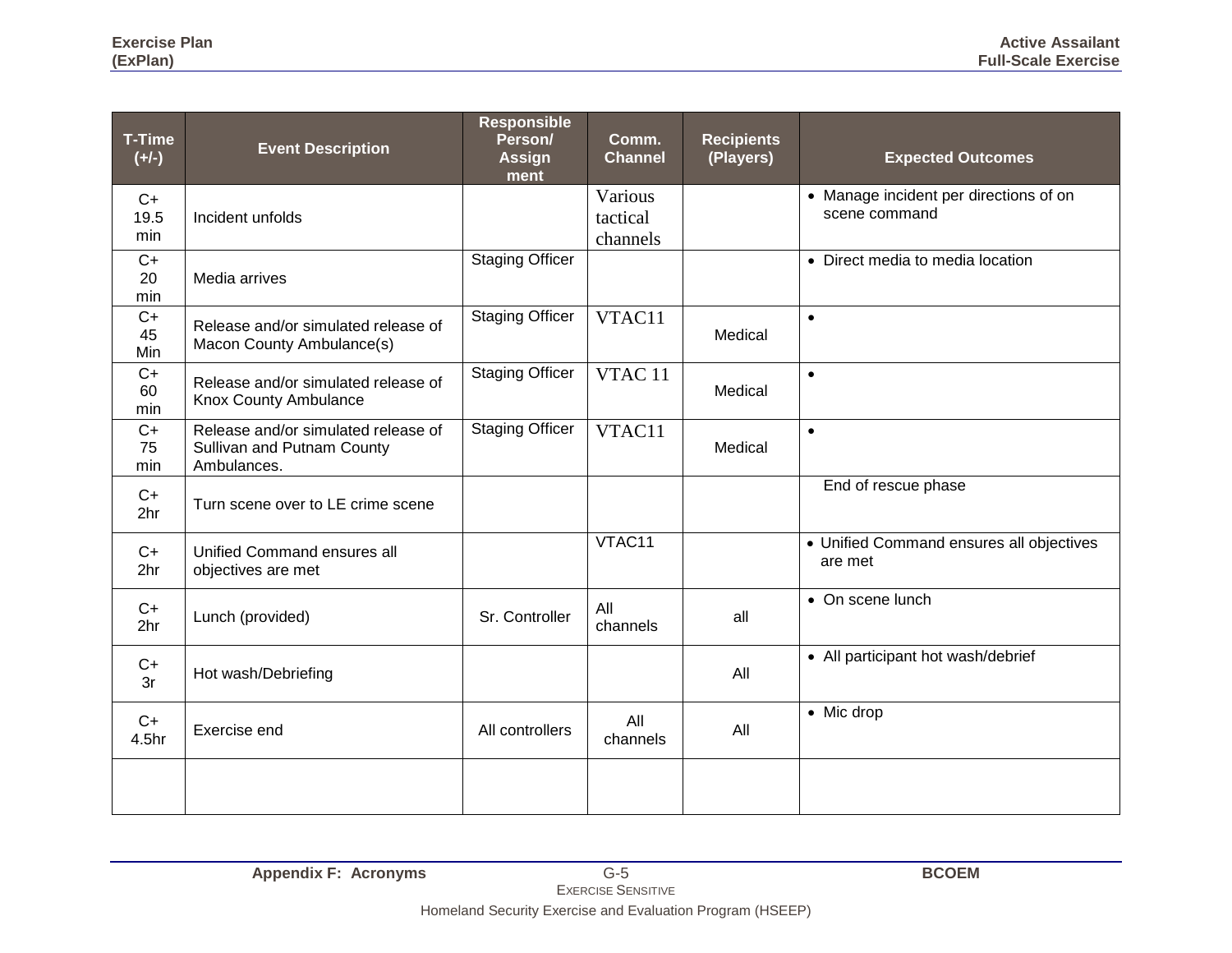| T-Time<br>$(+/-)$ | <b>Event Description</b> | Responsible<br>Person/<br><b>Assign</b><br>ment | Comm.<br><b>Channel</b> | <b>Recipients</b><br>(Players) | <b>Expected Outcomes</b> |  |  |  |  |
|-------------------|--------------------------|-------------------------------------------------|-------------------------|--------------------------------|--------------------------|--|--|--|--|
|                   |                          |                                                 |                         |                                |                          |  |  |  |  |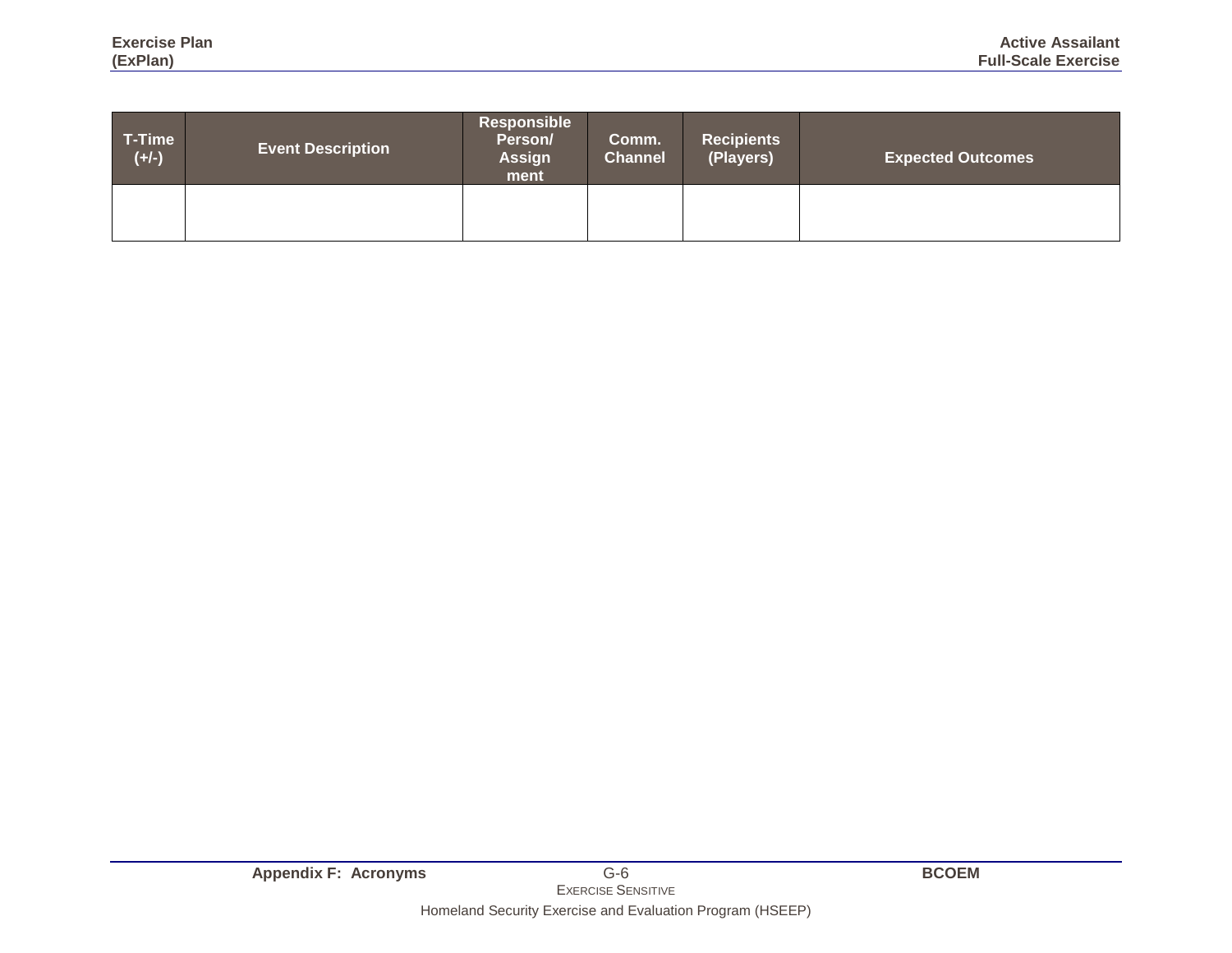### **APPENDIX H: PARTICIPANT FEEDBACK FORM**

#### **Kirksville RIII Ray Miller Elementary School**

**Active Assailant July 2, 2019**

#### PARTICIPANT NAME (optional):

#### **PART I – Participant Evaluation**

Please rate, on a scale of 1 to 5, your overall evaluation of the exercise relative to the questions provided below, with 1 indicating a rating of **Strongly Disagree** and 5 indicating a rating of **Strongly Agree.**

| <b>Assessment Factor</b>                                                                                                                      | <b>Strongly</b><br>Agree |                |                             |              | <b>Strongly</b><br><b>Disagree</b> |
|-----------------------------------------------------------------------------------------------------------------------------------------------|--------------------------|----------------|-----------------------------|--------------|------------------------------------|
| The exercise scenario was plausible and realistic.                                                                                            | 1                        | $\overline{2}$ | 3                           | 4            | 5                                  |
| The exercise included participants from diverse and<br>appropriate disciplines?                                                               | $\mathbf{1}$             | $\overline{2}$ | 3                           | 4            | 5                                  |
| Participants were actively involved in the exercise.                                                                                          | $\mathbf{1}$             | $\overline{2}$ | 3                           | 4            | 5                                  |
| Exercise participation was appropriate for someone<br>in my field with my level of experience/training.                                       | $\mathbf{1}$             | $\overline{2}$ | 3                           | 4            | 5                                  |
| The exercise increased my understanding about and<br>familiarity with the capabilities and resources of<br>other participating organizations. | $\mathbf{1}$             | $\overline{2}$ | 3                           | 4            | 5                                  |
| The exercise provided the opportunity to address<br>significant decisions in support of critical mission<br>areas.                            | $\mathbf{1}$             | $\overline{2}$ | 3                           | 4            | 5                                  |
| After this exercise, I am better prepared to deal<br>with the capabilities and hazards addressed.                                             | 1                        | $\overline{2}$ | 3                           | 4            | 5                                  |
| The length of the exercise was appropriate?                                                                                                   | <b>Too</b><br>Long       | Long           | <b>Just</b><br><b>Right</b> | <b>Short</b> | <b>Too</b><br><b>Short</b>         |

#### **PART II – Participant Feedback**

Did the exercise support an effective activity to enhance the awareness of your region's capabilities to respond to similar major incidents?

| $\Box$ YES | $\Box$ No | If no, please |
|------------|-----------|---------------|
| explain:   |           |               |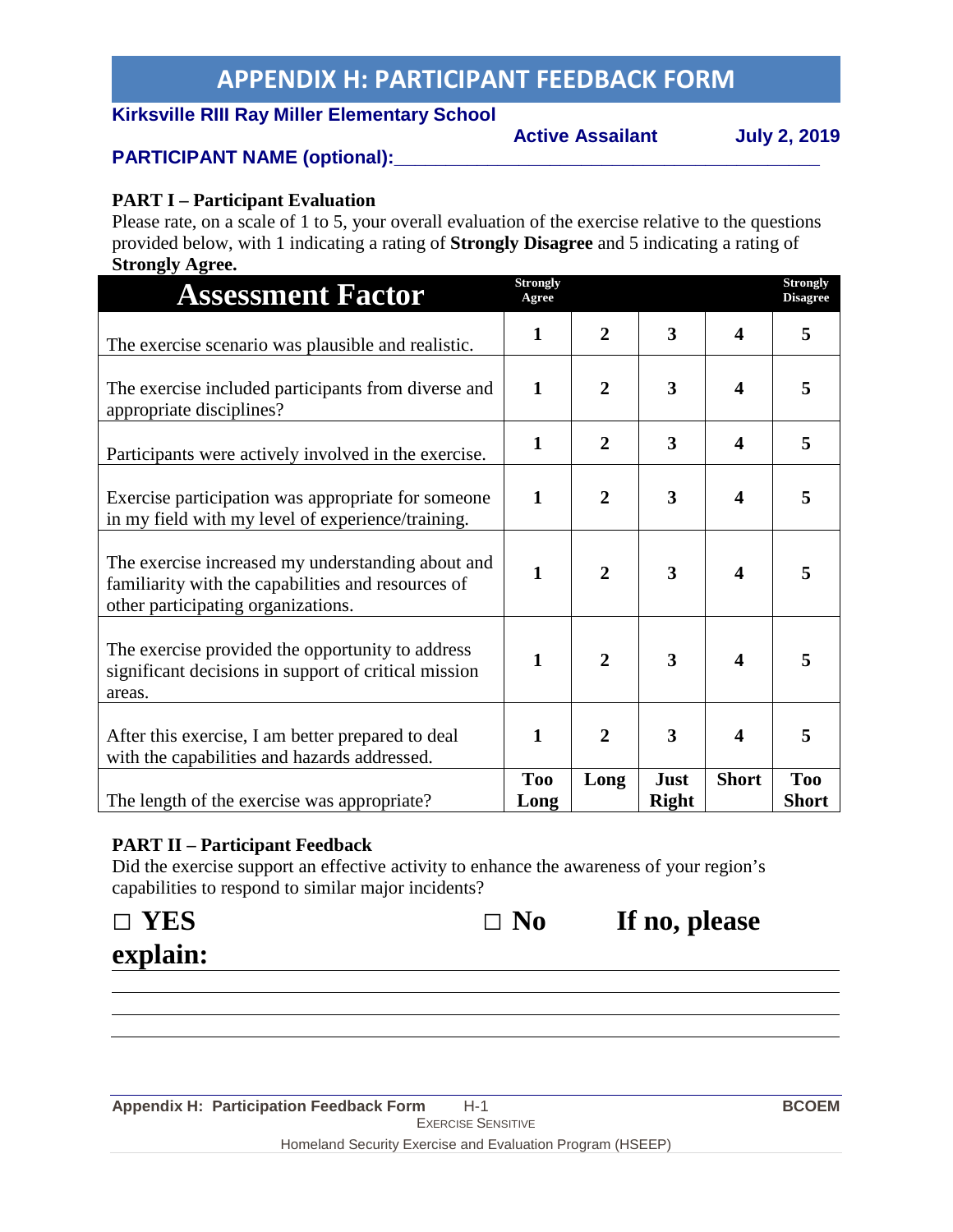### **APPENDIX H: PARTICIPANT FEEDBACK FORM**

#### **Kirksville RIII Ray Miller Elementary School**

#### **Active Assailant July 2, 2019**

#### **PARTICIPANT NAME (optional):**

**What strengths did you observe during this exercise? What went well?**

**What weaknesses did you observe during this exercise? What could have gone better?**

**Please provide any recommendations on how to improve the ability of Kirksville and Adair County to respond to similar major events:**

**Please identify three things that you learned from participating in this full scale exercise.**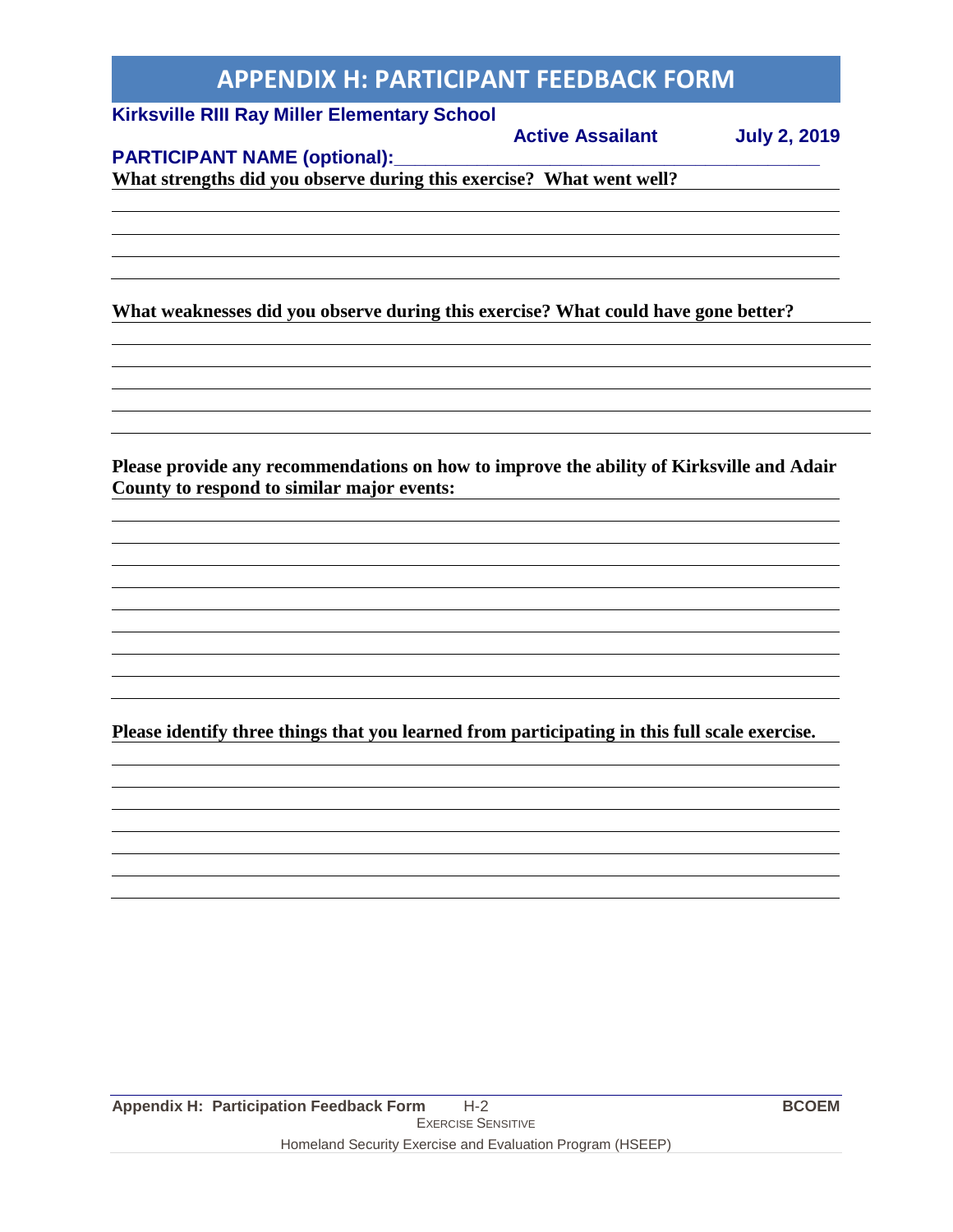**ACTIVE ASSAILANT EXERCISE Ray Miller Elementary School - Kirksville, Missouri July 2, 2019**

Evaluator name:\_\_\_\_\_\_\_\_\_\_\_\_\_\_\_\_\_\_\_\_\_\_\_\_\_\_\_\_\_\_\_\_\_\_\_\_\_\_\_\_\_\_\_Date:\_\_\_\_\_\_\_\_\_\_\_\_\_\_\_\_\_

(Please Print)

#### **Exercise Objectives and Core Capabilities**

The following exercise objectives in Table 1 describe the expected outcomes for the exercise. The objectives are linked to core capabilities, which are distinct critical elements necessary to achieve the specific mission area(s). The objectives and aligned core capabilities are guided by elected and appointed officials and selected by the Exercise Planning Team.

| <b>Exercise Objective</b>                                                                                                                                                                                                                                                                                                                               | <b>Core Capability</b>                                                            |
|---------------------------------------------------------------------------------------------------------------------------------------------------------------------------------------------------------------------------------------------------------------------------------------------------------------------------------------------------------|-----------------------------------------------------------------------------------|
| Local agencies' (School District, Fire, Law<br>Enforcement, EMS, and a myriad of others as<br>identified) will establish initial command and<br>coordinate on-site incident management<br>operations, using the Unified Command<br>concept, during an active assailant incident.                                                                        | <b>Operational Coordination</b>                                                   |
| Local agencies' (School District, Fire, Law<br>Enforcement, EMS, and a myriad of others as<br>identified) will establish multi-agency and<br>multi-jurisdictional communications and<br>interoperability during an active assailant<br>incident. This will include a test of the<br>City/County EOP and NIMS familiarity of all<br>active participants. | <b>Operational Communication</b>                                                  |
| Local agencies' (School District, Fire, Law<br>Enforcement, EMS, and a myriad of others as<br>identified) will triage (including warm zone),<br>treat and transport all people in need within<br>the affected area during an active assailant<br>incident.                                                                                              | Emergency Triage & Pre-Hospital Treatment<br>(Public Health and medical Services) |
| Evaluate adequacy of the current plans and<br>preparedness of all actively participating<br>organizations.                                                                                                                                                                                                                                              | <b>Situational Assessment</b>                                                     |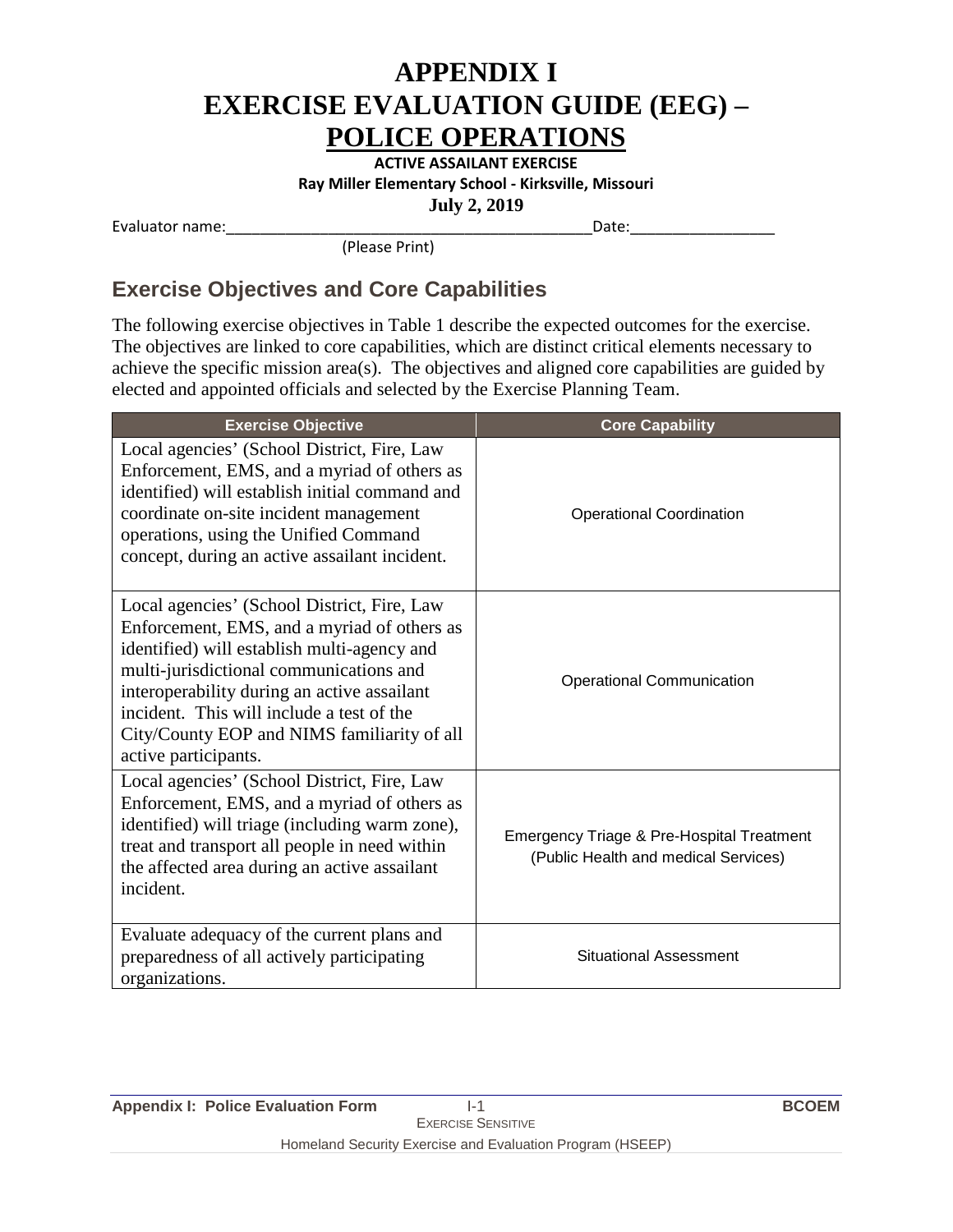**ACTIVE ASSAILANT EXERCISE Ray Miller Elementary School - Kirksville, Missouri July 2, 2019**

Evaluator name:\_\_\_\_\_\_\_\_\_\_\_\_\_\_\_\_\_\_\_\_\_\_\_\_\_\_\_\_\_\_\_\_\_\_\_\_\_\_\_\_\_\_\_Date:\_\_\_\_\_\_\_\_\_\_\_\_\_\_\_\_\_

In an effort to achieve listed Exercise Objectives and Core Capabilities, did the participants/organizations:

Engage in a rapid/immediate response/entry

As soon as practical achieve threat elimination/containment/engagement

(Please Print)

Use only needed resources for assailant mission

Establish an obvious command structure

Clearly communicate the command structure and update if/when appropriate to field units

Develop a collaborative plan with/among responding agencies

Establish effective perimeters inside impacted building (related to assailant, if necessary), around Ray Miller Elementary and the larger impacted area (school complex), and any others as may be necessary to fulfill operational objectives

As soon as practical conduct secondary searches/sweeps

Mark/track what was searched and not searched

Look for additional suspects or other risks (e.g. hazmat/explosives)

Locate and verify those injured/dead

Locate hiding survivors

Search exterior including parking lot

Designate the building clear/safe ASAP

**Appendix I: Police Evaluation Form** I-2 **BCOEM**

Homeland Security Exercise and Evaluation Program (HSEEP)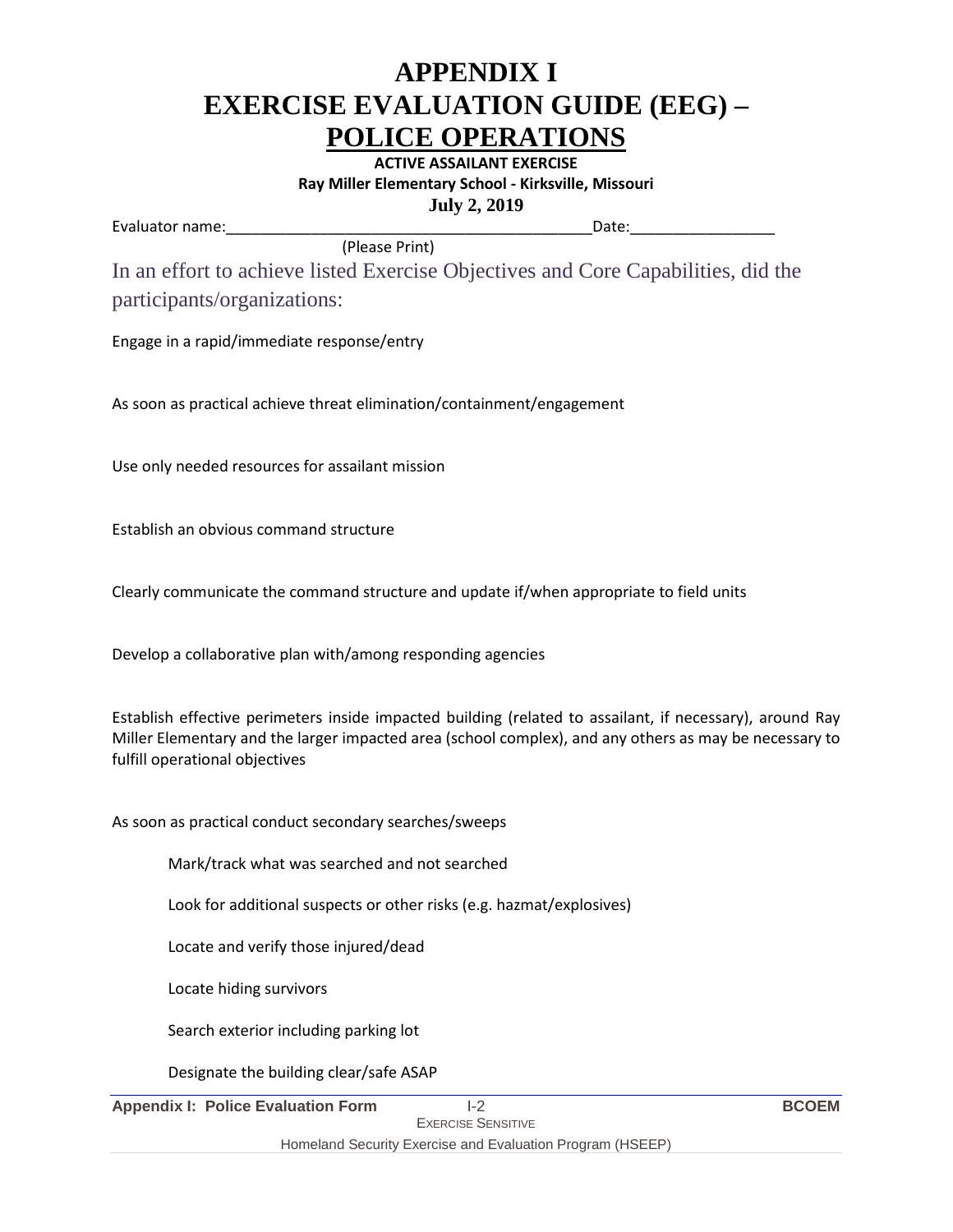**ACTIVE ASSAILANT EXERCISE Ray Miller Elementary School - Kirksville, Missouri July 2, 2019**

Evaluator name:\_\_\_\_\_\_\_\_\_\_\_\_\_\_\_\_\_\_\_\_\_\_\_\_\_\_\_\_\_\_\_\_\_\_\_\_\_\_\_\_\_\_\_Date:\_\_\_\_\_\_\_\_\_\_\_\_\_\_\_\_\_

(Please Print)

Tertiary searches/sweeps

Mark/track what was searched and not searched

Look for additional suspects or other risks (e.g. hazmat/explosives)

Locate and verify those injured/dead

Locate hiding survivors

Search exterior including parking lot

Designate the building clear/safe ASAP

Check other schools and address any issues at these schools

Call for additional specialized resources (e.g. SWAT, bomb, hazmat)

Communicate effectively with other emergency responders

Provide timely updates to field units

Communicate progress and needs clearly and timely (to field units)

Render aid, if appropriate

When appropriate, did anyone in Operation's assign/reassign limited resources to essential non assailant focused activities (e.g. perimeter, crowd control, task force participation)

Identify hazmat component (any participant)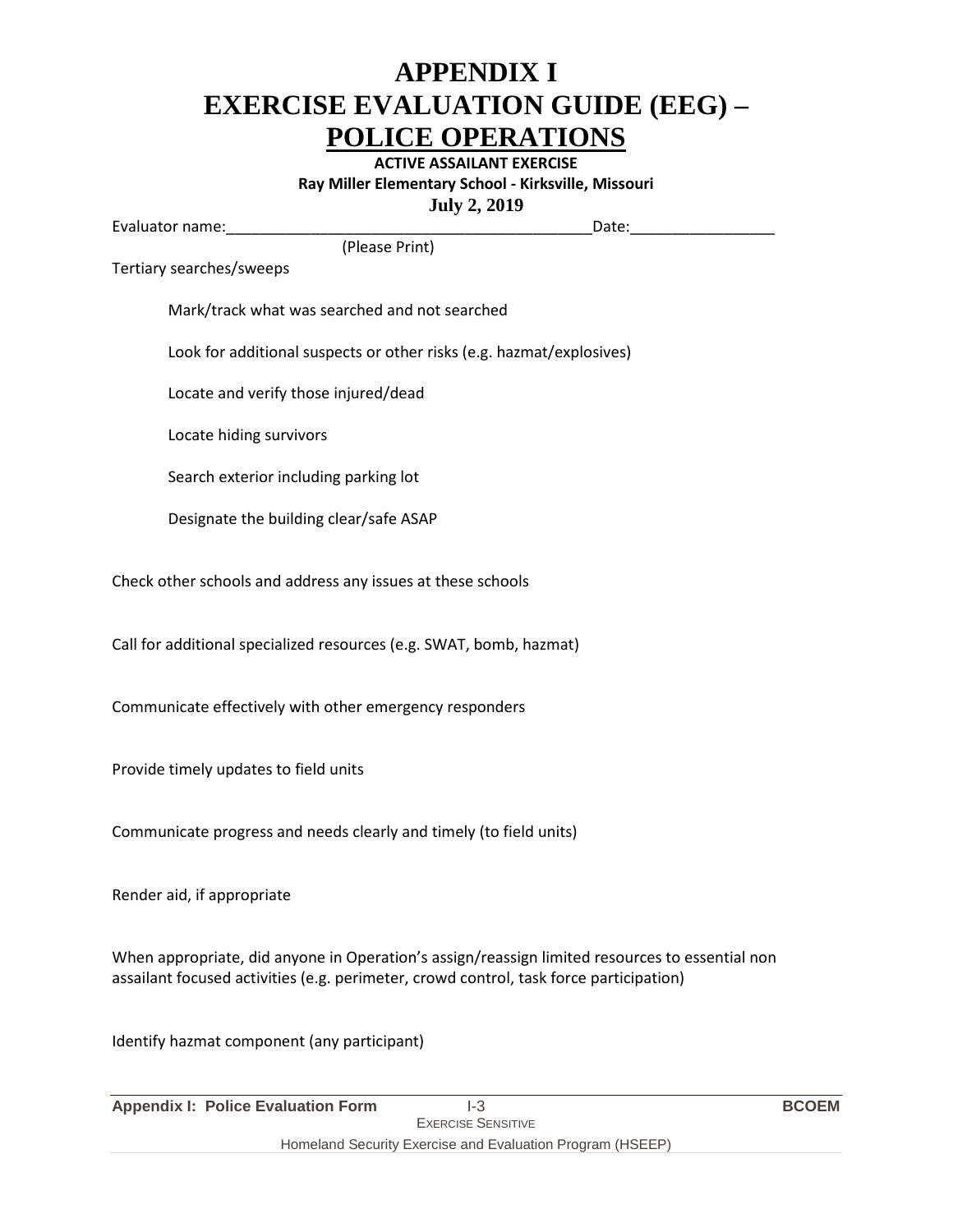**ACTIVE ASSAILANT EXERCISE Ray Miller Elementary School - Kirksville, Missouri July 2, 2019**

Evaluator name:\_\_\_\_\_\_\_\_\_\_\_\_\_\_\_\_\_\_\_\_\_\_\_\_\_\_\_\_\_\_\_\_\_\_\_\_\_\_\_\_\_\_\_Date:\_\_\_\_\_\_\_\_\_\_\_\_\_\_\_\_\_

Develop/maintain Good working relationship/collaboration with other law enforcement agencies/staff

(Please Print)

Adequately managed available resources

Have at least one representative at the CP

Establish Unified Command?

Have adequate protective/response gear/equipment

Protect crime scene as appropriate

Switch from active assailant to barricade/hostage (if appropriate)

Appropriately switch from active component to post investigative activities

### **For each task please assign a rating (below) and note pertinent information concerning performance and/or relevant participant discussions/decisions.**

- **(P) Performed without challenge**
- **(S) Performed with some challenges**
- **(m) Performed with major challenges**
- **(U) Unable to perform**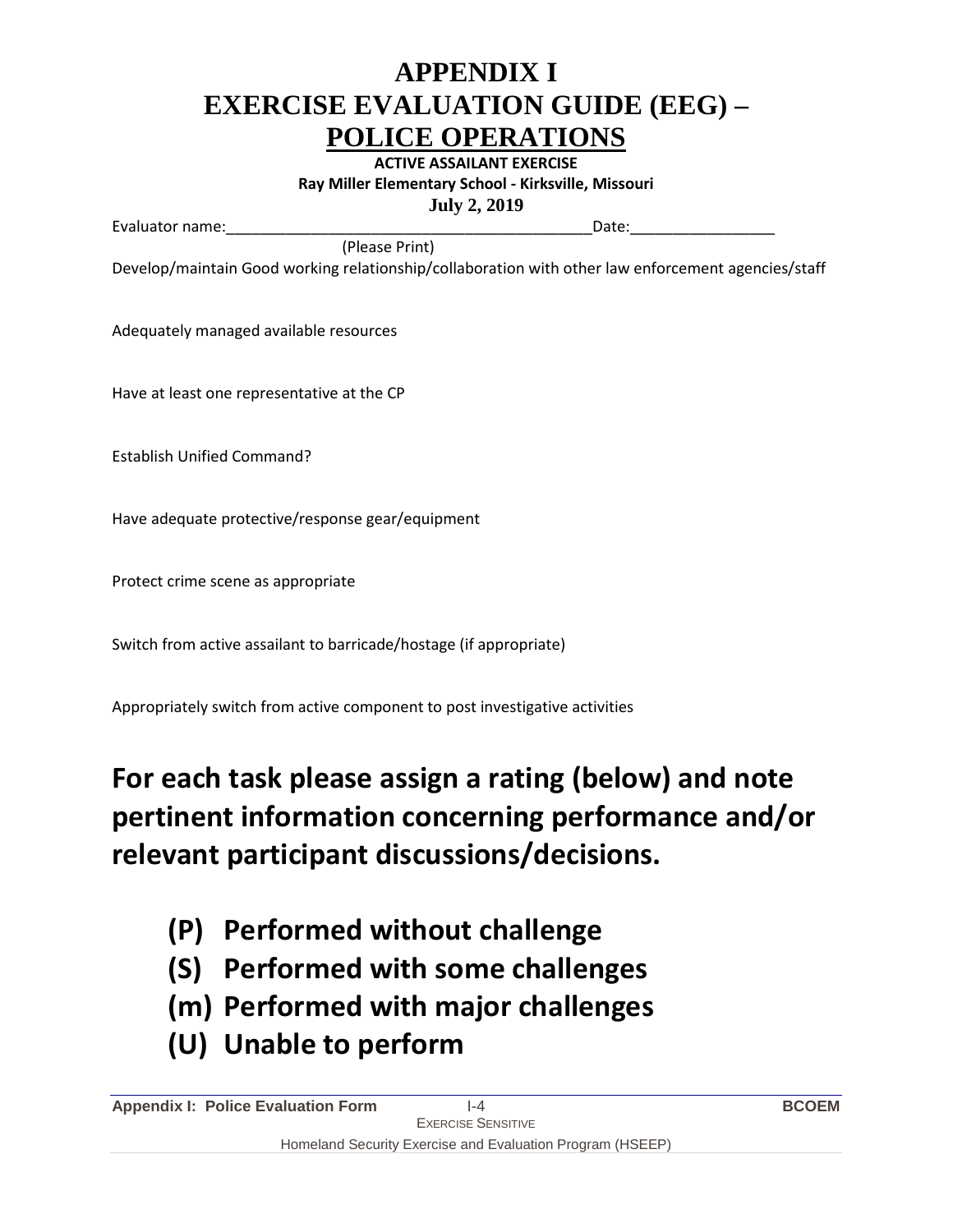**ACTIVE ASSAILANT EXERCISE Ray Miller Elementary School - Kirksville, Missouri July 2, 2019**

Evaluator name:\_\_\_\_\_\_\_\_\_\_\_\_\_\_\_\_\_\_\_\_\_\_\_\_\_\_\_\_\_\_\_\_\_\_\_\_\_\_\_\_\_\_\_Date:\_\_\_\_\_\_\_\_\_\_\_\_\_\_\_\_\_

(Please Print)

#### **Exercise Objectives and Core Capabilities**

The following exercise objectives in Table 1 describe the expected outcomes for the exercise. The objectives are linked to core capabilities, which are distinct critical elements necessary to achieve the specific mission area(s). The objectives and aligned core capabilities are guided by elected and appointed officials and selected by the Exercise Planning Team.

| <b>Exercise Objective</b>                                                                                                                                                                                                                                                                                                                               | <b>Core Capability</b>                                                                       |
|---------------------------------------------------------------------------------------------------------------------------------------------------------------------------------------------------------------------------------------------------------------------------------------------------------------------------------------------------------|----------------------------------------------------------------------------------------------|
| Local agencies' (School District, Fire, Law<br>Enforcement, EMS, and a myriad of others as<br>identified) will establish initial command and<br>coordinate on-site incident management<br>operations, using the Unified Command<br>concept, during an active assailant incident.                                                                        | <b>Operational Coordination</b>                                                              |
| Local agencies' (School District, Fire, Law<br>Enforcement, EMS, and a myriad of others as<br>identified) will establish multi-agency and<br>multi-jurisdictional communications and<br>interoperability during an active assailant<br>incident. This will include a test of the<br>City/County EOP and NIMS familiarity of all<br>active participants. | <b>Operational Communication</b>                                                             |
| Local agencies' (School District, Fire, Law<br>Enforcement, EMS, and a myriad of others as<br>identified) will triage (including warm zone),<br>treat and transport all people in need within<br>the affected area during an active assailant<br>incident.                                                                                              | <b>Emergency Triage &amp; Pre-Hospital Treatment</b><br>(Public Health and medical Services) |
| Evaluate adequacy of the current plans and<br>preparedness of all actively participating<br>organizations.                                                                                                                                                                                                                                              | <b>Situational Assessment</b>                                                                |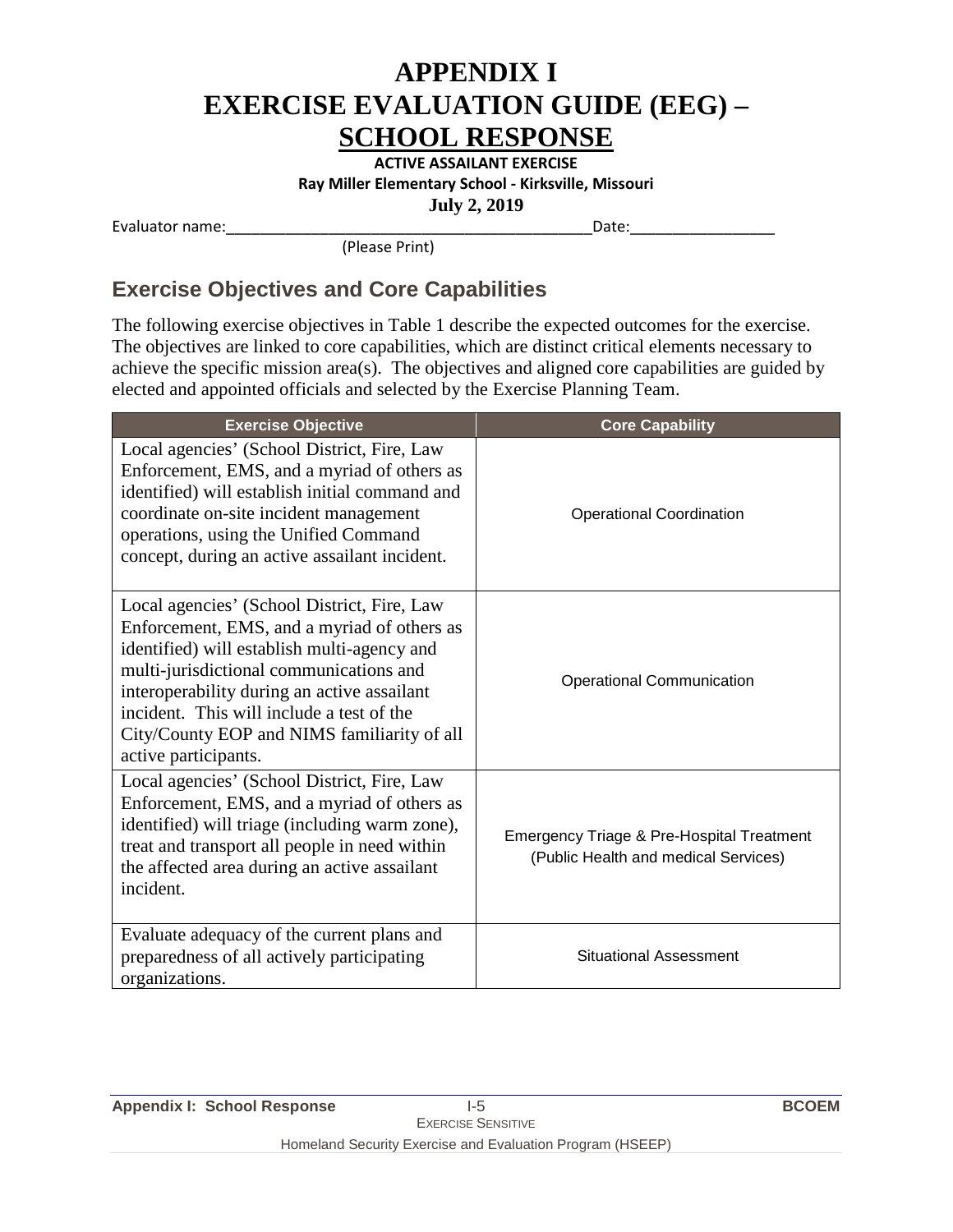**ACTIVE ASSAILANT EXERCISE Ray Miller Elementary School - Kirksville, Missouri July 2, 2019**

Evaluator name:\_\_\_\_\_\_\_\_\_\_\_\_\_\_\_\_\_\_\_\_\_\_\_\_\_\_\_\_\_\_\_\_\_\_\_\_\_\_\_\_\_\_\_Date:\_\_\_\_\_\_\_\_\_\_\_\_\_\_\_\_\_

 (Please Print) In an effort to achieve listed Exercise Objectives and Core Capabilities, did the participants/organizations:

Utilize 911 to contact law enforcement

Relay critical information to first responders

Know where to go during an active assailant

Know who can begin\end a lockdown

Use simple language to make an emergency announcements (i.e. lockdown, evacuation)

Initiate an emergency announcement(s) in such a fashion that it was heard everywhere on the school grounds, including outside, gym, cafeteria, bathroom, etc.

Have a means/method for the teachers\classrooms to communicate with the main office\command post

Issue an "All Clear" procedure to terminate the action

Follow procedures and protocols according to the school's emergency procedures

| <b>Appendix I: School Response</b> | I-6                                                       | <b>BCOEM</b> |
|------------------------------------|-----------------------------------------------------------|--------------|
|                                    | <b>EXERCISE SENSITIVE</b>                                 |              |
|                                    | Homeland Security Exercise and Evaluation Program (HSEEP) |              |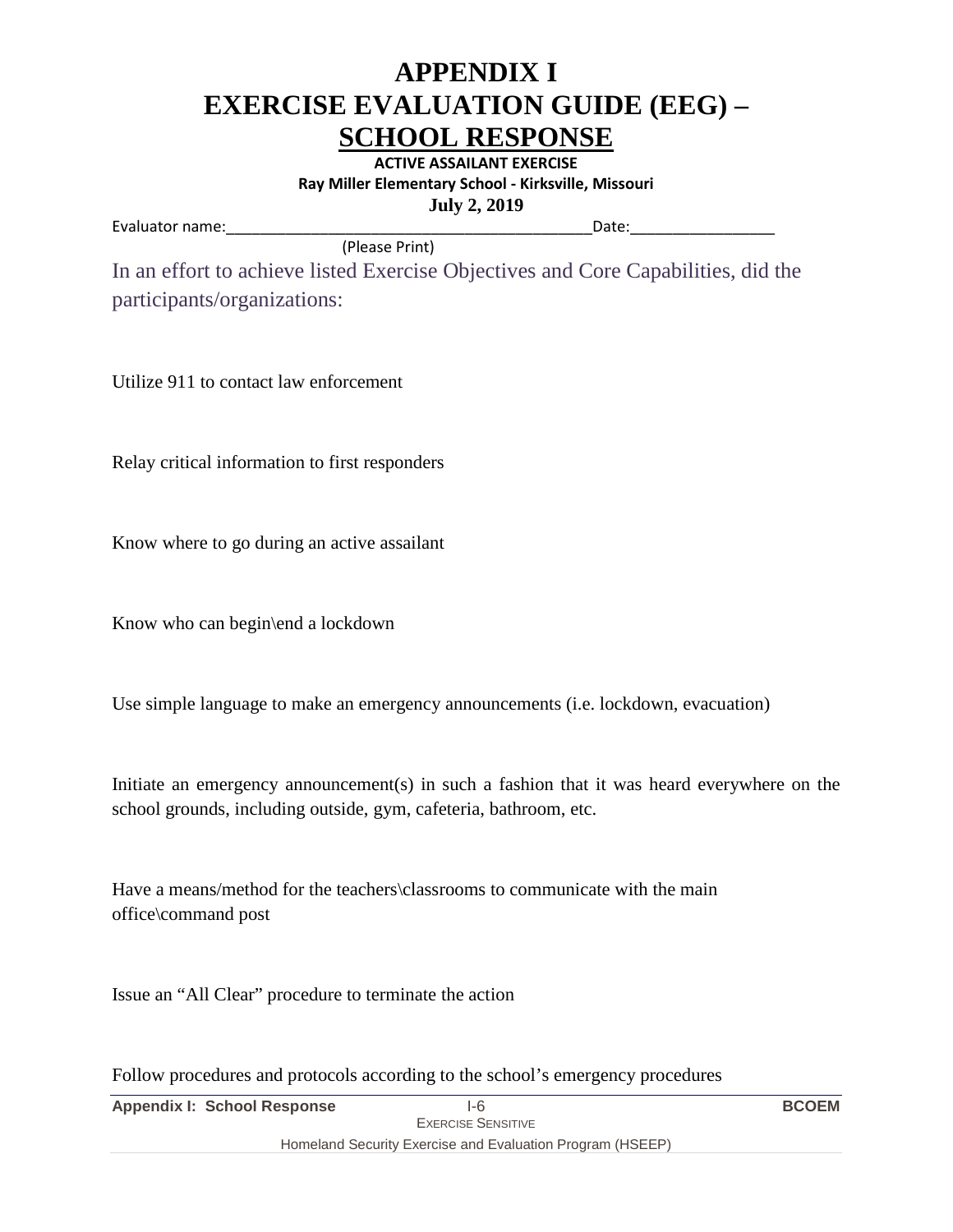**ACTIVE ASSAILANT EXERCISE Ray Miller Elementary School - Kirksville, Missouri July 2, 2019**

Evaluator name:\_\_\_\_\_\_\_\_\_\_\_\_\_\_\_\_\_\_\_\_\_\_\_\_\_\_\_\_\_\_\_\_\_\_\_\_\_\_\_\_\_\_\_Date:\_\_\_\_\_\_\_\_\_\_\_\_\_\_\_\_\_

(Please Print)

Follow procedures for Kirksville School staff in hallways, bathrooms, cafeteria, gym, outside, and open areas

Lock classroom doors in a timely manner

Initiate some type of school command structure

Send appropriate representative(s) to participate in the unified Field Command Post/Incident Command Structure

Assist with secondary and tertiary searches as appropriate

**For each task please assign a rating (below) and note pertinent information concerning performance and/or relevant participant discussions/decisions.**

- **(P) Performed without challenge**
- **(S) Performed with some challenges**
- **(m) Performed with major challenges**
- **(U) Unable to perform**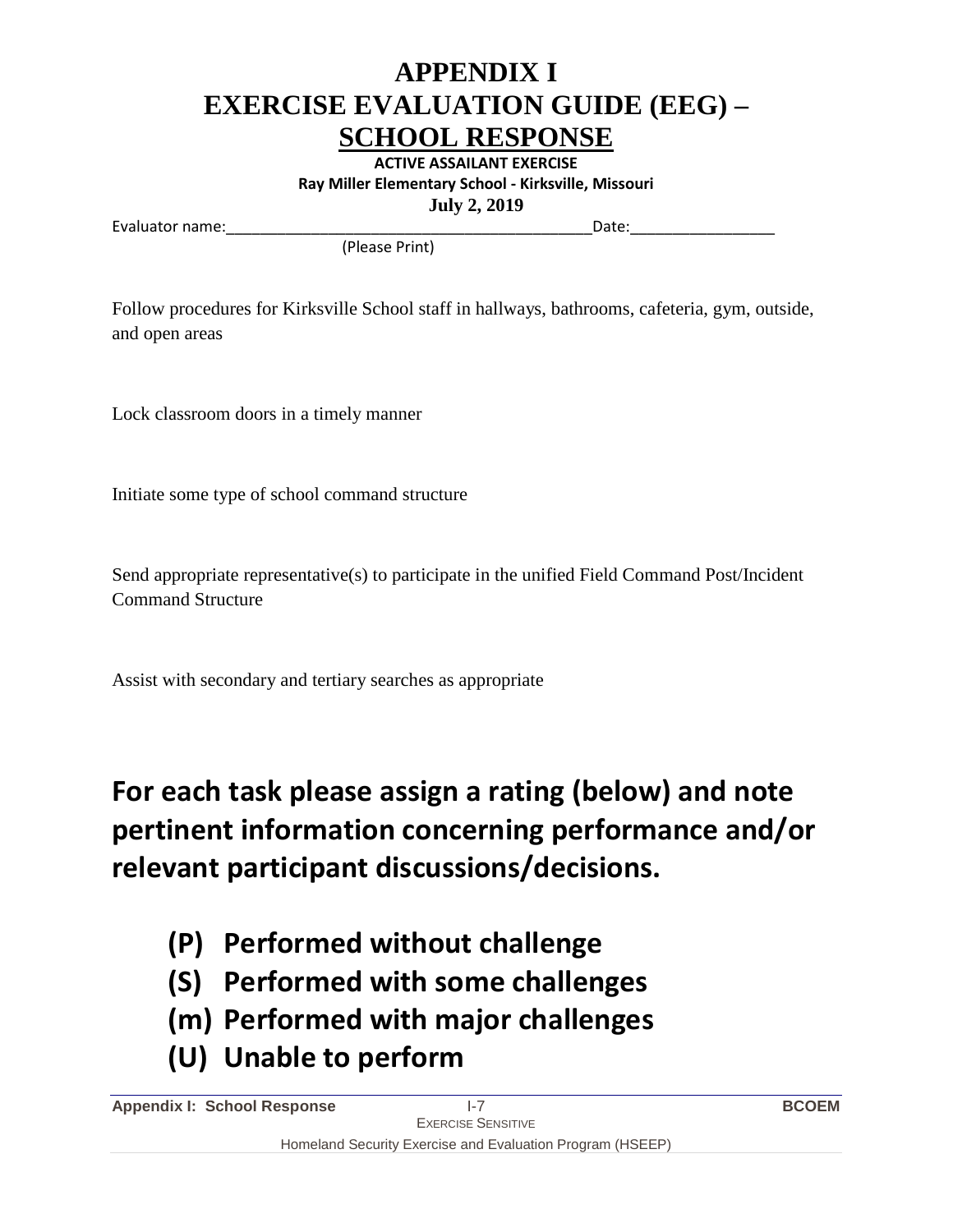**ACTIVE ASSAILANT EXERCISE Ray Miller Elementary School - Kirksville, Missouri July 2, 2019**

Evaluator name:\_\_\_\_\_\_\_\_\_\_\_\_\_\_\_\_\_\_\_\_\_\_\_\_\_\_\_\_\_\_\_\_\_\_\_\_\_\_\_\_\_\_\_Date:\_\_\_\_\_\_\_\_\_\_\_\_\_\_\_\_\_

(Please Print)

#### **Exercise Objectives and Core Capabilities**

The following exercise objectives in Table 1 describe the expected outcomes for the exercise. The objectives are linked to core capabilities, which are distinct critical elements necessary to achieve the specific mission area(s). The objectives and aligned core capabilities are guided by elected and appointed officials and selected by the Exercise Planning Team.

| <b>Exercise Objective</b>                                                                                                                                                                                                                                                                                                                               | <b>Core Capability</b>                                                                       |
|---------------------------------------------------------------------------------------------------------------------------------------------------------------------------------------------------------------------------------------------------------------------------------------------------------------------------------------------------------|----------------------------------------------------------------------------------------------|
| Local agencies' (School District, Fire, Law<br>Enforcement, EMS, and a myriad of others as<br>identified) will establish initial command and<br>coordinate on-site incident management<br>operations, using the Unified Command<br>concept, during an active assailant incident.                                                                        | <b>Operational Coordination</b>                                                              |
| Local agencies' (School District, Fire, Law<br>Enforcement, EMS, and a myriad of others as<br>identified) will establish multi-agency and<br>multi-jurisdictional communications and<br>interoperability during an active assailant<br>incident. This will include a test of the<br>City/County EOP and NIMS familiarity of all<br>active participants. | <b>Operational Communication</b>                                                             |
| Local agencies' (School District, Fire, Law<br>Enforcement, EMS, and a myriad of others as<br>identified) will triage (including warm zone),<br>treat and transport all people in need within<br>the affected area during an active assailant<br>incident.                                                                                              | <b>Emergency Triage &amp; Pre-Hospital Treatment</b><br>(Public Health and medical Services) |
| Evaluate adequacy of the current plans and<br>preparedness of all actively participating<br>organizations.                                                                                                                                                                                                                                              | <b>Situational Assessment</b>                                                                |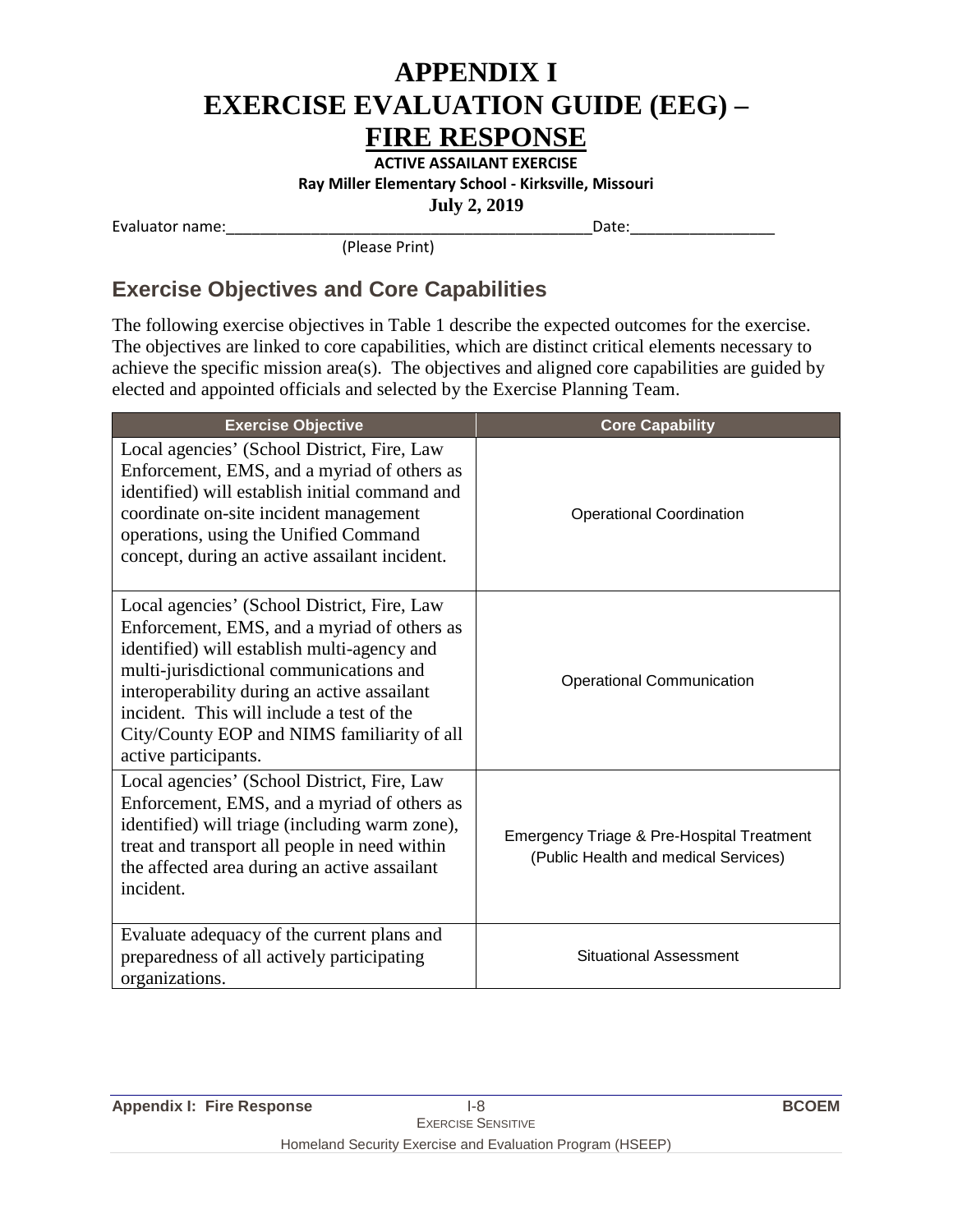**ACTIVE ASSAILANT EXERCISE Ray Miller Elementary School - Kirksville, Missouri July 2, 2019**

Evaluator name:\_\_\_\_\_\_\_\_\_\_\_\_\_\_\_\_\_\_\_\_\_\_\_\_\_\_\_\_\_\_\_\_\_\_\_\_\_\_\_\_\_\_\_Date:\_\_\_\_\_\_\_\_\_\_\_\_\_\_\_\_\_

 (Please Print) In an effort to achieve listed Exercise Objectives and Core Capabilities, did the participants/organizations:

Engage in a rapid/immediate response

Establish Incident Command, early in event and prior to scene being rendered safe

Help establish unified command (or some other structure)?

Demonstrate a general understanding of the basic principles of NIMS/ICS

Know who was in charge and when

Clearly communicate the command structure and update if/when appropriate, to field units

Arrange for a transfer of command if/as appropriate

Engage in an initial scene size up (cold/safe zones)

Establish a tactical radio frequency for Fire/EMS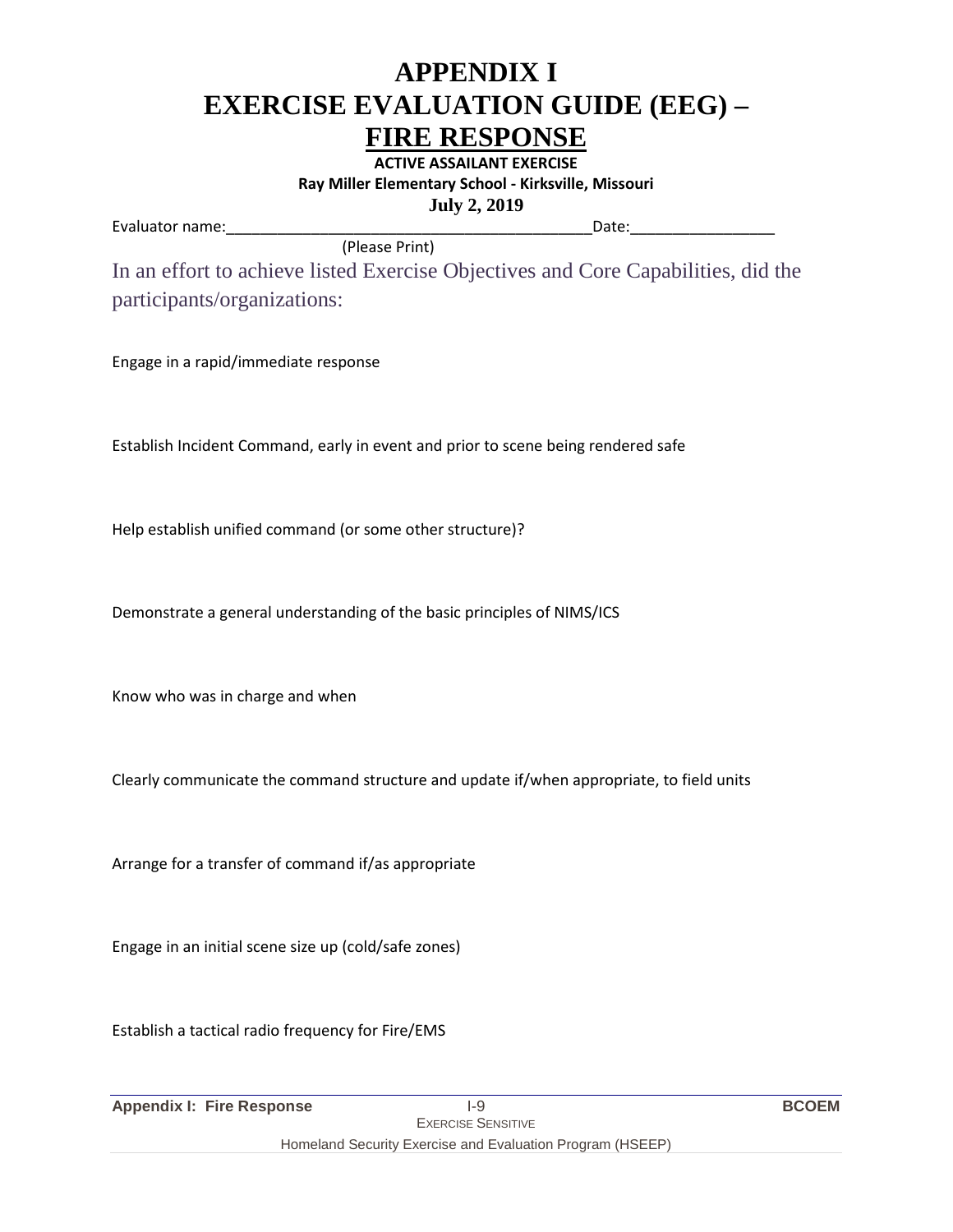**ACTIVE ASSAILANT EXERCISE Ray Miller Elementary School - Kirksville, Missouri July 2, 2019**

Evaluator name:\_\_\_\_\_\_\_\_\_\_\_\_\_\_\_\_\_\_\_\_\_\_\_\_\_\_\_\_\_\_\_\_\_\_\_\_\_\_\_\_\_\_\_Date:\_\_\_\_\_\_\_\_\_\_\_\_\_\_\_\_\_

(Please Print)

Ensure initial staging locations are identified/announced to field units/staffed

Develop a collaborative plan with all agencies responding

Call for additional resources/specialized resources (e.g. More FF's, EOD, hazmat)

Communicate with other emergency responders in the field and the Command Post

Help establish rescue task force teams (with EMS and PD)

Help with triage and casualty collection points

Help with patient transport

Provide timely updates

Communicate progress and needs clearly and timely with Command Post and field units

Identify and/or work any hazmat component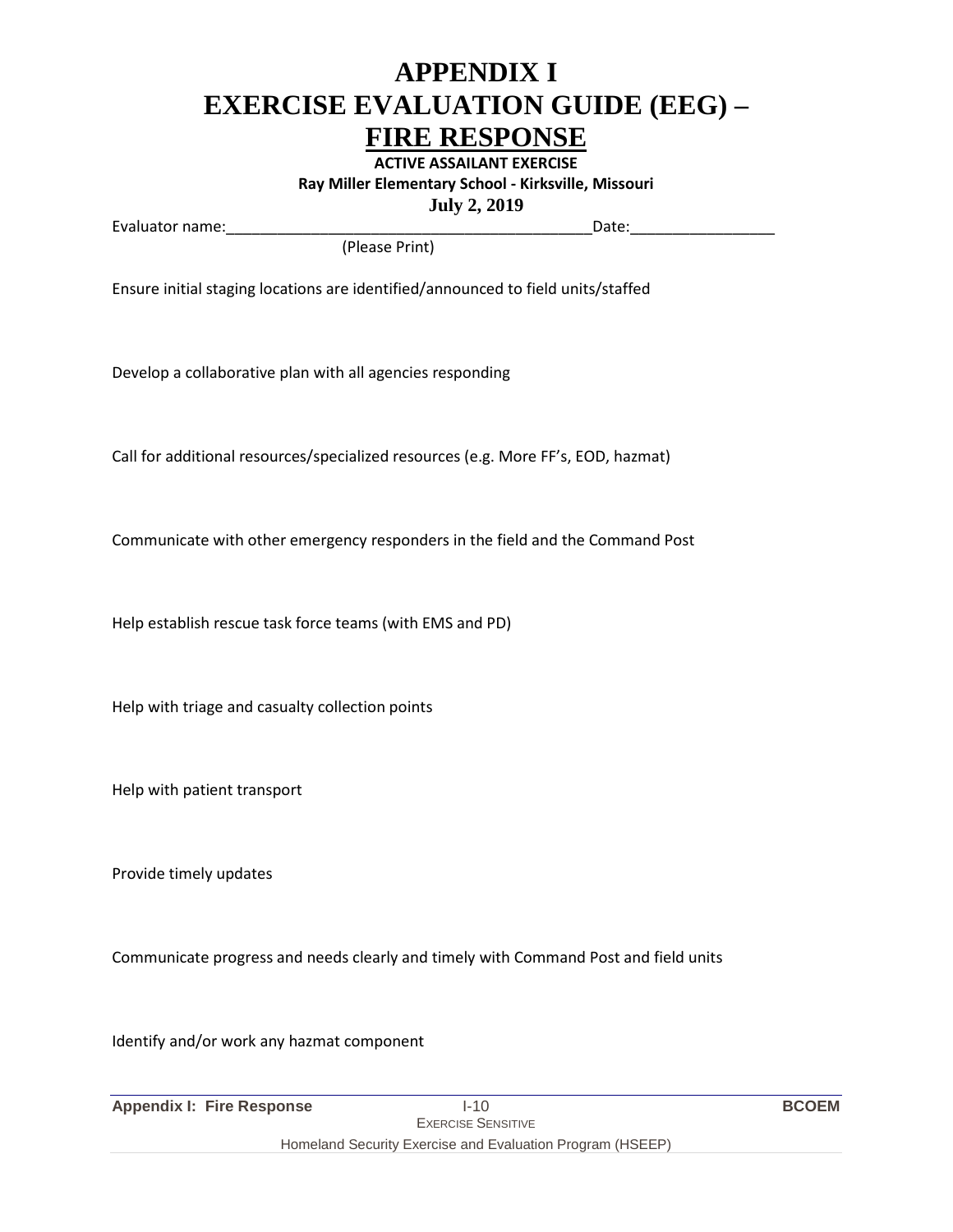**ACTIVE ASSAILANT EXERCISE Ray Miller Elementary School - Kirksville, Missouri July 2, 2019**

Evaluator name:\_\_\_\_\_\_\_\_\_\_\_\_\_\_\_\_\_\_\_\_\_\_\_\_\_\_\_\_\_\_\_\_\_\_\_\_\_\_\_\_\_\_\_Date:\_\_\_\_\_\_\_\_\_\_\_\_\_\_\_\_\_

(Please Print)

Maintain working relationships/collaboration with other emergency responders

Manage available resources

Have at least one representative at the CP

Have protective/response gear/equipment (e.g. hard body armor)

### **For each task please assign a rating (below) and note pertinent information concerning performance and/or relevant participant discussions/decisions.**

- **(P) Performed without challenge**
- **(S) Performed with some challenges**
- **(m) Performed with major challenges**
- **(U) Unable to perform**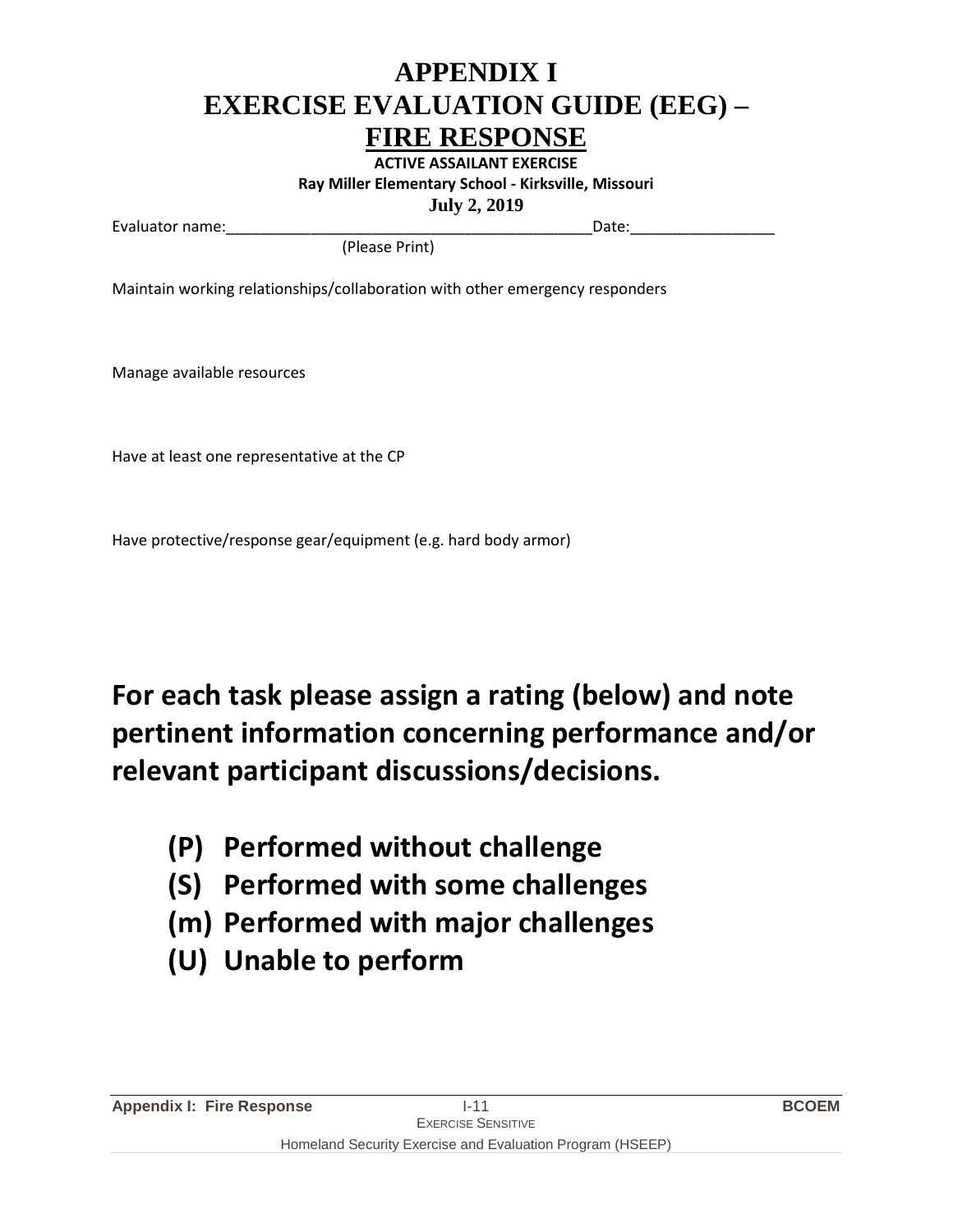**ACTIVE ASSAILANT EXERCISE Ray Miller Elementary School - Kirksville, Missouri July 2, 2019**

Evaluator name:\_\_\_\_\_\_\_\_\_\_\_\_\_\_\_\_\_\_\_\_\_\_\_\_\_\_\_\_\_\_\_\_\_\_\_\_\_\_\_\_\_\_\_Date:\_\_\_\_\_\_\_\_\_\_\_\_\_\_\_\_\_

(Please Print)

#### **Exercise Objectives and Core Capabilities**

The following exercise objectives in Table 1 describe the expected outcomes for the exercise. The objectives are linked to core capabilities, which are distinct critical elements necessary to achieve the specific mission area(s). The objectives and aligned core capabilities are guided by elected and appointed officials and selected by the Exercise Planning Team.

| <b>Exercise Objective</b>                                                                                                                                                                                                                                                                                                                               | <b>Core Capability</b>                                                            |
|---------------------------------------------------------------------------------------------------------------------------------------------------------------------------------------------------------------------------------------------------------------------------------------------------------------------------------------------------------|-----------------------------------------------------------------------------------|
| Local agencies' (School District, Fire, Law<br>Enforcement, EMS, and a myriad of others as<br>identified) will establish initial command and<br>coordinate on-site incident management<br>operations, using the Unified Command<br>concept, during an active assailant incident.                                                                        | <b>Operational Coordination</b>                                                   |
| Local agencies' (School District, Fire, Law<br>Enforcement, EMS, and a myriad of others as<br>identified) will establish multi-agency and<br>multi-jurisdictional communications and<br>interoperability during an active assailant<br>incident. This will include a test of the<br>City/County EOP and NIMS familiarity of all<br>active participants. | <b>Operational Communication</b>                                                  |
| Local agencies' (School District, Fire, Law<br>Enforcement, EMS, and a myriad of others as<br>identified) will triage (including warm zone),<br>treat and transport all people in need within<br>the affected area during an active assailant<br>incident.                                                                                              | Emergency Triage & Pre-Hospital Treatment<br>(Public Health and medical Services) |
| Evaluate adequacy of the current plans and<br>preparedness of all actively participating<br>organizations.                                                                                                                                                                                                                                              | <b>Situational Assessment</b>                                                     |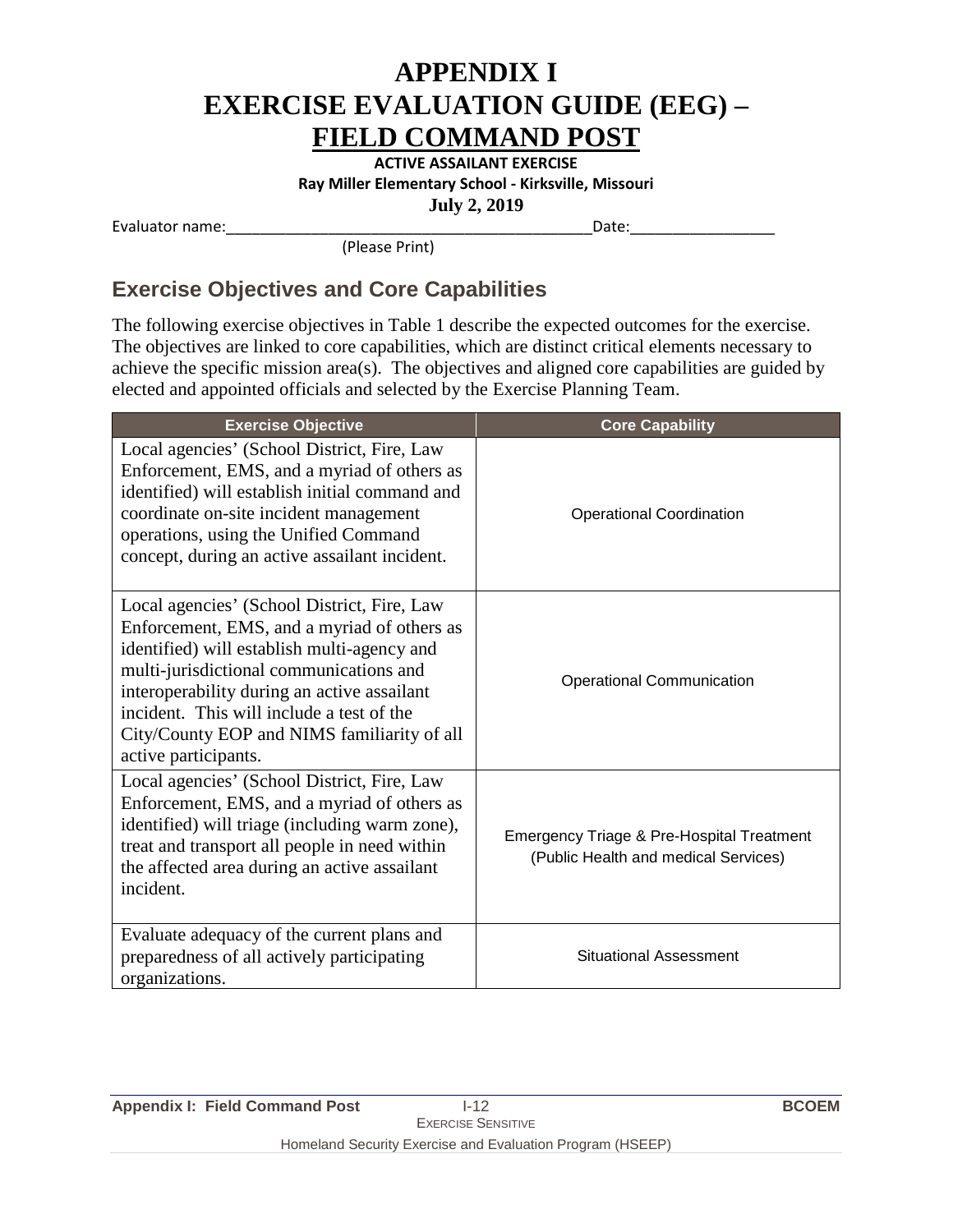**ACTIVE ASSAILANT EXERCISE Ray Miller Elementary School - Kirksville, Missouri July 2, 2019**

Evaluator name:\_\_\_\_\_\_\_\_\_\_\_\_\_\_\_\_\_\_\_\_\_\_\_\_\_\_\_\_\_\_\_\_\_\_\_\_\_\_\_\_\_\_\_Date:\_\_\_\_\_\_\_\_\_\_\_\_\_\_\_\_\_

(Please Print)

This exercise is being conducted in real-time with resources available at the time. Even if time allowed, there would, in all probability, not be sufficient resources to establish a formal EOC. However, Incident Command and some type of Field Command Post would be essential in managing this event. With that in mind, and in an effort to achieve listed Exercise Objectives and Core Capabilities, did the participants/organizations:

Establish incident command in the early stages of the event

Communicate the command structure and update if/when appropriate to field units

Communicate with other emergency responders

Demonstrate a general understanding of the basic principles of NIMS/ICS

Know who was in charge and when

Arrange for a transfer of command if/as appropriate

Establish unified command? If not, what kind of command structure was in place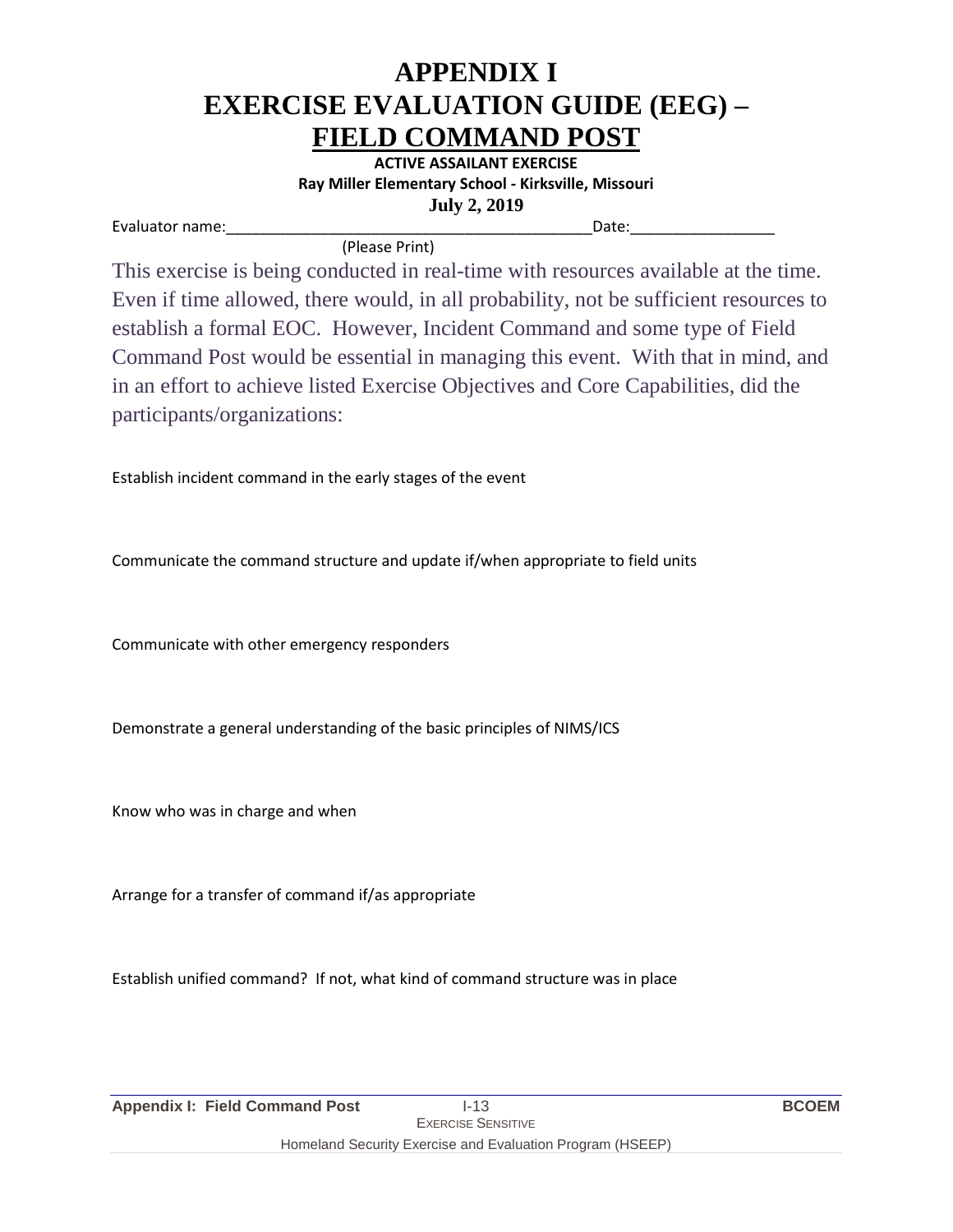**ACTIVE ASSAILANT EXERCISE Ray Miller Elementary School - Kirksville, Missouri July 2, 2019**

Evaluator name:\_\_\_\_\_\_\_\_\_\_\_\_\_\_\_\_\_\_\_\_\_\_\_\_\_\_\_\_\_\_\_\_\_\_\_\_\_\_\_\_\_\_\_Date:\_\_\_\_\_\_\_\_\_\_\_\_\_\_\_\_\_

(Please Print)

Have representatives, from the major players, at the Field Command Post as soon as practicable

Come up with some type of collaborative plan, with other emergency responders

Notify SEMA and/or request IST or other support

Call for additional local resources

Request regional mutual aid (what and how)

Assign a Staging officer(s)/location(s) for incoming resources and notify field units

Address public ingress/egress (perimeters)

Initiate the EOC activation list

Provide timely updates to filed units

Initiate some level of planning function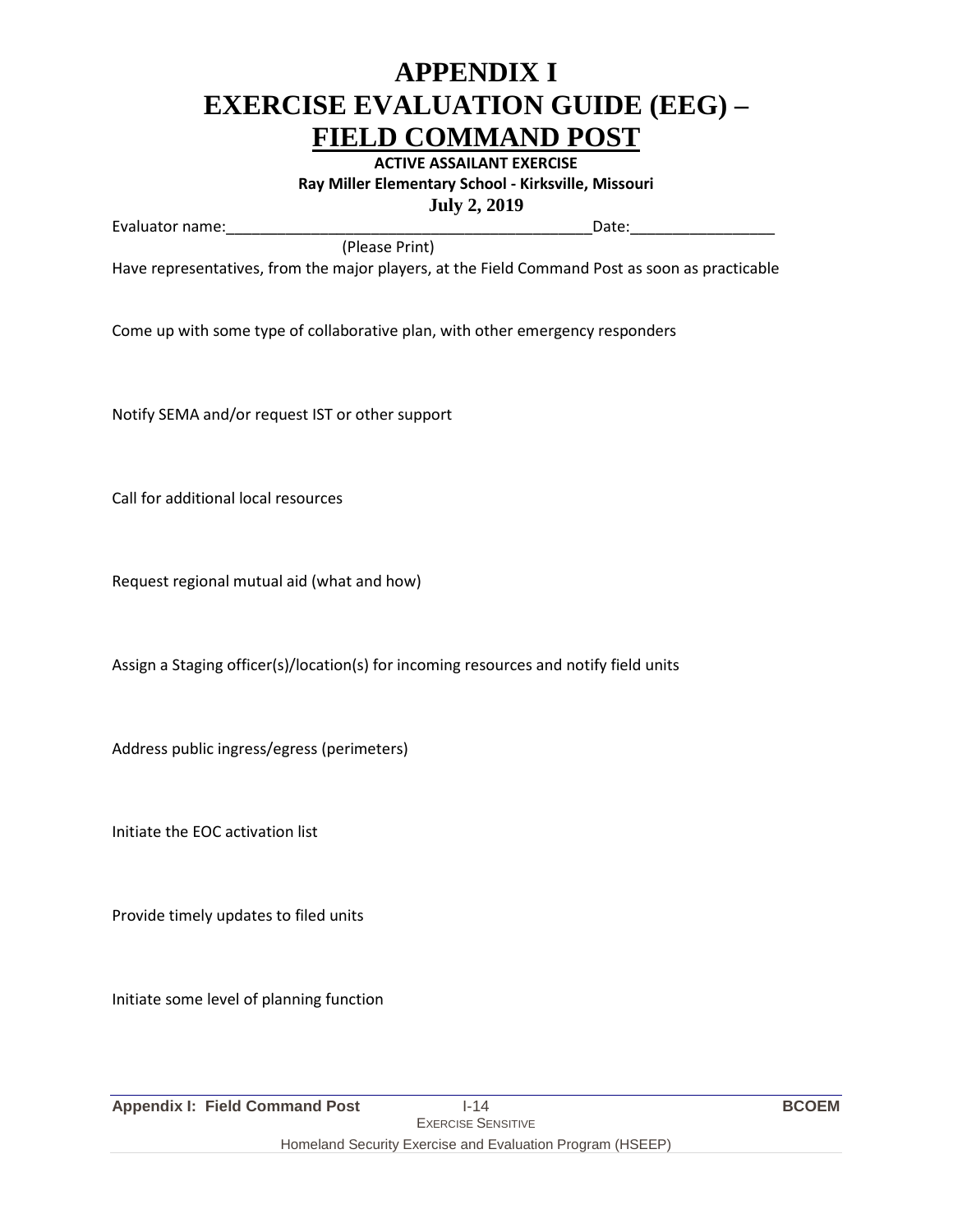**ACTIVE ASSAILANT EXERCISE Ray Miller Elementary School - Kirksville, Missouri July 2, 2019**

Evaluator name:\_\_\_\_\_\_\_\_\_\_\_\_\_\_\_\_\_\_\_\_\_\_\_\_\_\_\_\_\_\_\_\_\_\_\_\_\_\_\_\_\_\_\_Date:\_\_\_\_\_\_\_\_\_\_\_\_\_\_\_\_\_

(Please Print)

**For each task please assign a rating (below) and note pertinent information concerning performance and/or relevant participant discussions/decisions.**

- **(P) Performed without challenge**
- **(S) Performed with some challenges**
- **(m) Performed with major challenges**
- **(U) Unable to perform**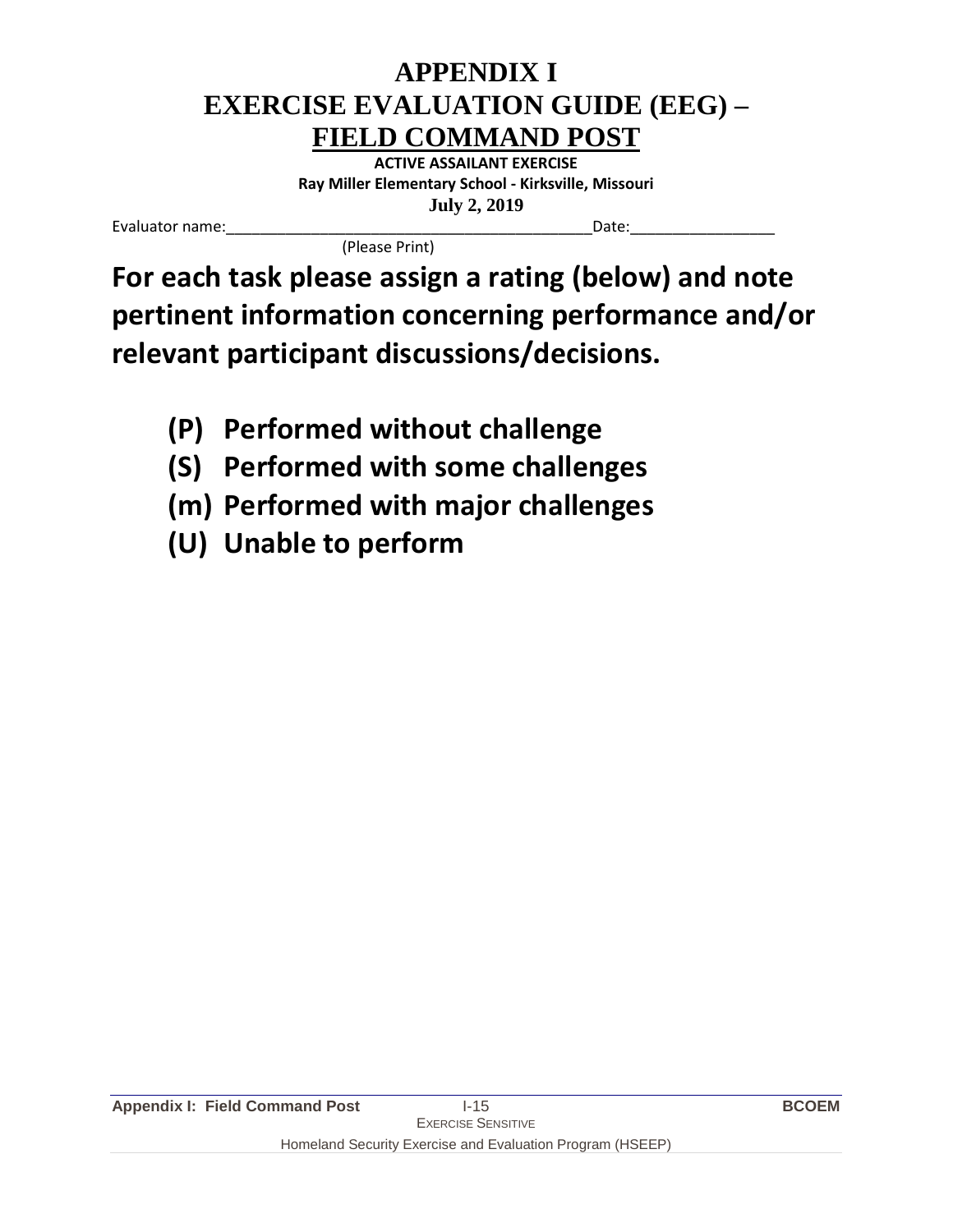### **APPENDIX I EXERCISE EVALUATION GUIDE (EEG) – EMERGENCY MEDICAL SERVICES (EMS)**

**ACTIVE ASSAILANT EXERCISE Ray Miller Elementary School - Kirksville, Missouri July 2, 2019**

Evaluator name:\_\_\_\_\_\_\_\_\_\_\_\_\_\_\_\_\_\_\_\_\_\_\_\_\_\_\_\_\_\_\_\_\_\_\_\_\_\_\_\_\_\_\_Date:\_\_\_\_\_\_\_\_\_\_\_\_\_\_\_\_\_

(Please Print)

#### **Exercise Objectives and Core Capabilities**

The following exercise objectives in Table 1 describe the expected outcomes for the exercise. The objectives are linked to core capabilities, which are distinct critical elements necessary to achieve the specific mission area(s). The objectives and aligned core capabilities are guided by elected and appointed officials and selected by the Exercise Planning Team.

| <b>Exercise Objective</b>                                                                                                                                                                                                                                                                                                                               | <b>Core Capability</b>                                                            |
|---------------------------------------------------------------------------------------------------------------------------------------------------------------------------------------------------------------------------------------------------------------------------------------------------------------------------------------------------------|-----------------------------------------------------------------------------------|
| Local agencies' (School District, Fire, Law<br>Enforcement, EMS, and a myriad of others as<br>identified) will establish initial command and<br>coordinate on-site incident management<br>operations, using the Unified Command<br>concept, during an active assailant incident.                                                                        | <b>Operational Coordination</b>                                                   |
| Local agencies' (School District, Fire, Law<br>Enforcement, EMS, and a myriad of others as<br>identified) will establish multi-agency and<br>multi-jurisdictional communications and<br>interoperability during an active assailant<br>incident. This will include a test of the<br>City/County EOP and NIMS familiarity of all<br>active participants. | <b>Operational Communication</b>                                                  |
| Local agencies' (School District, Fire, Law<br>Enforcement, EMS, and a myriad of others as<br>identified) will triage (including warm zone),<br>treat and transport all people in need within<br>the affected area during an active assailant<br>incident.                                                                                              | Emergency Triage & Pre-Hospital Treatment<br>(Public Health and medical Services) |
| Evaluate adequacy of the current plans and<br>preparedness of all actively participating<br>organizations.                                                                                                                                                                                                                                              | <b>Situational Assessment</b>                                                     |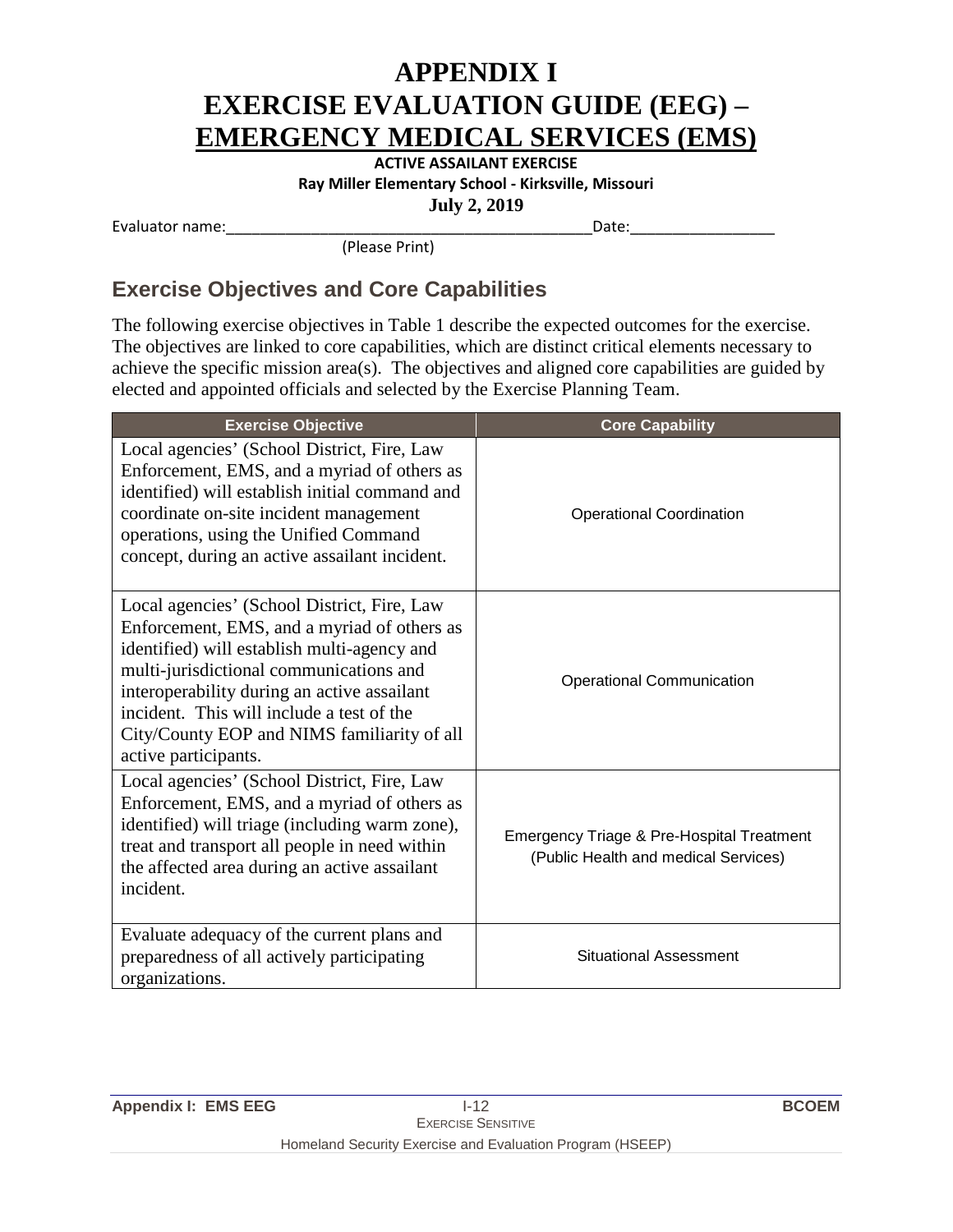### **APPENDIX I EXERCISE EVALUATION GUIDE (EEG) – EMERGENCY MEDICAL SERVICES (EMS)**

**ACTIVE ASSAILANT EXERCISE Ray Miller Elementary School - Kirksville, Missouri July 2, 2019**

Evaluator name:\_\_\_\_\_\_\_\_\_\_\_\_\_\_\_\_\_\_\_\_\_\_\_\_\_\_\_\_\_\_\_\_\_\_\_\_\_\_\_\_\_\_\_Date:\_\_\_\_\_\_\_\_\_\_\_\_\_\_\_\_\_

(Please Print)

This exercise is being conducted in real-time with resources available at the time. Even if time allowed, there would, in all probability, not be sufficient resources to establish a formal EOC. However, Incident Command and some type of Field Command Post would be essential in managing this event. With that in mind, and in an effort to achieve listed Exercise Objectives and Core Capabilities, did the participants/organizations:

Clearly establish incident command and/or unified command in the early stages of the event

Clearly communicate the command structure and update if/when appropriate

Clearly establish triage, treatment, and transport divisions as necessary for management of patient

Communicate effectively with other emergency responders

Demonstrate a general understanding of the basic principles of NIMS/ICS

Know who was in charge and when

Send out all crew notification for ACAD staff to respond

Request regional mutual aid (what and how)

Provide appropriate initial triage of patients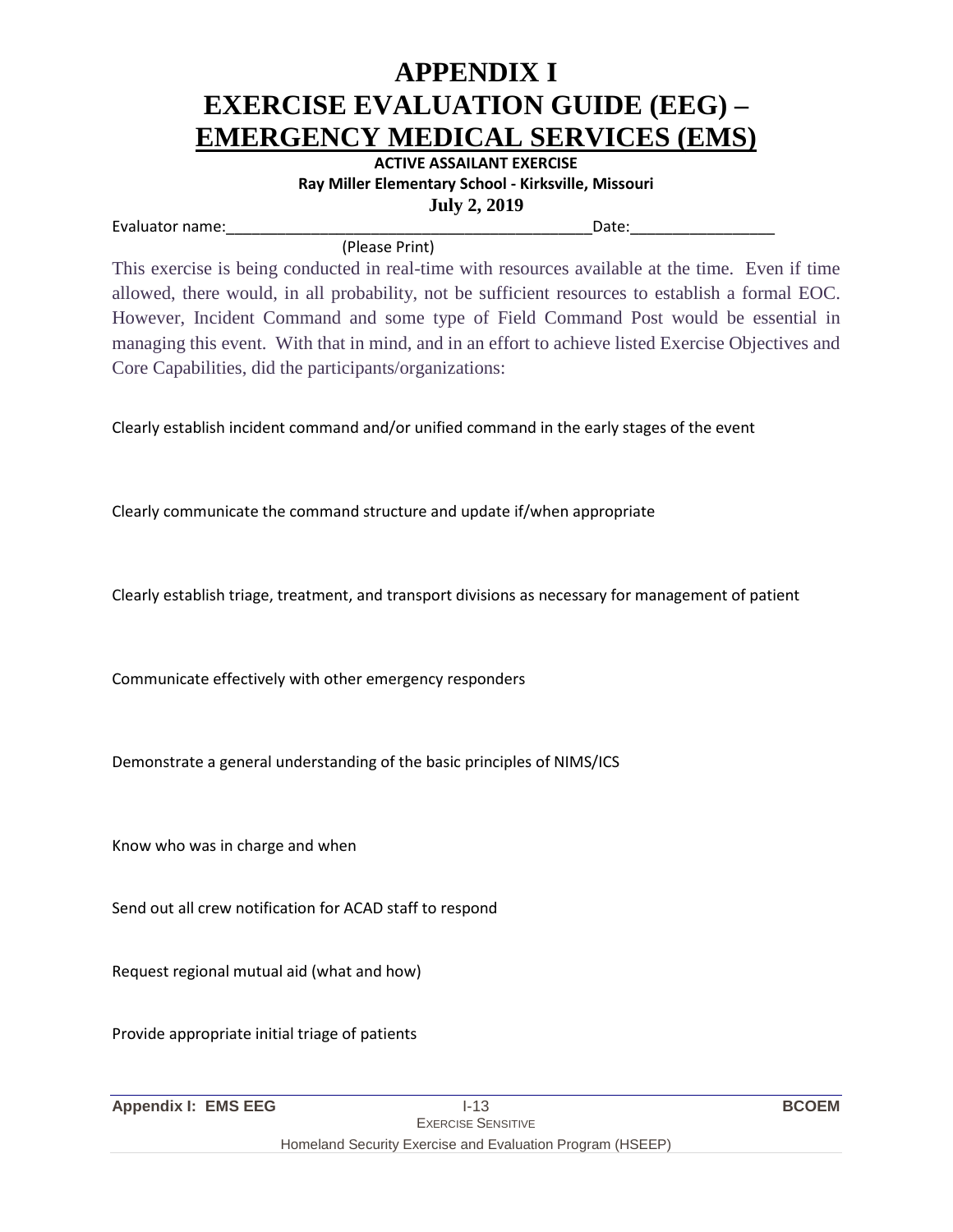### **APPENDIX I EXERCISE EVALUATION GUIDE (EEG) – EMERGENCY MEDICAL SERVICES (EMS)**

**ACTIVE ASSAILANT EXERCISE Ray Miller Elementary School - Kirksville, Missouri July 2, 2019**

Evaluator name:\_\_\_\_\_\_\_\_\_\_\_\_\_\_\_\_\_\_\_\_\_\_\_\_\_\_\_\_\_\_\_\_\_\_\_\_\_\_\_\_\_\_\_Date:\_\_\_\_\_\_\_\_\_\_\_\_\_\_\_\_\_

Provide resources for rescue task force and establish casualty collection points (if fire unable)

(Please Print)

Track all patients from contact through transport

Setup appropriate treatment area and request additional supplies

Utilize alternate resource for patient transportation arrangements where necessary?

### **For each task please assign a rating (below) and note pertinent information concerning performance and/or relevant participant discussions/decisions.**

- **(P) Performed without challenge**
- **(S) Performed with some challenges**
- **(m) Performed with major challenges**
- **(U) Unable to perform**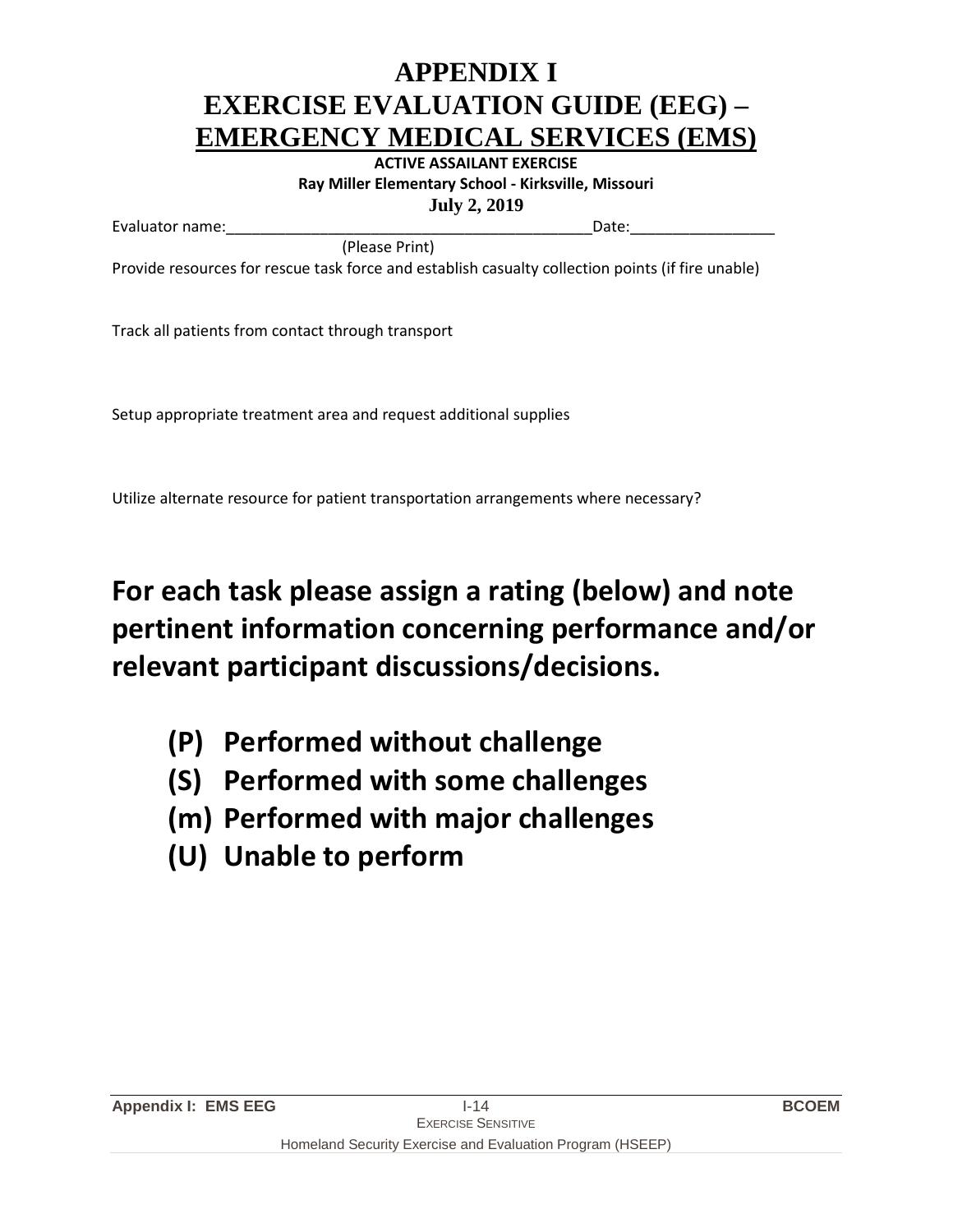## **APPENDIX J**

### **KIRKSVILLE R-III SCHOOLS ACTOR WAIVER FORM**

**ACTIVE ASSAILANT EXERCISE**

**Ray Miller Elementary School - Kirksville, Missouri**

**July 2, 2019**

Evaluator name:\_\_\_\_\_\_\_\_\_\_\_\_\_\_\_\_\_\_\_\_\_\_\_\_\_\_\_\_\_\_\_\_\_\_\_\_\_\_\_\_\_\_\_Date:\_\_\_\_\_\_\_\_\_\_\_\_\_\_\_\_\_

(Please Print)

WAIVER: I know that participating in this exercise is potentially hazardous. I should not enter unless I am medically able. I understand that the exercise will be filmed and the footage will be used for training purposes now and in the future. I also assume any and all risks associated with this event including but not limited to falls, contact with other participants and the effects of the weather including high heat and/or humidity, all such risks being known and appreciated by me.

Knowing these facts, and in consideration of your accepting my entry, I hereby, for myself, my heirs, executors, administrators, or anyone else who might claim on my behalf, covenant not to sue, and waive, release and discharge Kirksville R-III School District and/or agents authorized by them for any purpose relating to this event.

This release and waiver extends to all claims of every kind of nature, whatsoever, foreseen or unforeseen, known or unknown.

 $\Box$ 

\_\_\_\_\_\_\_\_\_\_\_\_\_\_\_\_\_\_\_\_\_\_\_\_\_\_\_\_\_\_\_\_\_\_\_\_\_\_\_\_\_\_\_\_\_\_\_\_\_\_\_\_\_\_\_\_\_ \_\_\_\_\_\_\_\_\_\_\_\_\_\_\_\_\_\_\_\_\_\_\_\_\_\_\_\_\_\_\_\_

Applications for minors are accepted only with a parent/guardian signature.

Please Print Name

Signature of Participant Date

Signature of Parent/ Guardian if Participant is under age 18 Date

\_\_\_\_\_\_\_\_\_\_\_\_\_\_\_\_\_\_\_\_\_\_\_\_\_\_\_\_\_\_\_\_\_\_\_\_\_\_\_\_\_\_\_\_\_\_\_\_\_\_\_\_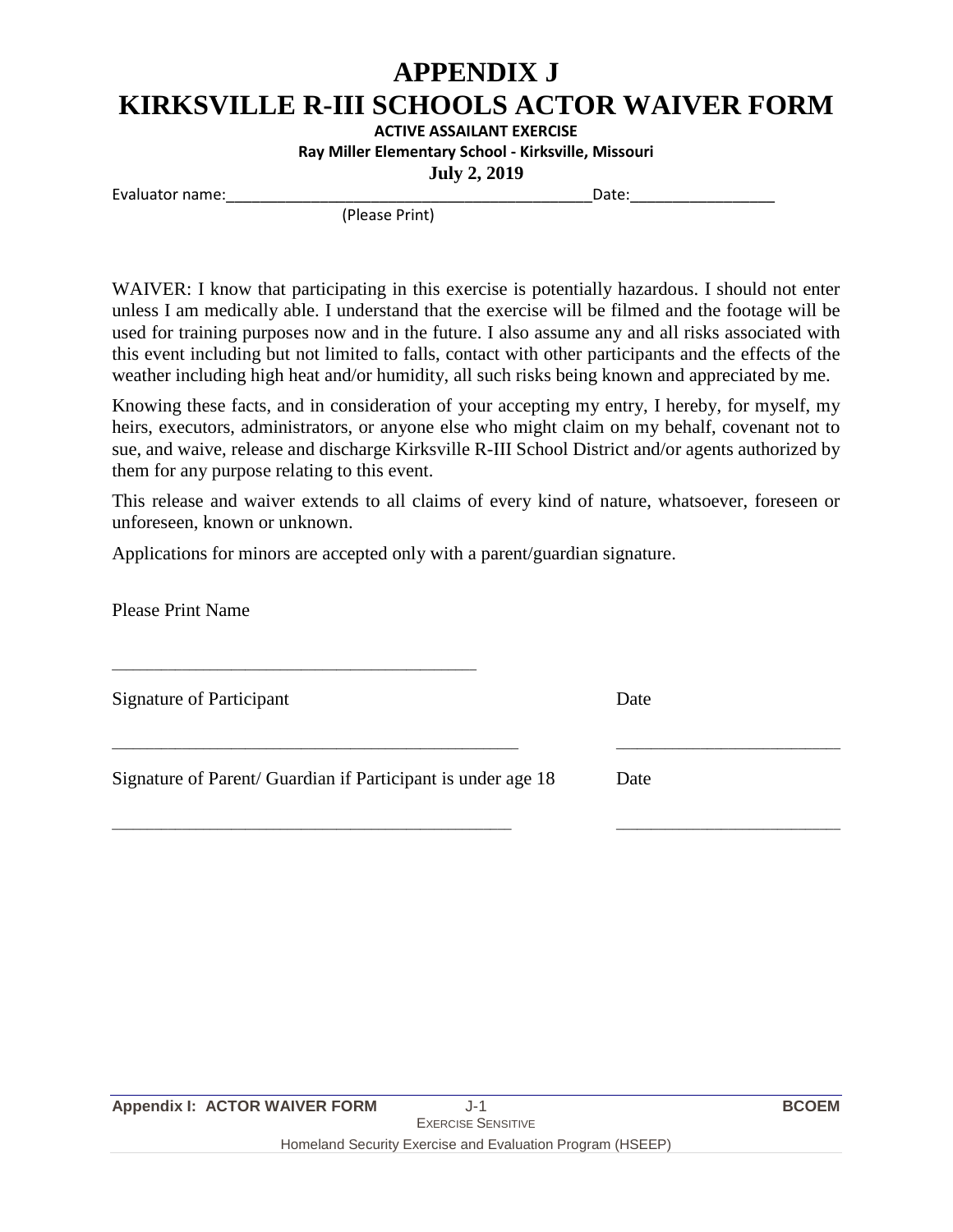### **APPENDIX K ACTIVE ASSAILANT REGISTRATION FORM**

**ACTIVE ASSAILANT EXERCISE**

**Ray Miller Elementary School - Kirksville, Missouri**

**July 2, 2019**

Evaluator name: etc. and the set of the set of the set of the set of the set of the set of the set of the set o

| $\sim$ $\sim$ |  |  |  | (Please Print) |  |  |  | <b>Dacc</b> |  |  |  |                                                                                       |                                                                                              |
|---------------|--|--|--|----------------|--|--|--|-------------|--|--|--|---------------------------------------------------------------------------------------|----------------------------------------------------------------------------------------------|
|               |  |  |  |                |  |  |  |             |  |  |  | Participants<br>Name:                                                                 |                                                                                              |
|               |  |  |  |                |  |  |  |             |  |  |  | Exercise                                                                              | Patticipant<br>'s Position<br>for the                                                        |
|               |  |  |  |                |  |  |  |             |  |  |  | Participants<br>Agency:                                                               |                                                                                              |
|               |  |  |  |                |  |  |  |             |  |  |  | <b>Agency Address</b>                                                                 |                                                                                              |
|               |  |  |  |                |  |  |  |             |  |  |  | Agency Agency Agency<br>Address Address Address<br>Line1 Line2 City                   |                                                                                              |
|               |  |  |  |                |  |  |  |             |  |  |  |                                                                                       |                                                                                              |
|               |  |  |  |                |  |  |  |             |  |  |  |                                                                                       |                                                                                              |
|               |  |  |  |                |  |  |  |             |  |  |  |                                                                                       | Agency<br>- Address Agency Agency<br>- StadePov Address Address &<br>ince - ZipPostal County |
|               |  |  |  |                |  |  |  |             |  |  |  |                                                                                       |                                                                                              |
|               |  |  |  |                |  |  |  |             |  |  |  |                                                                                       |                                                                                              |
|               |  |  |  |                |  |  |  |             |  |  |  | Agency<br>Phone<br>Number                                                             |                                                                                              |
|               |  |  |  |                |  |  |  |             |  |  |  | Patticipan<br>t Cell<br>Phone                                                         |                                                                                              |
|               |  |  |  |                |  |  |  |             |  |  |  | <b>Participants Email</b>                                                             |                                                                                              |
|               |  |  |  |                |  |  |  |             |  |  |  |                                                                                       |                                                                                              |
|               |  |  |  |                |  |  |  |             |  |  |  | Emergeney<br>Contact Name Phone<br>and Relationship Number<br>and Relationship Number |                                                                                              |
|               |  |  |  |                |  |  |  |             |  |  |  |                                                                                       |                                                                                              |
|               |  |  |  |                |  |  |  |             |  |  |  | Participant<br>Vaiver<br>Agreement Date Signature                                     |                                                                                              |
|               |  |  |  |                |  |  |  |             |  |  |  |                                                                                       |                                                                                              |
|               |  |  |  |                |  |  |  |             |  |  |  |                                                                                       |                                                                                              |

**Appendix I: ACTIVE ASSAILANT REG** K-1 **BCOEM**